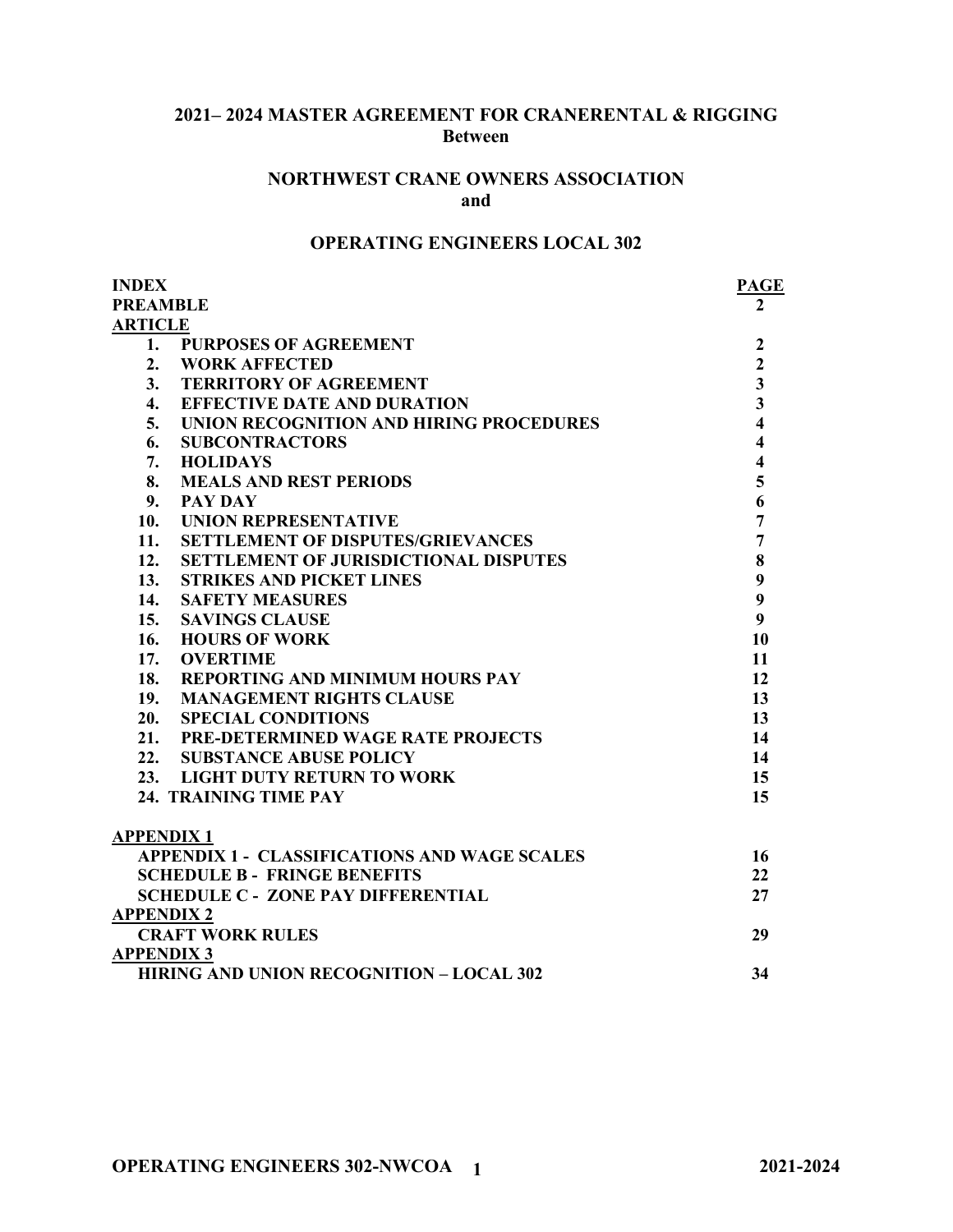### **2021-2024 MASTER AGREEMENT FOR CRANE RENTAL & RIGGING**

#### **between**

## **NORTHWEST CRANE OWNERS ASSOCIATION and**

### **OPERATING ENGINEERS LOCAL 302**

#### **PREAMBLE**

This agreement is a Collective Bargaining Agreement (hereinafter referred to as "Agreement") between the Northwest Crane Owners Association (hereinafter referred to as the "NWCOA" or "Employer") on behalf of its member employers and any other employer who becomes signatory to this Agreement (member employers and other employer collectively hereinafter referred to as "Individual Employer(s)") and Local 302 International Union of Operating Engineers, (hereinafter referred to as the "Union"), and shall constitute an Agreement between the parties hereto for the work, conditions and wage rates provided for herein in the territory outlined in Article 3.

#### **ARTICLE 1 PURPOSES OF AGREEMENT**

SECTION 1. The purposes of this Agreement is to promote the settlement of labor disagreements by conference, to prevent strikes and lockouts and to stabilize wages and working conditions in building, heavy highway construction and engineering work in the area affected.

SECTION 2. Bylaws of either party are not a part of this Agreement. It is agreed and understood between the parties hereto that this Agreement contains all the covenants, stipulations and provisions agreed upon by the parties hereto. No agent or representative of either party has authority to make any promise, inducement or agreement contrary to the provisions herein.

SECTION 3. The NWCOA, acting on behalf of those individual member firms, having received a demand for recognition by the Union and having been presented with and accepting proof that the Union represents a majority of its employees, acknowledges and affirms that the Union is the sole and exclusive bargaining representative of its employees covered by the Principal Agreements under Section 9(a) of the National Labor Relations Act.

#### **ARTICLE 2 WORK AFFECTED**

SECTION 1. This Agreement shall cover all Highway, Building, Heavy Construction and Engineering projects including the loading and unloading of barges or other carriers of the Individual Employer's materials and equipment at loading facilities for the contractor's work performed by employer parties to this Agreement in the counties outlined in Article 3.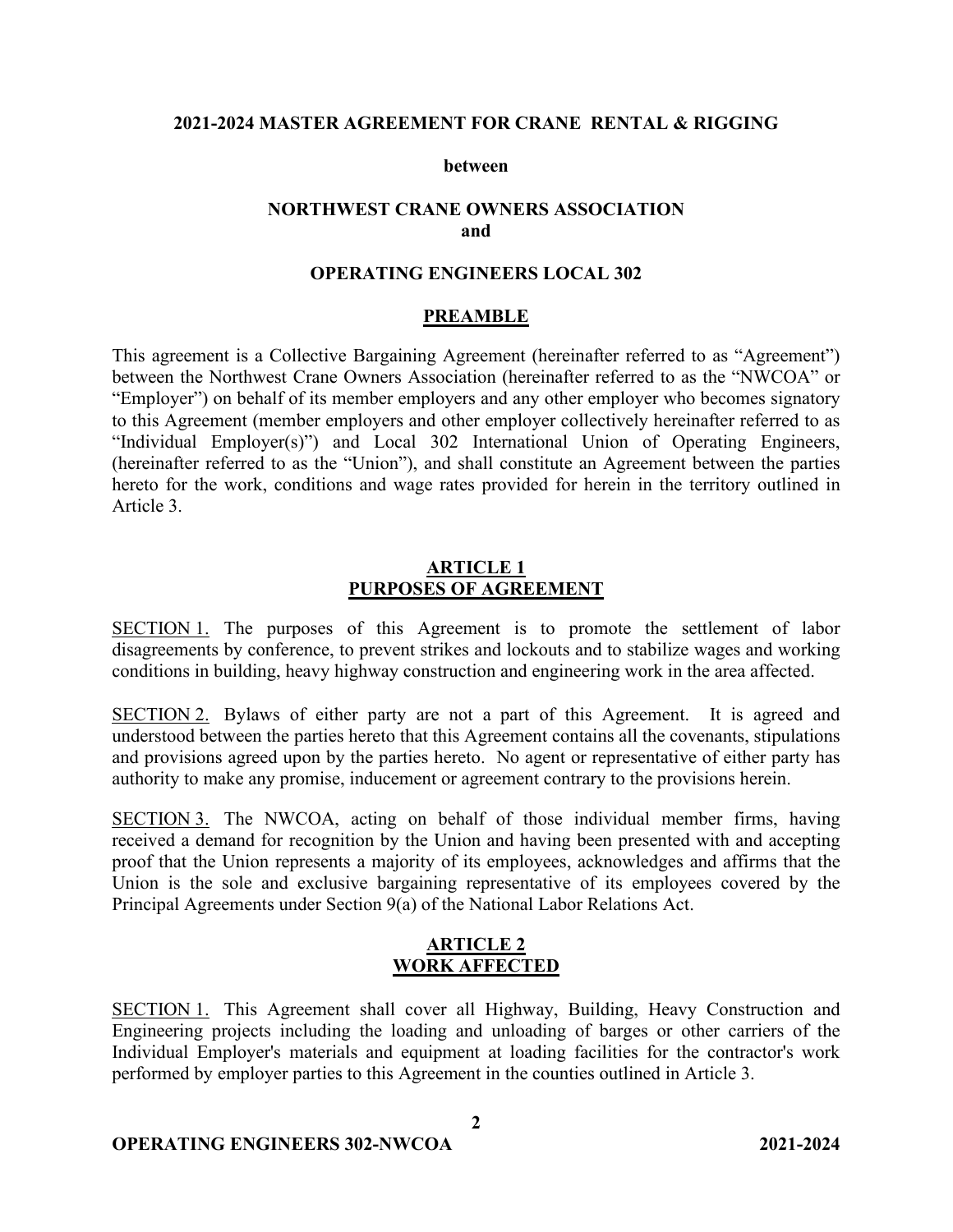SECTION 2. For clarification, Heavy, Highway and Engineering projects are defined as follows: Construction of railroads, street railways, roads, highways, streets, alleys, sidewalks, curbs and gutters, paving, (portland cement or asphaltic concrete), airports, bridges, overpasses, sewers, water mains, sanitation projects, irrigation projects, flood control projects, reclamation projects, reservoirs, dams, dikes, levees, revetments, channels, aqueducts, channel cutoffs, jetties, breakwaters, harbor developments, docks, dry docks, piers, abutments, retaining walls, transmission lines, duct lines, subways, shafts, tunnels, excavation of earth and rock, power generating projects, reinforced earthwork, and all other heavy construction and engineering operations in connection therewith, and all site clearing, demolition work, hazmat, pipeline and refinery work when covered by this Agreement.

SECTION 3. For further clarification, the term "Building" shall mean a building structure, including modifications thereof, or additions or repairs thereto, intended for use for shelter, protection, and comfort.

## **ARTICLE 3 TERRITORY OF AGREEMENT**

This Agreement shall cover all work (as outlined in Article 2) performed by Individual Employers, party to this Agreement in the following counties: Clallam, Jefferson, Mason, Grays Harbor, Kitsap**,** Island, San Juan, King, Snohomish, Skagit, Whatcom, Kittitas, Okanogan, Chelan, Douglas, and Yakima in the State of Washington.

# **ARTICLE 4 EFFECTIVE DATE AND DURATION**

SECTION 1. This Agreement shall be effective commencing, June 1, 2021, and shall continue in force and effect through May 31, 2024. Upon its expiration, this Agreement shall continue from year to year, June 1 through May 31 of each year, by automatic renewal unless changed or terminated. For the purpose of negotiating alterations in wages and other terms and conditions of employment, the NWCOA, or Local 302 may open this Agreement or any contract effectuated through automatic renewal by giving written "Notice of Opening" not later than sixty (60) nor more than ninety (90) days prior to the expiration date. "Notice of Opening" is in no way intended by the parties as a termination of nor shall it in anyway be construed as a termination of this Agreement or any annual contract effectuated through automatic renewal nor as forestalling automatic renewal as herein provided. The parties reserve the right to economic recourse in negotiations, except during the interval between the giving of "Notice of Opening" and the expiration date.

SECTION 2. Except by mutual written agreement, termination of this Agreement or any annual contract effectuated through automatic renewal, must to the exclusion of all other methods, be perfected by giving written "Notice of Termination" not later than sixty (60) not more than ninety (90) days prior to the expiration date, whereupon the contract shall, on its expiration date, terminate. Effective termination eliminates automatic renewal.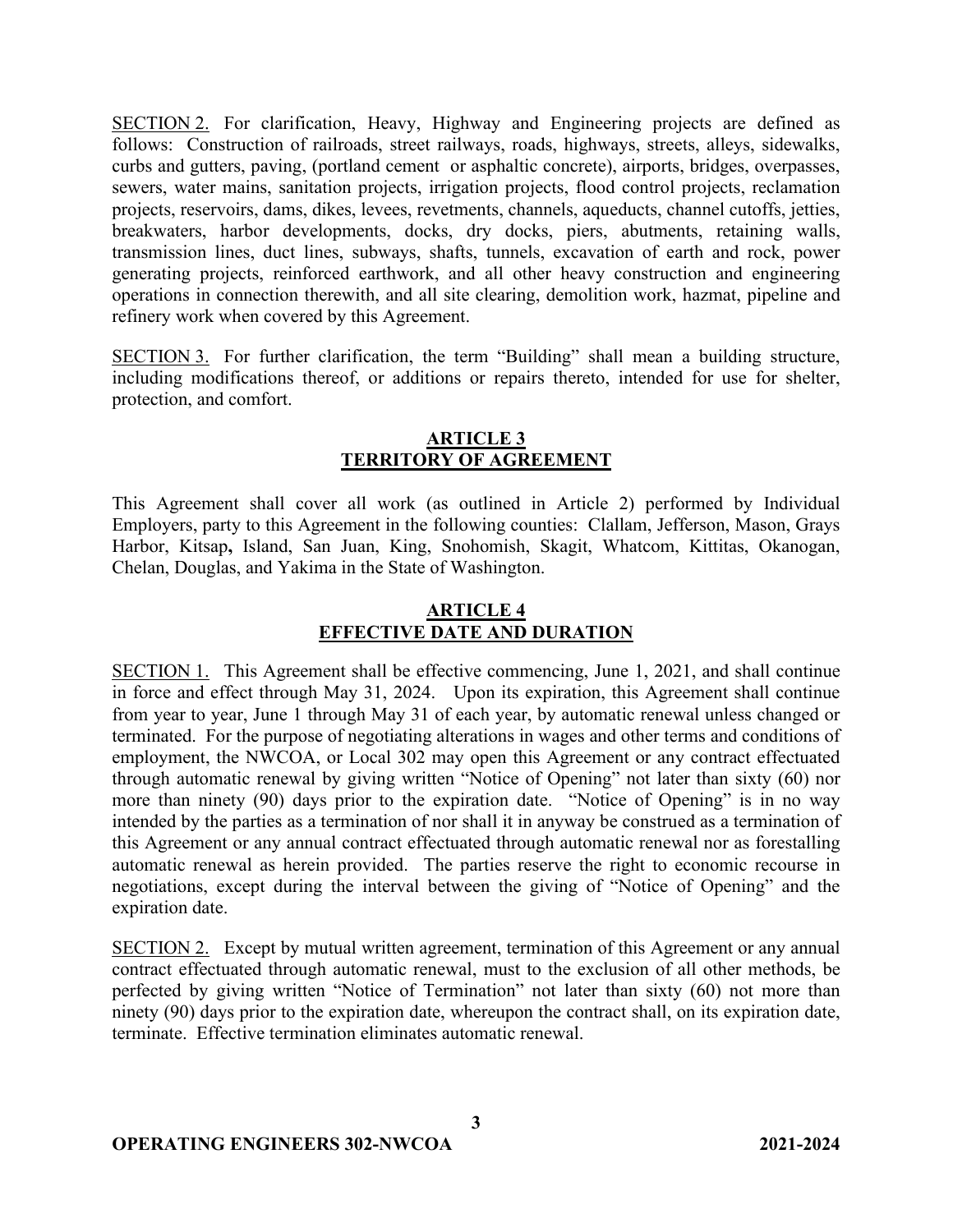SECTION 3. Any "Notice of Opening" or "Notice of Termination" given in hand within sixty (60) days of any expiration date shall be absolutely null and void and completely ineffective for all purposes.

## **ARTICLE 5 UNION RECOGNITION AND HIRING PROCEDURES**

SECTION 1. Hiring practices and maintenance of Union membership shall be under the Appendix "3" attached hereto and hereby made a part of this Agreement.

SECTION 2. There will be no discrimination against any employee because of past or present union activities or because of race, creed, sex, age, or color.

SECTION 3. Wherever words denoting a specific gender are used in this Agreement, they are intended and shall be construed so as to apply equally to either gender.

## **ARTICLE 6 SUBCONTRACTORS**

SECTION 1. If an Individual Employer bound by this Agreement contracts or subcontracts any work covered by this Agreement to be done at the job site for the construction, alteration or repair of a building structure or other work to any person or proprietor who is not signatory to this Agreement, the Individual Employer shall require such subcontractor to be bound to all the provisions of this Agreement for the duration of his project only, or such Individual Employer shall maintain daily records of the subcontractors' employees' job site hours and be liable for payment of the difference of these Employees' wages, Health & Security, Pension and Apprenticeship-Retraining contributions in accordance with this Agreement.

SECTION 2. Whenever the Individual Employer is obligated to satisfy governmental subcontracting requirements, the Union and the Individual Employer by mutual agreement may waive this provision, prior to commencement of the work in the event an Individual Employer and Union are unable to find qualified competitive Union subcontractors-to meet these requirements**.**

### **ARTICLE 7 HOLIDAYS**

Holidays recognized by this Agreement shall be New Year's Day, Memorial Day (last Monday in May), Fourth of July, Labor Day, Thanksgiving Day, Friday and Saturday after Thanksgiving Day, and Christmas Day. Any holiday which falls on a Sunday shall be observed as a holiday on the following Monday. A holiday shall be a twenty-four (24) hour period, beginning with the regular starting time of the first shift on the date of the holiday and all single shift hours that fall on a holiday shall be paid at the holiday rate of pay. No work shall be performed on Labor Day except to protect life and property or by written mutual agreement of the Union and the Individual Employer. If any of the listed holidays falls on a Saturday, the preceding Friday shall be a regular workday.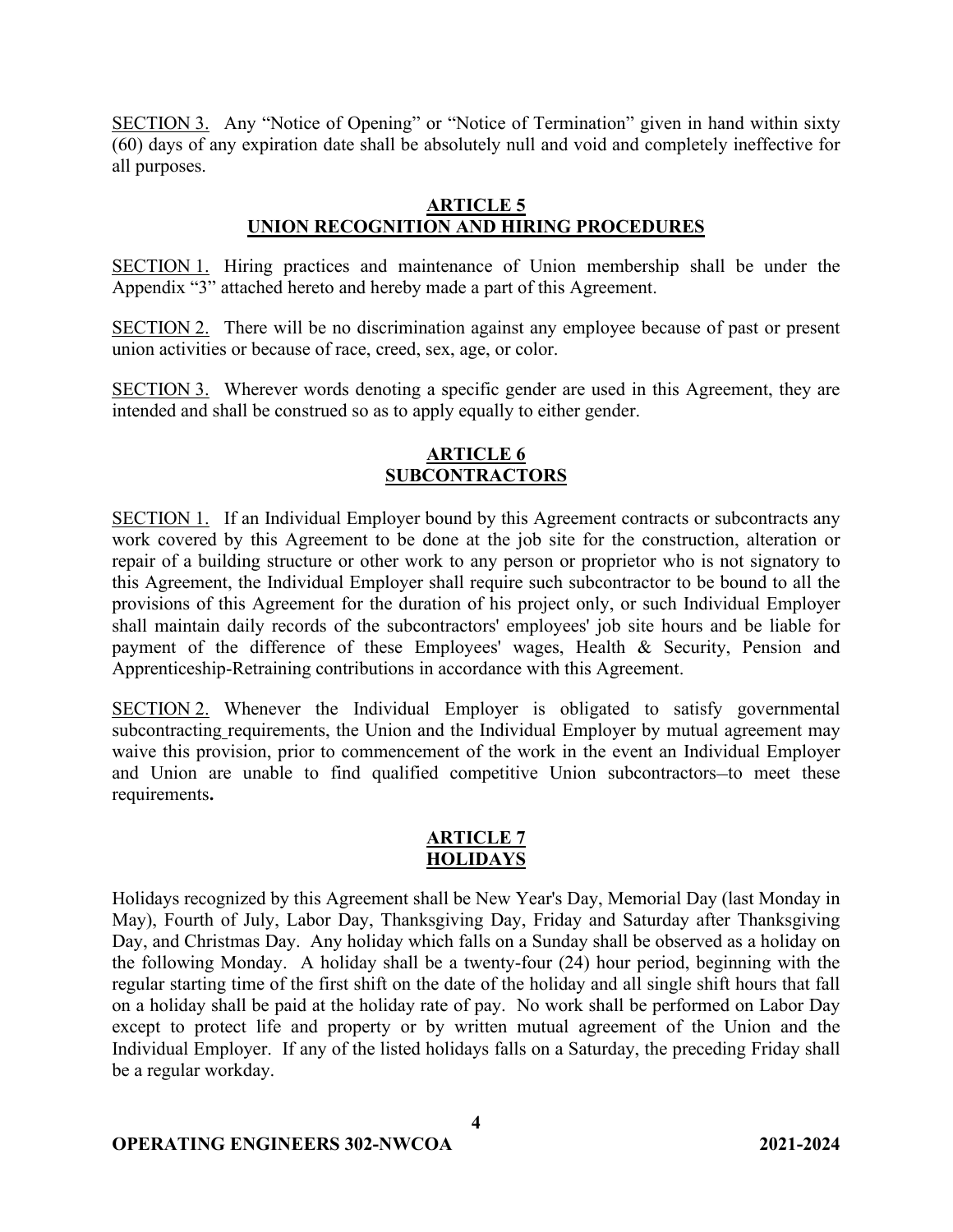## **ARTICLE 8 MEALS AND REST PERIODS**

SECTION 1. MEAL PERIODS. Employees shall not be required to work more than five (5) hours from the start of the shift without at least a one-half  $(\frac{1}{2})$  hour unpaid meal period. This meal period shall not begin earlier than three and one-half (3½) hours after the start of the shift.

- A. Late Meal. If employees are required to work past five (5) hours, they shall be paid one-half  $(\frac{1}{2})$  hour at the applicable overtime rate and must be allowed time to eat their meal which shall be considered as time worked. The one-half  $(\frac{1}{2})$  hour meal period shall not be scheduled at the end of the shift.
- B. Missed Meal. If not allowed time to eat their meal, an additional one-half  $(\frac{1}{2})$  hour for a total of one (1) hour at the applicable overtime rate shall be added to the hours worked.
- C. Meal Beyond Shift. Employees required to work more than two (2) hours after the end of the regular shift shall be allowed a second meal period, which shall be considered as time worked, and if it is impractical for the employees to leave the job, they shall be provided a meal by the Individual Employer.
- D. Missed Meal Beyond Shift. If not allowed a second meal period, an additional one-half  $(\frac{1}{2})$  hour for a total of one (1) hour at the applicable overtime rate shall be added to the hours worked.
- E. Meal Ten Hour Shift. In the event that the Individual Employer establishes a ten (10) hour shift, the above meal periods shall be at mid-shift. Employees' meal period may be staggered during the period of three and one-half  $(3\frac{1}{2})$  to five (5) hours from the start of the shift to cover necessary work of a continuous nature.
- F. Additional Meals. A meal period is required every five (5) hours after the second meal period and shall be considered as time worked. If not allowed to eat their meal, an additional one-half  $(\frac{1}{2})$  hour at the applicable overtime rate shall be added to time worked for a total of one (1) hour at the applicable overtime rate.

### SECTION 2. REST PERIODS.

A. The nature of the construction work covered by this agreement allows intermittent rest periods. Individual Employers shall provide such intermittent rest periods as work flow permits, not to exceed to 10 minutes for each 4 hours worked. Scheduled rest periods are not required, nor allowed.

B. Such intermittent rest periods shall be taken on the work site, at the employee's place of work.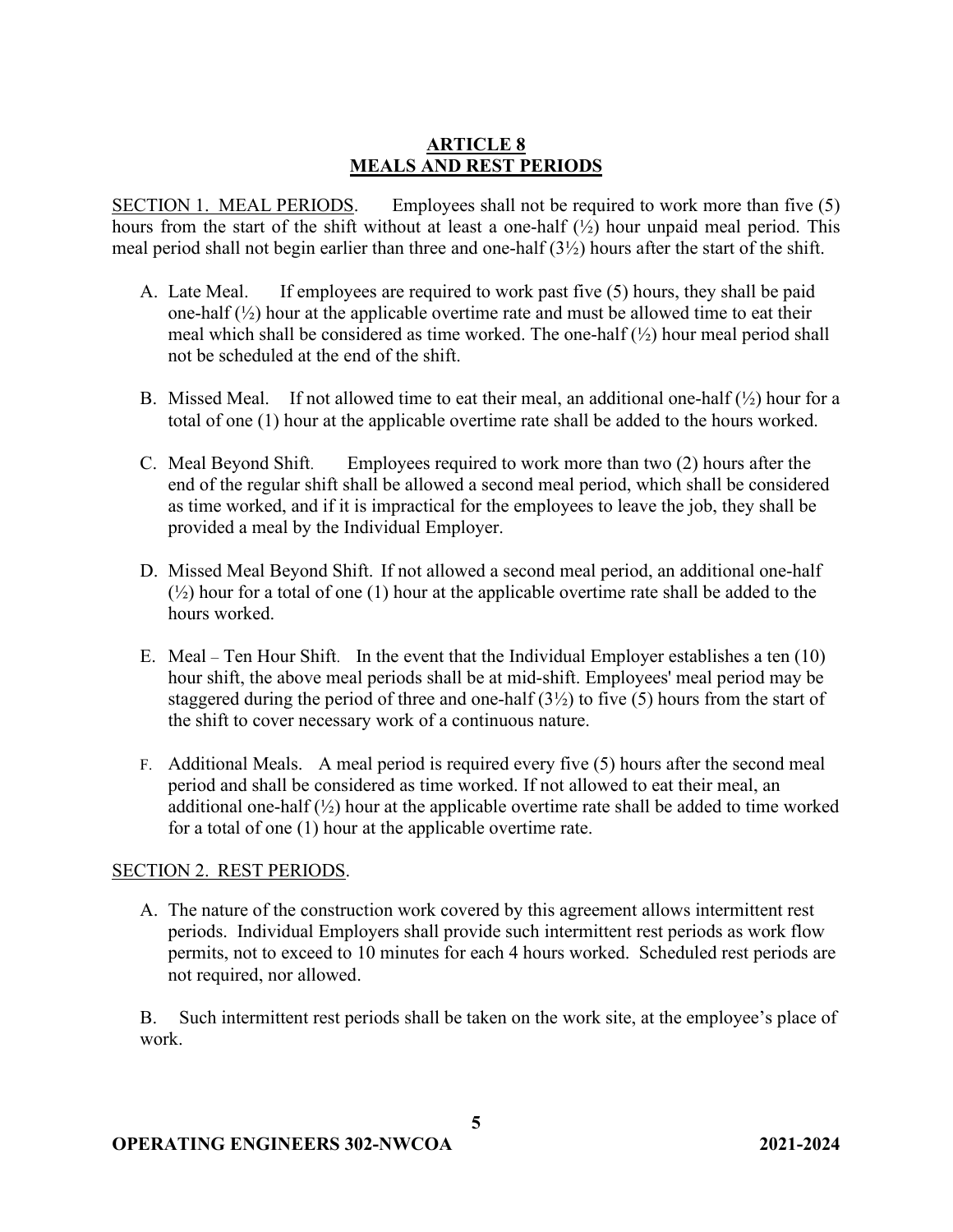C. It will be the responsibility of each employee to take such intermittent rest periods. If an employee does not take a rest period, then the employee must notify his supervisor and a rest period will be provided.

## **ARTICLE 9 PAY DAY**

SECTION 1. Employees shall be paid in full once each week (on the same day), but in no event shall more than five (5) days' wages be withheld (Saturday, Sunday and holidays excluded).

If the regular payday falls on a Holiday, the employees shall be paid on the last regular work day before the holiday.

The Individual Employer will have the following options of making payment: negotiable check made on a local bank, paid prior to quitting time at job site, direct deposit in employees' bank account, or by mail.

The Individual Employer shall furnish to each employee at the time of payment of wages, an itemized statement showing the pay basis (i.e., hours or days worked), rate or rates of pay, gross wages, and all deductions for that pay period. In addition, the name, address and phone number of the Individual Employer shall be indicated.

No adjustment of disputed pay will be made unless the Employee or the Union shall make a claim in writing to the Individual Employer's representative within fifteen (15) days from the pay period in question, or from the date of any pay adjustment.

SECTION 2. Employees who quit, shall be paid not later than the next regular pay period.

SECTION 3. When Employees are laid off or discharged, they shall be paid in full immediately. Employees laid off or discharged, who are paid by direct deposit in their bank accounts, shall be paid not later than the next regular business day.In the event that the employee is not paid immediately, he shall receive two (2) hours pay at the appropriate hourly wage rate for each twenty-four (24) hour period for the first forty-eight (48) hours. Thereafter the Employee will be paid four (4) hours pay at the appropriate hourly wage rate for each twenty-four (24) hour period until said check is mailed to an address of the Employee's choice. The postmark on the envelope will serve as the cutoff for any penalty.

SECTION 4. If the payment is not made expressly as provided in this article, then the Employee shall be paid two (2) hours pay at the appropriate hourly wage rate for each twenty-four (24) hour period for the first forty-eight (48) hours (Saturday, Sunday and holidays excepted). Thereafter, the employee will be paid four (4) hours pay at the appropriate hourly wage rate for each twenty-four (24) hour period until payment is made. In the case of payment by mail, the postmark on the envelope will serve as the cutoff for any penalty.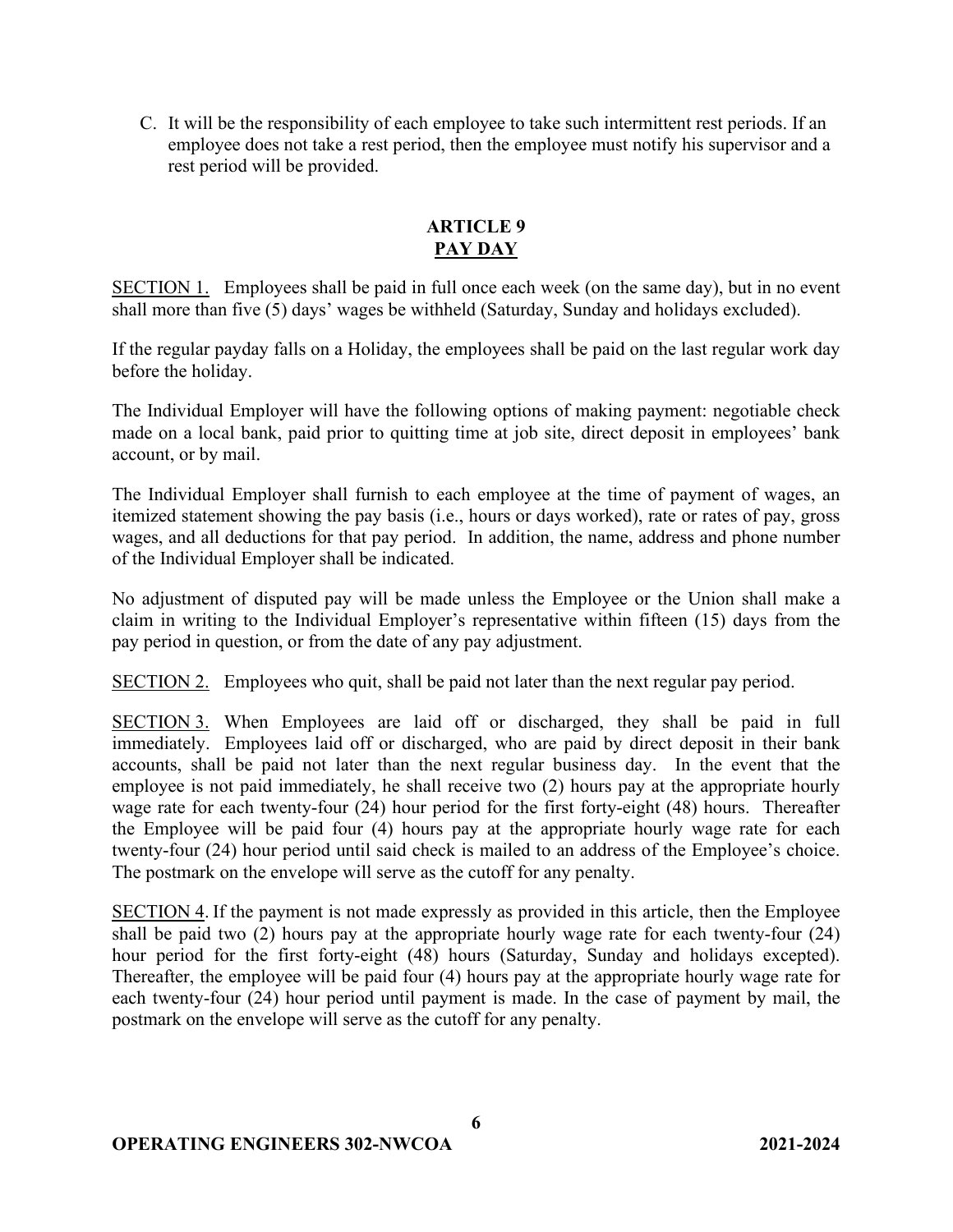### **ARTICLE 10 UNION REPRESENTATIVE**

SECTION 1. The Union representatives shall have access to all places where employees covered by this agreement are employed provided they do not unduly interfere with the work of employees, and that they fully comply with the safety and security procedures established for the projects. On projects with restricted access, the Individual Employer will cooperate with the Union officials in this regard as far as regulations permit.

SECTION 2. One or more working Stewards from among the members working on the job may be appointed by the Union to represent the members on the job. The Individual Employer shall be informed in writing of the names of the appointed Stewards. Only such Stewards shall be accorded recognition by the Individual Employer. The designated Union Representative shall be consulted by the Individual Employer prior to a job Steward's termination or layoff. The job Steward shall normally discuss issues arising under this Agreement with the job supervisor and transmit to the Union Representative all disputes emanating from the job. The job Steward(s) shall be among the last working members terminated provided they are qualified for the remaining work available on the job.

Although there shall be no non-working Stewards, it is recognized that the Steward has an important function in maintaining harmony and cooperation on the job.

# **ARTICLE 11 SETTLEMENT OF DISPUTES/GRIEVANCES**

SECTION 1. In cases of violation, misunderstandings or differences in interpretation of this Agreement, there shall be no cessation or stoppage of work. Both parties pledge their immediate cooperation to eliminate the above mentioned possibilities, and the procedure in Section 2 is outlined for this purpose.

SECTION 2. In the event that a dispute arising on the job the following procedure will be followed to address the dispute:

Step One: In the event that a dispute arising on the job cannot be satisfactorily adjusted on the job between the representative of the Union involved and the Individual Employer, the dispute shall promptly (not later than fifteen (15) working days), be referred to the authorized representative of the Union and the Individual Employer or their authorized representative. Should they fail to effect a settlement, the matter shall proceed to Step Two. By mutual agreement Step Two may be waived.

Step Two: The dispute shall be referred to a Board of Conciliation within fifteen (15) working days or at the option of either party this Step may be waived and the matter will proceed to Step Three. This Board shall consist of two (2) persons who have no direct involvement in the dispute**,** appointed by each party. If these four (4) persons cannot effect a settlement within seven (7) days after the dispute has been referred to them the matter shall proceed to Step Three.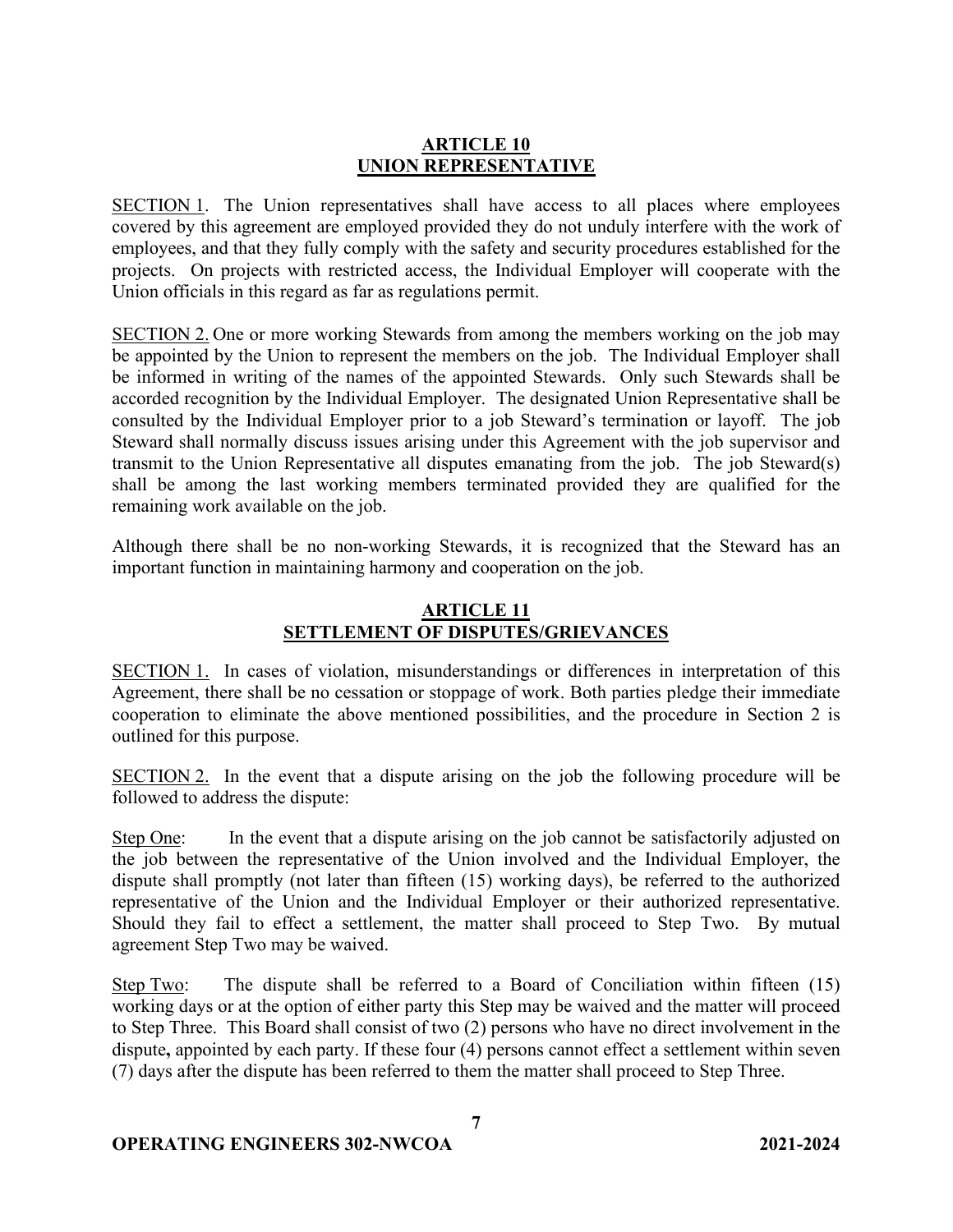Step Three: The issue shall be referred to mediation. The parties shall request a mediator from the Federal Mediation & Conciliation Service or other mutually acceptable services. This person shall serve as the mediator to resolve the dispute. The expense of employing the mediator shall be borne equally by both parties and each party shall be responsible for their own attorney fees and costs. Should the parties fail to reach agreement, the matter shall proceed to Step Four.

Step Four: The parties shall request a list of seven arbitrators from the Federal Mediation  $\&$ Conciliation Service or other acceptable services and shall alternately strike names until only one name remains. This person shall serve as the arbitrator to resolve the dispute. The expense of employing the arbitrator shall be borne equally by both parties and each party shall be responsible for their own attorney fees and costs.

Any decision of the Board shall be within the scope and terms of this Agreement. It may also provide retroactivity not exceeding sixty (60) days from the date the grievance was filed and shall state the effective date. Decision by this Board shall be rendered within twenty (20) days, or at their discretion, after the dispute is referred to them, and such decision shall be final and binding upon all parties. By mutual agreement, the aforementioned time frames in this Article may be waived or extended.

## **ARTICLE 12 SETTLEMENT OF JURISDICTIONAL DISPUTES**

SECTION 1. There will be no strikes, no work stoppages or slowdowns or other interference with the work because of jurisdictional disputes.

SECTION 2. The Individual Employer shall be responsible for all jurisdictional assignments. In issuing such assignments, the Individual Employer shall be guided by decisions of record and/or jurisdictional agreements of record. Craft jurisdiction is neither determined nor awarded by classifications appearing in any labor agreement.

SECTION 3. Where a jurisdictional dispute involves any Union or Individual Employer not a party to the procedures established by the Impartial Jurisdictional Disputes Board and is not resolved between the Unions, it shall be referred for resolution to the International Unions, with which the disputing Unions are affiliated. The resolution of the disputes shall be reduced to writing signed by representatives of the International Unions, and the Individual Employer will abide by the resolution. The disputed work shall continue as assigned by the Individual Employer until the dispute has been resolved. The provisions of Section 1 apply to disputes covered by this paragraph.

## **ARTICLE 13 STRIKES AND PICKET LINES**

SECTION 1. It is mutually agreed that there shall be no strikes, lockouts or other slowdown or cessation of work by either party on account of any labor differences pending the utilization of the grievance machinery, as set forth in Article 11.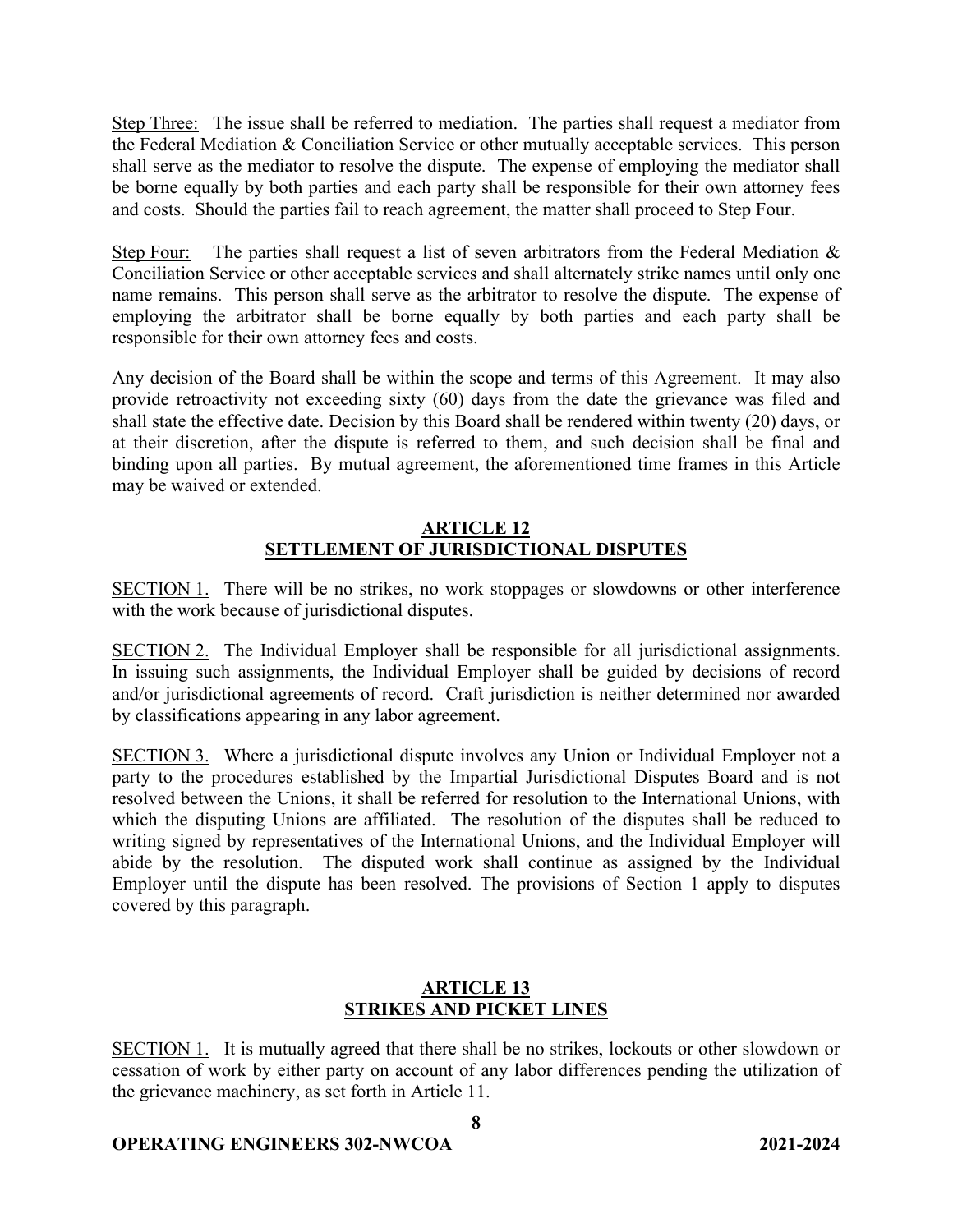SECTION 2. Employees shall not be discharged, disciplined or permanently replaced for any protected activity related to the recognition of a primary picket line as recognized in Section 7 of the NLRA.

SECTION 3. As required by law, employees shall be furnished to the Individual Employer during labor disputes with other construction crafts and the Individual Employer will endeavor to work as long as economically possible during these periods.

### **ARTICLE 14 SAFETY MEASURES**

SECTION 1. The Individual Employer and the employee will conform to all Federal and State health and safety regulations applicable to work covered by this Agreement and shall have adequate shelters available where necessary, with heat, where the workers can change and dry their clothes and store their tools. On all projects covered by this Agreement, there shall be provided by the Individual Employer, at all times during construction, sanitary facilities consisting of a reasonable number of toilets and urinals. Fresh drinking water will be available to the workers. The Individual Employer will furnish welding equipment, including all leathers, hard hats, eye protection, ear protection, respirators, safety belts and lanyards, and reflective vests.

SECTION 2. This Agreement is not intended to and shall not be construed as creating, imposing, or adopting on the Union or representatives any state common-law duties in the areas of safety.

### **ARTICLE 15 SAVINGS CLAUSE**

SECTION 1. This Agreement is not intended to and shall not be construed to permit acts which violate any valid Federal or State law.

SECTION 2. If any provision of this Agreement or the application of such provision shall in any court or other Governmental action, be held invalid, the remaining provisions and their application shall not be affected thereby. Provided, however, upon such invalidation the parties signatory hereto agree to immediately meet to re-negotiate such provisions affected. The parties agree to arrive at a mutually satisfactory replacement within sixty (60) days unless a definite extension of time is mutually agreed to. In the event that the parties are unable to negotiate a replacement, the matter shall be resolved through the provisions of Article 11.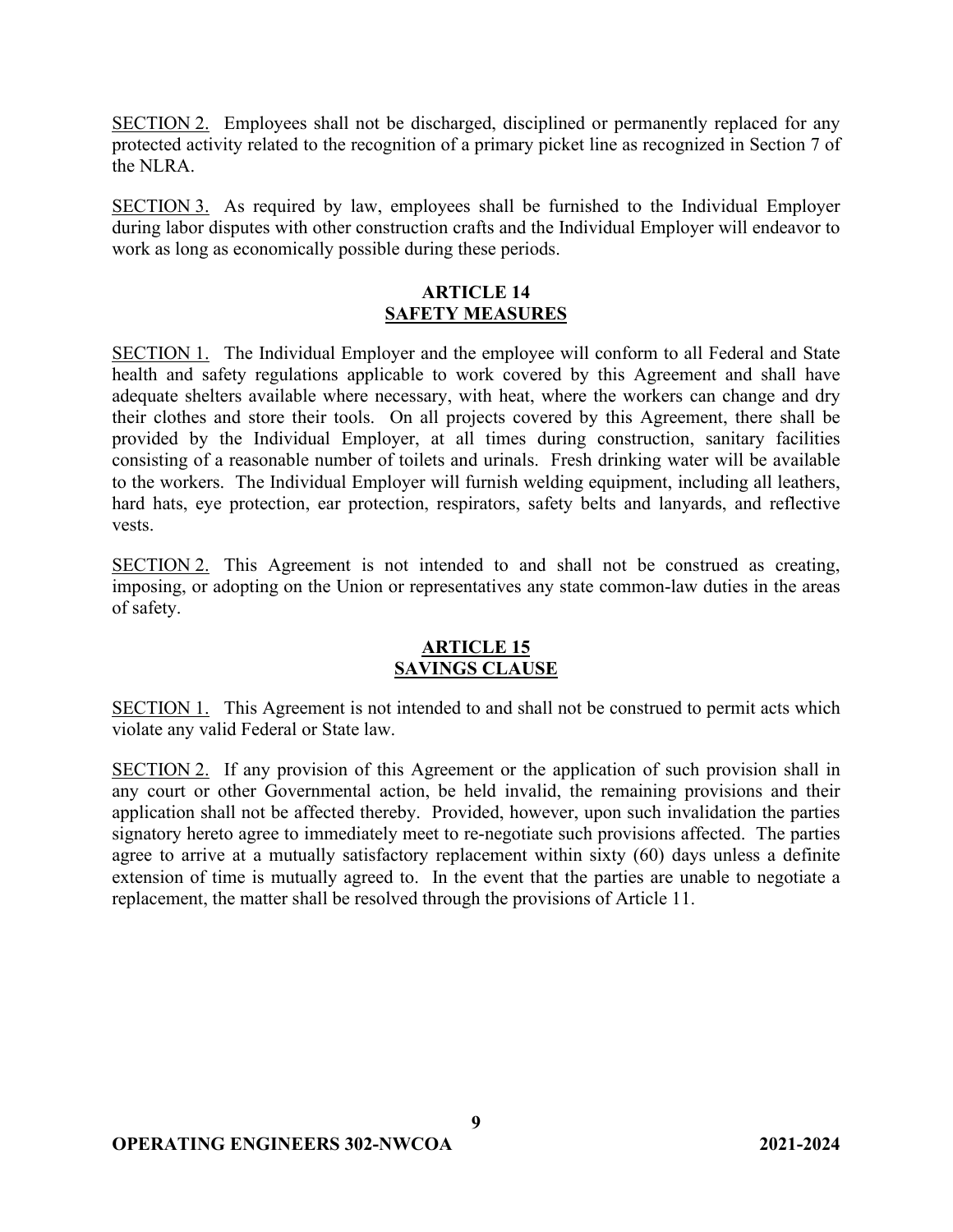## **ARTICLE 16 HOURS OF WORK**

#### SECTION 1. SINGLE SHIFT OPERATION

- A. Eight (8) hours shall constitute a day's work, five (5) days shall constitute a week's work, Monday through Friday.
- B. A single shift operation shall be restricted to the hours between 5:00 am and 6:00 pm and eight (8) hours of continuous employment (except for meal period) shall constitute a day's work Monday through Friday of each week.
- C. Four ten (10) hour shifts at the straight time rate may be established Monday through Thursday or Tuesday through Friday. There shall be no overlapping of four/ten (10) shifts between crews on the same operation of an Individual Employer's project. In the event the job is down due to weather conditions, then Friday may, at the option of the Individual Employer, be worked as a make-up day. All hours worked in excess of ten (10) hours a day or forty (40) hours a week must be compensated at the overtime rate.
- D. No employee shall be discharged, laid off, or disciplined, replaced or transferred for refusing to work a make-up day.
- E. In the event of a civil emergency such as, but not limited to, earthquakes, floods, or fires, starting time of the shift may be made to fit the emergency and eight (8) hours in any twenty-four (24) hour period may be worked at straight time. In order to work such shift, mutual agreement shall be received.
- F. Special Shifts: When due to conditions beyond the control of the Individual Employer or when an owner (not acting as the contractor), a government agency or the contract specifications requires that work can only be performed outside the regular day shift, then a special shift may be worked at the straight time rate. The starting time of work will be arranged to fit such conditions of work. Such shift shall consist of eight (8) hours work for eight (8) hours pay or ten (10) hours work for ten (10) hours pay for four/ten shifts. A special shift premium will be added to the base wage, as defined in Appendix 1, Schedule A, and shall be paid for each hour worked during a special shift. This premium pay does not apply to work outside the normal shift that is paid in accordance with Article 17, Overtime.
- G. Holiday Week: In the event that a holiday is celebrated during the week (Monday through Friday), the remaining four (4) days of the week may be worked as a four/ten shift at the straight time rate.

#### SECTION 2. MULTIPLE SHIFT OPERATION.

Shifts may be established when considered necessary by the Individual Employer. The Individual Employer shall notify the Union of either a two (2) or three (3) shift operation. Shift hours and rates will be as follows:

**10**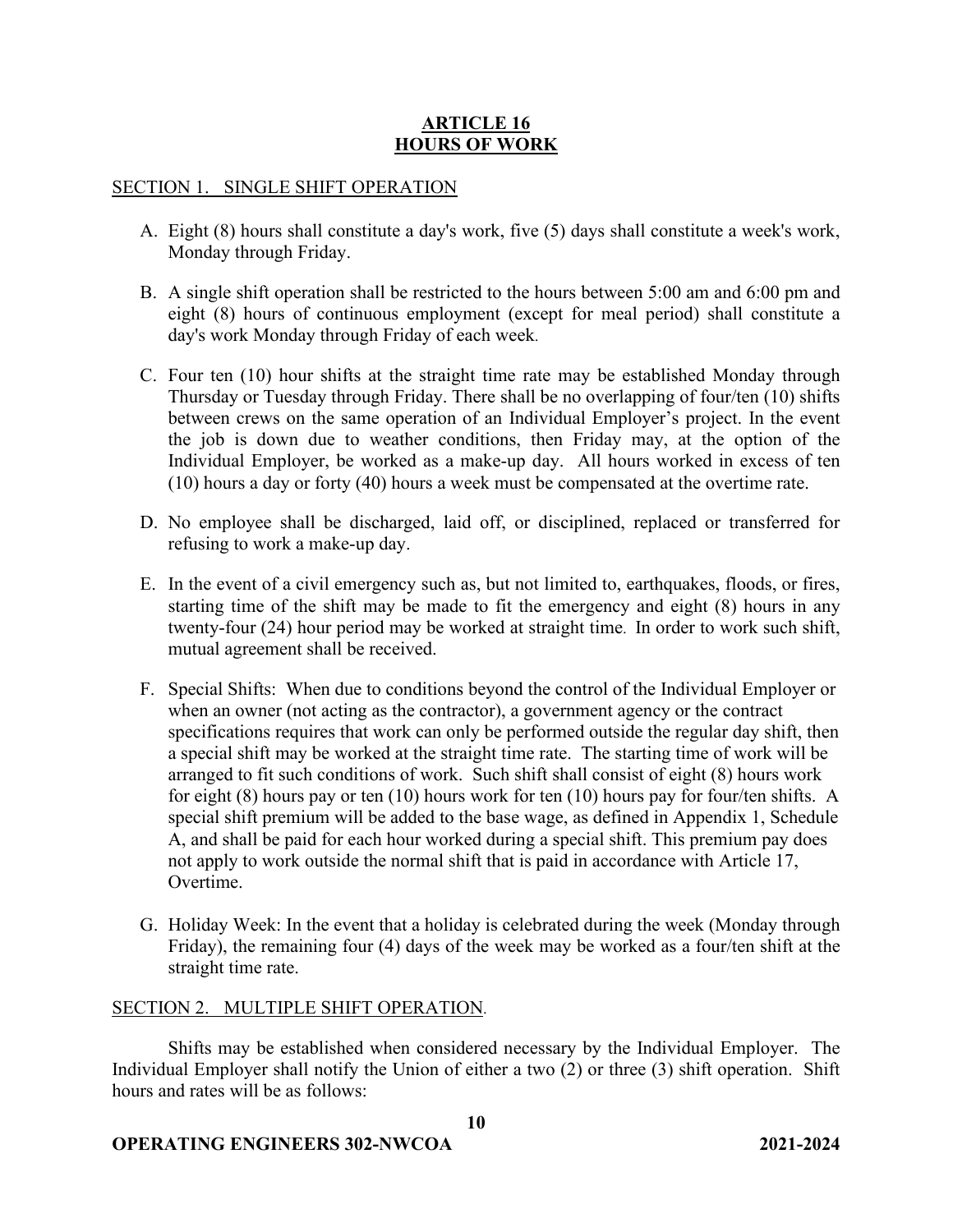A. Two Shift Operation: On a two consecutive shift operation, the second shift shall be paid the special shift premium which shall be added to the base wage for each hour worked, as defined in Appendix 1, Schedule A. This premium pay does not apply to work outside the normal shift that is paid in accordance with Article 17, Overtime. Each shift must be scheduled for at least eight (8) hours except as provided for in Section 1 of this Article. On a two shift operation, the second shift shall be established for a minimum of three (3) days.

Once the starting times are established for the two shift operation, they shall not be changed except upon three (3) working days written notice to the Union.

B. Three Shift Operation: On a three shift operation, the following shall apply:

First Shift - The regular hours of work on the first shift of three shift operations shall be eight (8) hours of continuous employment, except for meal period at mid-shift, between the hours of 5:00 am and 6:00 pm.

Second Shift - The second shift shall consist of seven and one-half  $(7\frac{1}{2})$  hours of continuous employment, except for meal period at mid-shift, and shall be paid for at eight (8) hours the straight time hourly wage rate.

Third Shift - The third shift shall consist of seven (7) consecutive hours of employment, except for meal period at mid-shift, and shall be paid for at eight (8) hours the straight time hourly wage rate.

- C. Multiple shift (a two or three shift) operation will not be construed on the entire project if at any time it is deemed advisable and necessary for the Individual Employer to multipleshift a specific operation. Those groups of employees only who relieve first shift groups of employees and such first shift groups of employees who are relieved by groups of employees on a second shift, and on a three shift operation those groups of employees who relieve the groups of employees on a second shift, shall be construed as working multiple shifts. The intent of this clause shall be construed so as to recognize that a "reliever group" and a "relief group" does not necessarily mean "person for person" relief.
- D. It is understood and agreed that when the first shift of a multiple shift (a two or three shift) operation is started at the basic straight time rate or at a specific overtime rate, all shifts of that day's operation shall be completed at that rate. On a two-shift operation, the second shift shall be paid the special shift premium for each hour worked, as defined in Appendix 1, Schedule A. This premium pay does not apply to work outside the normal shift that is paid in accordance with Article 17, Overtime.

# **ARTICLE 17 OVERTIME**

SECTION 1. Work performed in excess of eight (8) hours of straight time per day, or ten (10) hours of straight time per day when four ten (10) hour shifts are established, or forty (40) hours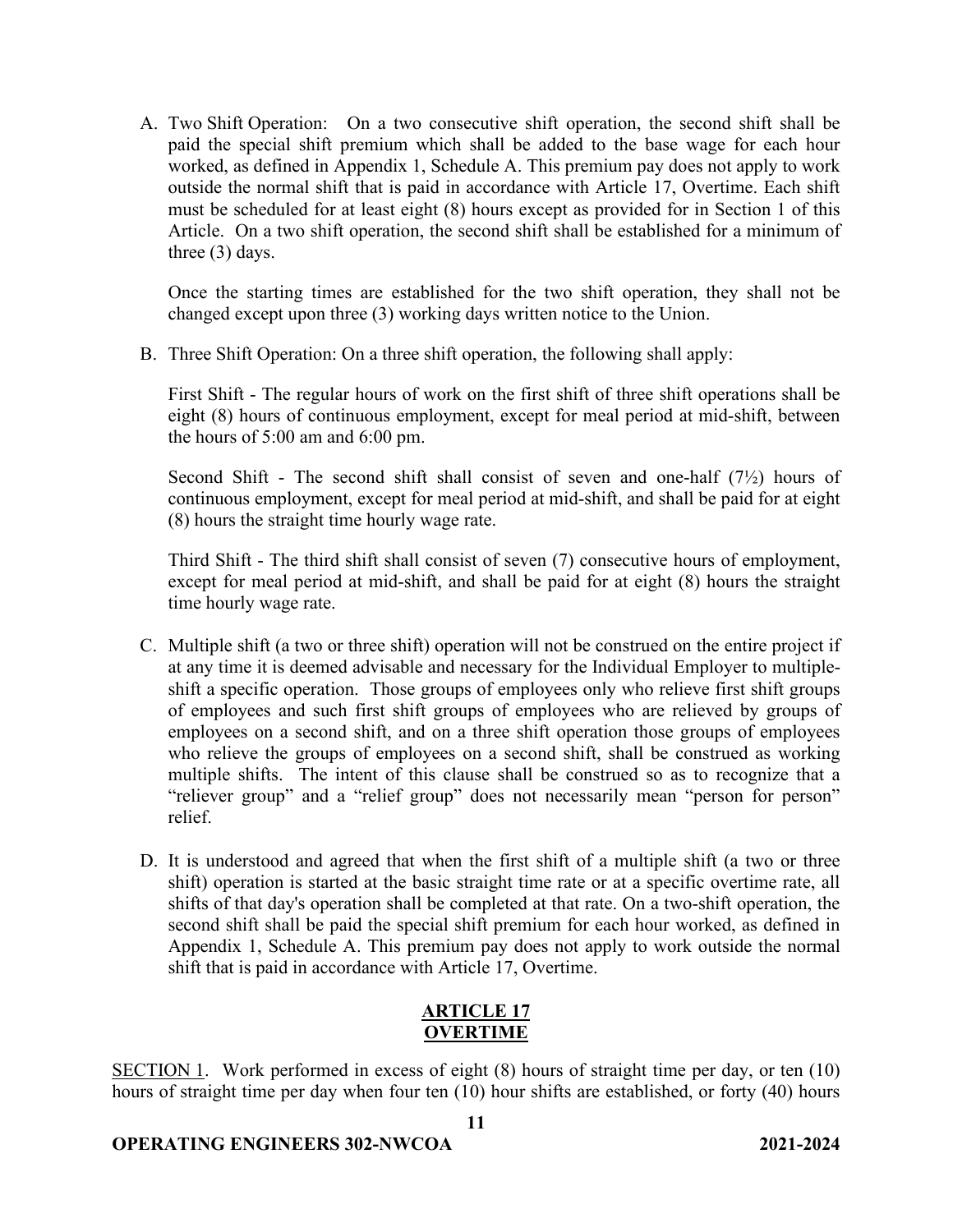of straight time per week, Monday through Friday, or outside the normal shift (6pm-5am) and all work on Saturdays, shall be paid at time and one-half the straight time rate. All work performed after 6:00 pm Saturday to 5:00 am Monday and Holidays and hours worked in excess of 12 hours in a single shift shall be paid at double the straight time rate of pay. The Individual Employer shall have the sole discretion to assign overtime work to employees. Primary consideration for overtime work shall be given to employees regularly assigned to the work to be performed on overtime situations.

SECTION 2. After an employee has worked eight (8) hours at an applicable overtime rate, all additional hours shall be at the applicable overtime rate until such time as the employee has had a break of ten (10) hours or more.

SECTION 3. When an employee returns to work without at least ten (10) hours time off since their previous shift, all such time shall be a continuation of a shift and paid at the applicable overtime rate until he/she shall have the ten (10) hours rest period.

## **ARTICLE 18 REPORTING AND MINIMUM HOURS PAY**

SECTION 1. Reporting Pay – Employees reporting for work and not put to work shall receive two (2) hours pay at the regular straight time rate**,** unless notified not to report at the end of the previous shift or two (2) hours prior to the start of a shift. The Individual Employer may require employees to remain at the jobsite for the two (2) hours to receive such reporting pay.

It is understood that it shall be the responsibility of the Individual Employer to secure from each employee a telephone number by which he or she can be contacted. The Individual Employer will make every effort to notify employees of any shift cancellation. If the employee does not, at the Individual Employer's request, furnish a telephone number or fails to inform the Individual Employer of any change of number at which they may be reached, then the Individual Employer shall be relieved of any responsibility of notification and shall not have to pay show-up time.

When employees, including new hires, reporting for work arrive on the job unprepared to perform the work required (for example, under the influence of alcohol or drugs, or inadequately clothed), the Individual Employer shall not be expected to put such individuals to work nor shall they be entitled to reporting pay if not put to work.

Reporting pay on overtime days shall be a minimum of two (2) hours at the applicable overtime wage rate.

SECTION 2. Minimum Hours **–** Employees who start work and work less than four (4) hours shall be paid four (4) hours; they shall be paid six (6) hours if required to work more than four (4) hours, they shall be paid eight (8) hours if required to work more than six (6) hours; and they shall be paid ten (10) hours if required to work more than eight (8) hours on a regularly established ten (10) hour shift.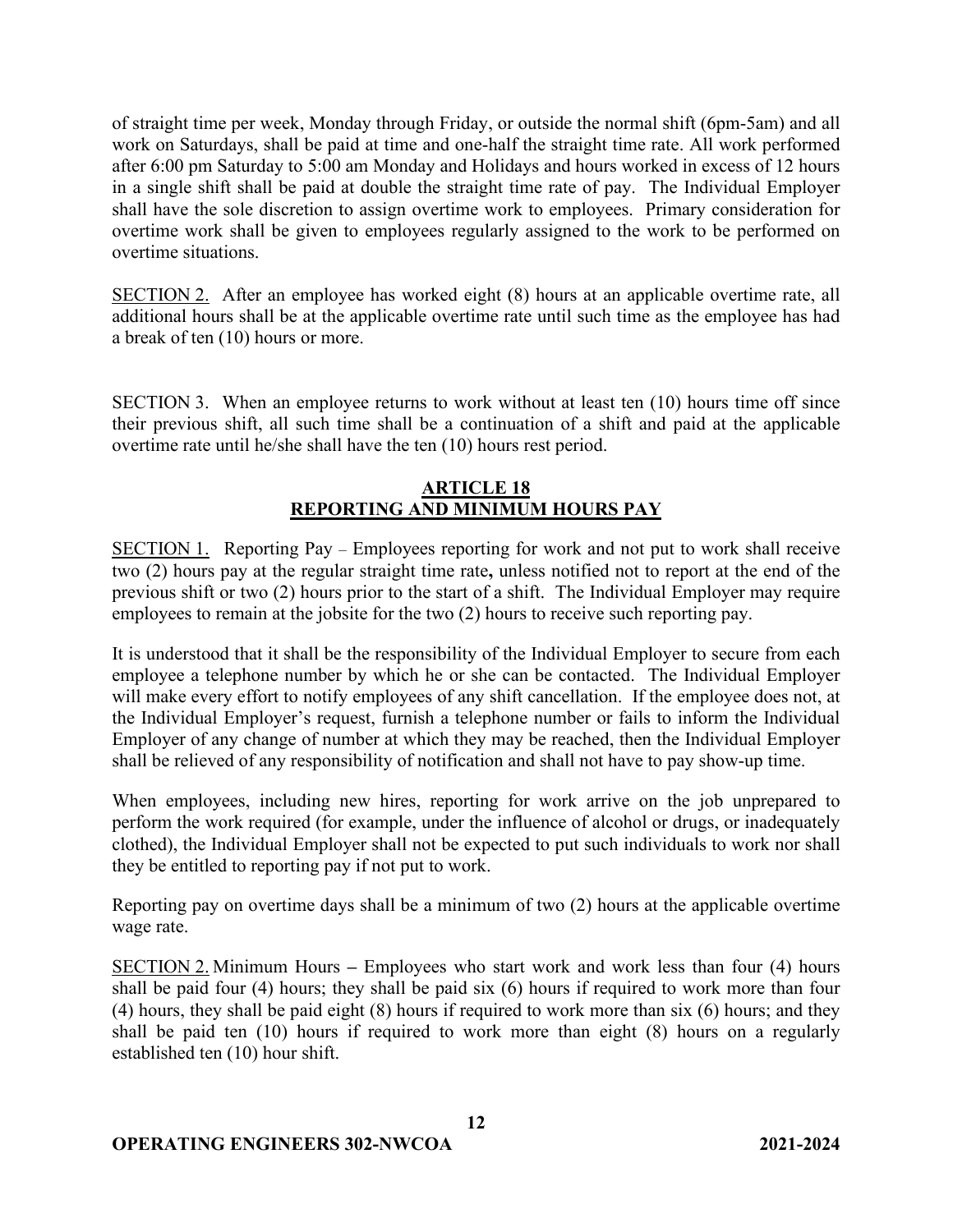SECTION 3. If any employee refuses to start work or if any employee stops work on his own volition, the minimum set forth in Section 2 above shall not apply.

SECTION 4. Employees called to work and who are put to work on Saturdays, Sundays or holidays shall be compensated at the applicable overtime rate and as outlined in SECTION 2 Minimum Hours.

SECTION 5. When a shift is suspended due to inclement weather, after the two (2) hour minimum, employees shall be paid for actual time worked.

SECTION 6. When an employee is "called out" to work without at least ten (10) hours time off since their previous shift, all such "call out" time shall be paid at the overtime rate until he shall have the ten (10) hours rest period.

### **ARTICLE 19 MANAGEMENT RIGHTS CLAUSE**

SECTION 1. The Individual Employer retains full and exclusive authority for the management of its operation subject to the provisions of this Agreement. The Individual Employer shall direct its working forces at its sole prerogative including, but not limited to, hiring, promotion, transfer, layoff or discharge for just cause as traditionally practiced within the Construction Industry. The Individual Employer shall utilize the most efficient methods or techniques of construction, tools or labor saving devices. There shall be no limitations upon the choice of materials or design except those imposed by safety and health considerations.

SECTION 2. The foregoing enumeration of management rights shall not be deemed to exclude other functions not specifically set forth.

SECTION 3. It shall not be a violation of this Agreement when the Individual Employer considers it necessary to shut down to avoid possible loss of human life because of an emergency situation that could endanger the life and safety of an employee. In such cases, employees will be compensated only for actual time worked. In the case of a situation described above whereby the Individual Employer requests the employees to stand by, the employees will be compensated for the "standby time."

If such a condition continues, the Individual Employer agrees to give timely notice to members of the next shift scheduled to report for duty. In the event timely notice is not given, employees who report for work at their regular reporting time and are not put to work shall be paid "show up pay".

This article shall be subject to the grievance procedure set forth in Article 11.

## **ARTICLE 20 SPECIAL CONDITIONS**

SECTION 1. Both parties recognize that there may be extenuating circumstances when it is to the mutual interest of both parties to modify the terms of this Agreement. In that event, it will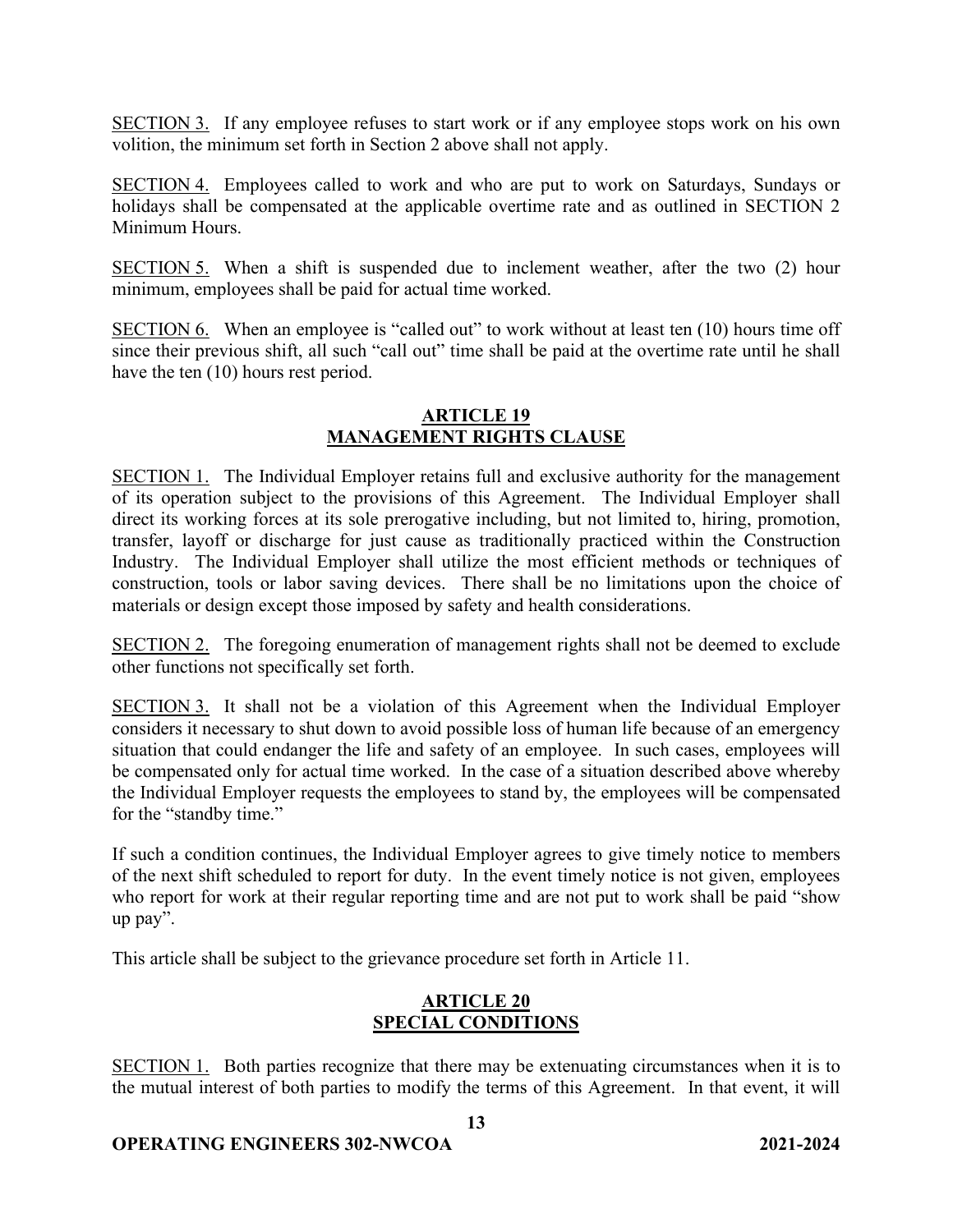not be a violation of this Agreement for the parties to meet and mutually agree to make such modifications to meet a specific need on a specific project.

In order to maximize the effect of this provision, all crafts will be requested to act uniformly. Employees of a craft should be treated equally under this provision. The General Contractor shall encourage their subcontractors to comply with any modifications granted under this provision.

### **ARTICLE 21 PRE-DETERMINED WAGE RATE PROJECTS**

SECTION 1. In the event the Individual Employer bids a public job or project being awarded by a Federal, state, county, city or other public entity which is to be performed at a predetermined and/or prevailing wage rate established by the Department of Labor, pursuant to the provisions of the Davis-Bacon Act, 40 U.S.C., Section 3141 et.seq., whose regulations are contained in 29 CFR Parts 1,3,5,6, and 7, and which determinations are published in the Federal Register or by the Director of the Washington State Department of Labor and Industries, pursuant to RCW 39.12.010 to RWC 39.12.900, the published hourly wage set forth in said public work at the time of bid shall apply for the first 24 months of the project from the date the contractor is permitted to proceed with work and upon request, the Employer will provide the date. Notwithstanding the above, project agreements may be mutually agreed upon to allow use of the pre-determined wage for the duration of a project to exceed twenty-four (24) months.

The fringe benefit contribution rates shall be those as established and maintained by this Agreement and any fringe increases are the responsibility of the Individual Employer.

SECTION 2. In the event the specifications include an escalator provision covering wages, such amount will be included as an increase to wages to the extent that the Individual Employer may recover in the escalator claim.

## **ARTICLE 22 SUBSTANCE ABUSE POLICY**

SECTION 1. Labor and Management are committed to providing employees with a drug-free and alcohol-free workplace. It is the goal to protect the health and safety of employees and to promote a productive workplace, and protect the reputation of Labor and Management and the employees.

SECTION 2. Consistent with those goals, the NWCOA and the Individual Employers prohibit the use, manufacture, possession, distribution or sale, at its employment sites, of drugs, drug paraphernalia or alcohol. A testing program, pursuant to the Substance Abuse Program, may be instituted, upon mutual consent of Labor and Management which consent shall not unreasonably be withheld to monitor compliance with this policy.

SECTION 3. If the Individual Employer implements a Substance Abuse Program according to the terms of this Article on a project, all subcontractors will be required to have and implement a substance abuse program.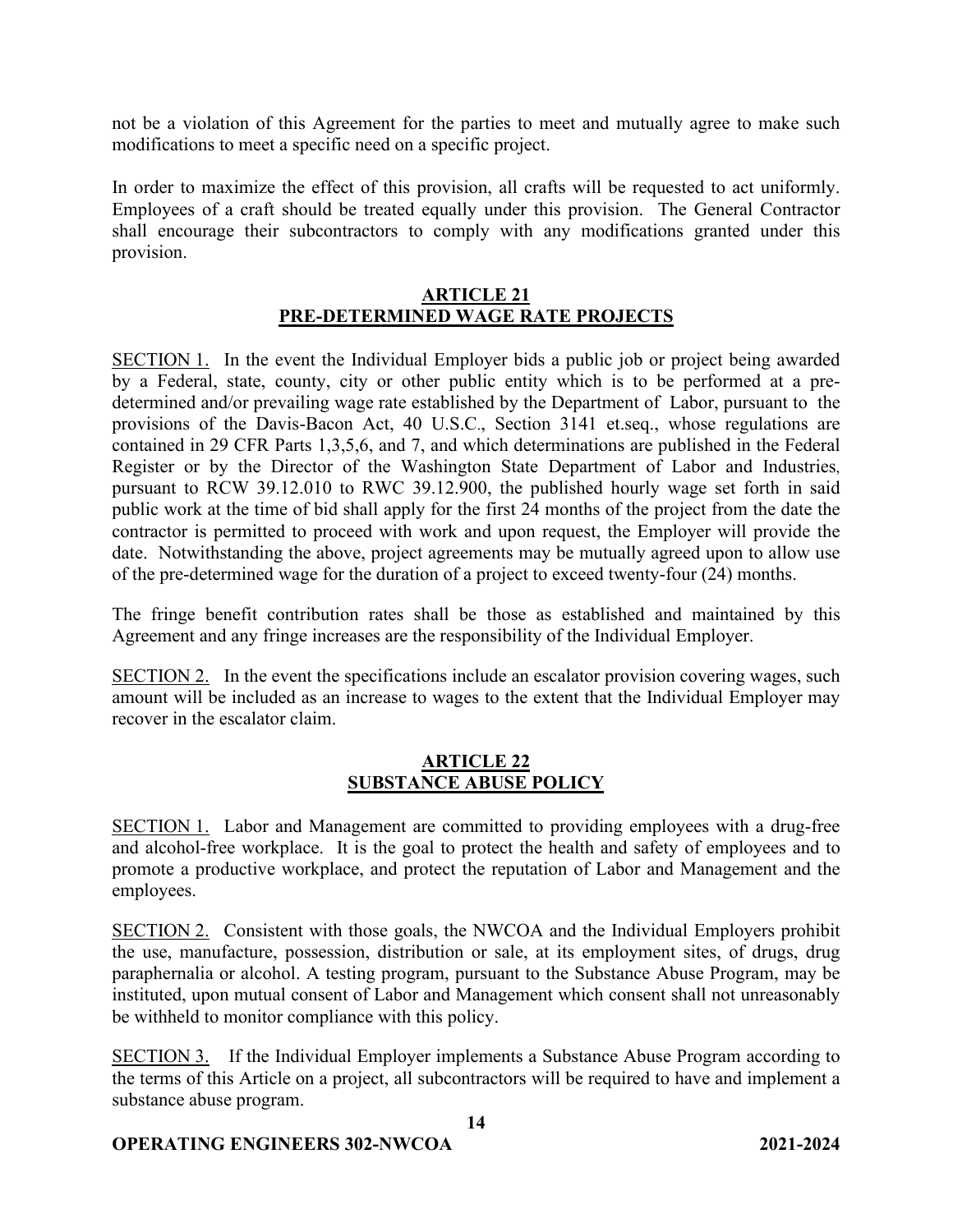SECTION 4. An acceptable Substance Abuse Program is contained in a separate addendum to this Agreement. It is not a part of this Agreement and modifications to this Substance Abuse Program, by mutual agreement of an employer and the union, will not constitute a change to this agreement. Mutual agreement will not be unreasonably withheld.

SECTION 5. Any grievance related to any Employer's substance abuse program shall be resolved through Article 11, Settlement of Disputes/Grievance, of this Agreement.

### **ARTICLE 23 LIGHT DUTY RETURN TO WORK**

It is agreed that the Individual Employer may return an injured member to light duty status when allowed by the member's doctor. When such light duty work is available, light duty functions may not be work of another craft or work under classifications covered by this Agreement and its Schedule "A" classifications. At no time will the member's total earnings be less than his/her full time loss compensation under industrial insurance. Further, the member will be provided with a full fringe package, as per the collective bargaining agreement, over and above total remuneration. Should the member on light duty have to be laid off, due to no work available, the Individual Employer will not adversely affect his/her ability to continue to receive loss time benefits from the Industrial Insurance Division of Labor and Industries (including self-insured employers), provided they are still medically eligible.

# **ARTICLE 24 TRAINING TIME PAY**

Employers may offer up to a maximum of forty (40) hours annually of training sessions provided which shall be compensated at the Group IV hourly wage rate.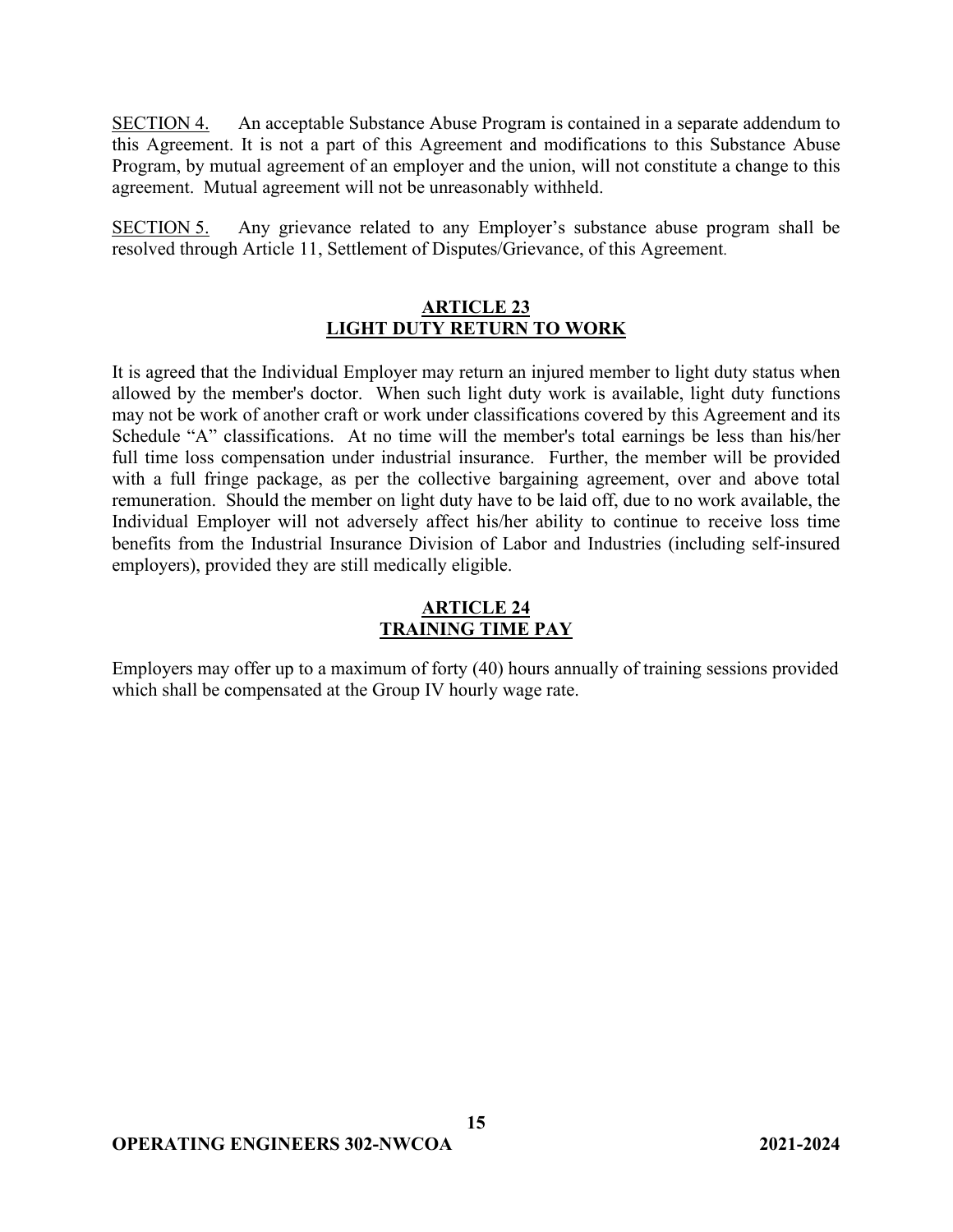### **APPENDIX 1**

### **SCHEDULE "A-1"**

#### **CLASSIFICATIONS AND WAGE SCALES**

#### **This Schedule "A-1" shall cover all work performed by Individual Employers party to this Agreement in the following counties: King, Snohomish, Island, San Juan, Skagit and Whatcom.**

On all work covered by this Agreement, and in all instances in which equipment is operated in the performance of work covered by this Agreement, such work shall be performed and such equipment shall be operated by employees obtained in accordance with this Agreement (Appendix "3" Hiring and Union Recognition) and they and each of them shall be employed in the classifications and at the wage scales following:

#### NOTE: ONLY ZONE "1" RATES ARE SHOWN FOR ALL CLASSIFICATIONS. REFER TO SCHEDULE "C" FOR ZONE "2" AND "3" RATE ADJUSTMENTS

| <b>WAGES</b> |                       |              |              |  |  |
|--------------|-----------------------|--------------|--------------|--|--|
|              | <b>Effective Date</b> |              |              |  |  |
| Group        | June 1, 2021          | June 1, 2022 | June 1, 2023 |  |  |
| <b>IAAA</b>  | \$55.83               | \$58.29      | \$60.91      |  |  |
| <b>IAA</b>   | \$55.07               | \$57.50      | \$60.09      |  |  |
| IA           | \$54.26               | \$56.65      | \$59.20      |  |  |
|              | \$53.50               | \$55.86      | \$58.38      |  |  |
| П            | \$52.82               | \$55.15      | \$57.63      |  |  |
| Ш            | \$52.23               | \$54.53      | \$56.99      |  |  |
| IV           | \$48.93               | \$51.08      | \$53.38      |  |  |

| <b>DEDUCTIONS FROM WAGES</b> |                     |                     |                     |
|------------------------------|---------------------|---------------------|---------------------|
|                              | <b>June 1, 2021</b> | <b>June 1, 2022</b> | <b>June 1, 2023</b> |
| Dues Check-Off               | $2\%$ GW            | $2\%$ GW            | $2\%$ GW            |
| <b>Union Programs</b>        | \$0.30              | \$0.30              | \$0.30              |
| Political                    | \$0.05              | \$0.05              | \$0.05              |
| programs(Voluntary)          |                     |                     |                     |

| <b>FRINGE BENEFITS</b>                |              |                     |              |
|---------------------------------------|--------------|---------------------|--------------|
|                                       | June 1, 2021 | <b>June 1, 2022</b> | June 1, 2023 |
| Health & Security                     | *\$8.97      | $*$ \$9.32          | $*$ \$9.67   |
| Pension                               | \$13.65      | \$14.40             | \$15.15      |
| Apprenticeship<br>Training/Retraining | \$0.70       | \$.70               | \$.70        |
| National Training                     | \$0.05       | \$0.05              | \$0.05       |
| <b>Contract Administration</b>        | \$0.04       | \$0.04              | \$0,04       |

\**This includes the \$2 per hour that is shifted temporarily to supplement the pension.*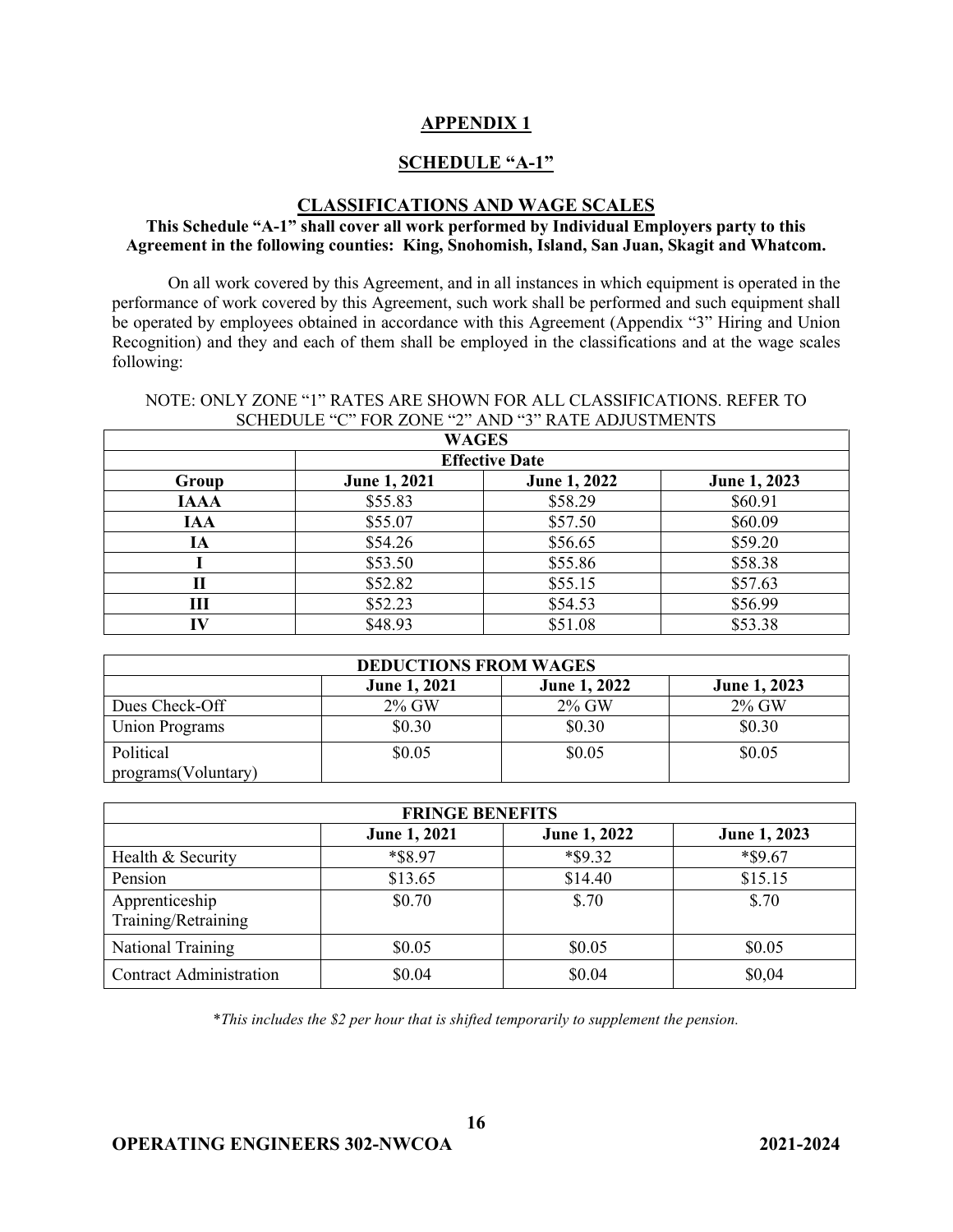### **APPENDIX 1**

### **SCHEDULE "A-2"**

#### **CLASSIFICATIONS AND WAGE SCALES**

### **This Schedule "A-2" shall cover all work performed by Individual Employers, party to this Agreement in the following counties: Clallam, Jefferson, Mason, Grays Harbor, Kitsap**, **Kittitas, Okanogan, Chelan, Douglas, and Yakima.**

On all work covered by this Agreement, and in all instances in which equipment is operated in the performance of work covered by this Agreement, such work shall be performed and such equipment shall be operated by employees obtained in accordance with this Agreement (Appendix "3" Hiring and Union Recognition) and they and each of them shall be employed in the classifications and at the wage scales following:

### NOTE: ONLY ZONE "1" RATES ARE SHOWN FOR ALL CLASSIFICATIONS. REFER TO SCHEDULE "C" FOR ZONE "2" AND "3" RATE ADJUSTMENTS

| <b>WAGES</b> |                       |              |              |  |
|--------------|-----------------------|--------------|--------------|--|
|              | <b>Effective Date</b> |              |              |  |
| Group        | <b>June 1, 2021</b>   | June 1, 2022 | June 1, 2023 |  |
| <b>IAAA</b>  | \$52.53               | \$54.66      | \$56.92      |  |
| <b>IAA</b>   | \$51.80               | \$53.89      | \$56.12      |  |
| IA           | \$51.03               | \$53.09      | \$55.29      |  |
|              | \$50.29               | \$52.32      | \$54.48      |  |
| П            | \$49.64               | \$51.64      | \$53.78      |  |
| Ш            | \$49.08               | \$51.06      | \$53.17      |  |
| IV           | \$45.91               | \$47.75      | \$49.72      |  |

| <b>DEDUCTIONS FROM WAGES</b>     |                     |                     |              |
|----------------------------------|---------------------|---------------------|--------------|
|                                  | <b>June 1, 2021</b> | <b>June 1, 2022</b> | June 1, 2023 |
| Dues Check-Off                   | 2% GW               | $2\%$ GW            | $2\%$ GW     |
| <b>Union Programs</b>            | \$0.30              | \$0.30              | \$0.30       |
| Political<br>programs(Voluntary) | \$0.05              | \$0.05              | \$0.05       |

| <b>FRINGE BENEFITS</b>         |                     |              |              |
|--------------------------------|---------------------|--------------|--------------|
|                                | <b>June 1, 2021</b> | June 1, 2022 | June 1, 2023 |
| Health & Security              | *\$8.97             | $*$ \$9.32   | *\$9.67      |
| Pension                        | \$13.65             | \$14.40      | \$15.15      |
| Apprenticeship                 | \$0.70              | \$.70        | \$.70        |
| Training/Retraining            |                     |              |              |
| National Training              | \$0.05              | \$0.05       | \$0.05       |
| <b>Contract Administration</b> | \$0.04              | \$0.04       | \$0.04       |

**17**

\**This includes the \$2 per hour that is shifted temporarily to supplement the pension.*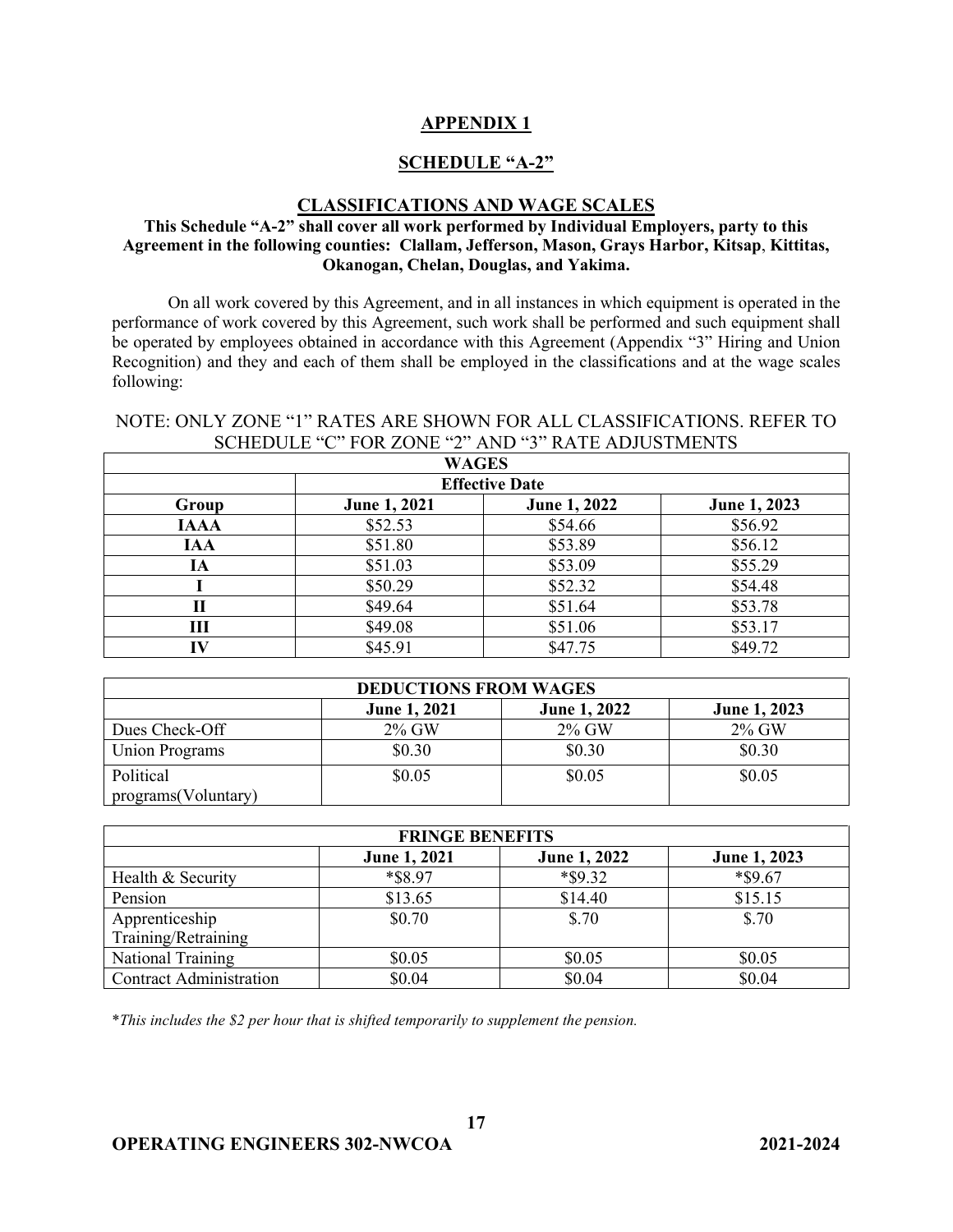# **CLASSIFICATIONS**

| <b>Group IAAA</b> | -Cranes: 300 tons and over or 300' of boom including jib with attachments.                    |
|-------------------|-----------------------------------------------------------------------------------------------|
|                   | -Cranes Friction: 200 tons and over                                                           |
|                   | -Tower Cranes: over 250' in height from base to boom.                                         |
| <b>Group IAA</b>  | -Cranes: 200 tons- 299 tons, or 250' of boom including jib with attachments.                  |
|                   | <b>-Tower Crane:</b> over 175' through 250' in height, base to boom.                          |
|                   | -Cranes: Friction cranes through 199 tons                                                     |
|                   | -Leverman                                                                                     |
|                   | -Shovel, excavator, backhoes: over 90 metric tons                                             |
| <b>Group IA</b>   | <b>-Cranes:</b> 100 tons through 199 tons, or 150' of boom (including jib with                |
|                   | attachments)                                                                                  |
|                   | -Overhead, bridge type: 100 tons and over                                                     |
|                   | <b>-Tower crane:</b> up to 175' in height base to boom                                        |
|                   | -Drilling Machine                                                                             |
|                   | -Loader: Overhead 8 yards & over                                                              |
|                   | -Shovel, excavator, backhoes: over 50 metric tons and up to 90 metric tons                    |
|                   | -Mechanics: all (Leadmen - \$0.50 per hour over mechanic)                                     |
| <b>Group I</b>    | -Asphalt plant Operators                                                                      |
|                   | -Boatman                                                                                      |
|                   | -Cableways                                                                                    |
|                   | -Concrete Pump: Truck mount with boom attachment over 42M                                     |
|                   | -Construction Site Surveyor                                                                   |
|                   | <b>-Cranes:</b> 45 tons through 99 tons, under 150' of boom(including jib with                |
|                   | attachments)                                                                                  |
|                   | -Overhead, bridge type: 45 tons through 99 tons                                               |
|                   | -Derricks: on building work                                                                   |
|                   | -Hard tail end dump: articulating off-road equipment 45 yards $\&$ over                       |
|                   | -Loader: Overhead 6 yards but not including 8 yards                                           |
|                   | -Motor patrol graders                                                                         |
|                   | -Mucking machine, mole, tunnel drill, boring, road header and/or shield                       |
|                   | -Quad 9, HD 41, D10 and over                                                                  |
|                   | -Remote control operator on rubber tired earth moving equipment                               |
|                   | -Rollagon                                                                                     |
|                   | -Scrapers, self-propelled: 45 yards and over                                                  |
|                   | -Spreader: Topsider & Screedman                                                               |
|                   | -Shovel, excavator, backhoe: over 30 metric tons and up to 50 metric tons<br>-Slipform pavers |
|                   |                                                                                               |
|                   | -Transporters: all track or truck type<br>-Welder                                             |
|                   |                                                                                               |

| Group II | <b>-Batch Plant Operator:</b> concrete                |
|----------|-------------------------------------------------------|
|          | -Barrier machine: (Zipper)                            |
|          | -Bump cutter                                          |
|          | -Cranes: 20 tons through 44 tons with attachments     |
|          | -Overhead, bridge type Crane: 20 tons through 44 tons |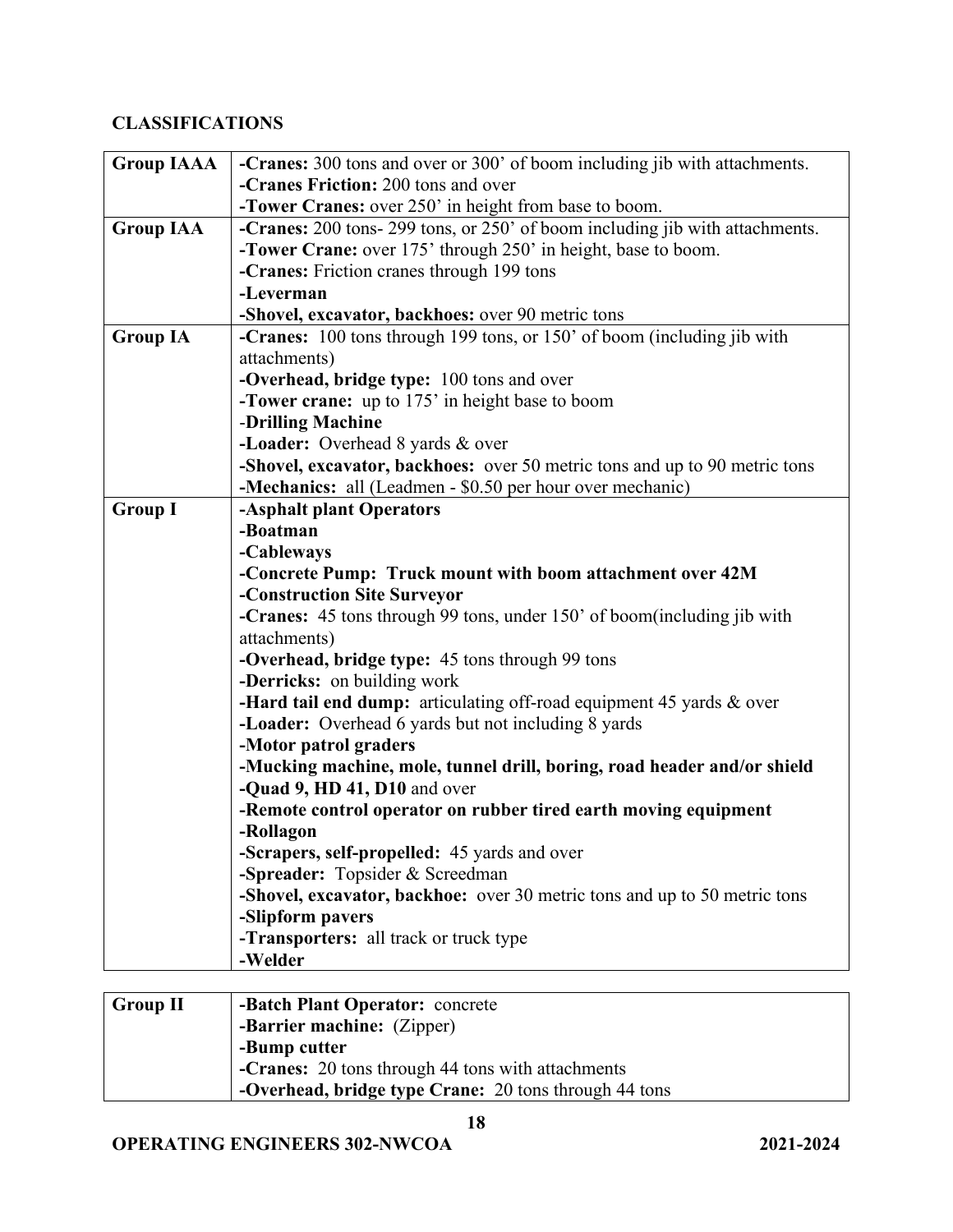|                  | -Chipper                                                                                                 |
|------------------|----------------------------------------------------------------------------------------------------------|
|                  | -Concrete pump: truck mount with boom attachment up to 42M                                               |
|                  | -Crusher                                                                                                 |
|                  | -Deck engineer/deck winches (power)                                                                      |
|                  | -Grade Engineer: using blue prints, cut sheets, etc.                                                     |
|                  | -Finishing Machine: Bidwell and Gamaco & similar equipment                                               |
|                  | -Guardrail punch                                                                                         |
|                  | -Hard tail end dump: articulating off-road equipment under 45 yards                                      |
|                  | -Horizontal/directional drill operator                                                                   |
|                  | -Loaders: Overhead under 6 yards                                                                         |
|                  | -Loaders: Plant feed                                                                                     |
|                  | -Locomotives: all                                                                                        |
|                  | -Material Transfer Device                                                                                |
|                  | -Piledriver: (other than crane mount)                                                                    |
|                  | -Roto-mill, roto-grinder                                                                                 |
|                  | -Shovel, excavator, backhoe, tractor: 15 to 30 metric tons                                               |
|                  | -Subgrader trimmer                                                                                       |
|                  | -Scraper: self propelled under 45 yards                                                                  |
|                  | -Truck Crane Oiler/Driver: 100 tons and over                                                             |
|                  | -Truck mount portable conveyor                                                                           |
|                  | -Vac Truck (Vactor Guzzler, Hydro Excavator)                                                             |
|                  | -Yo Yo pay dozer                                                                                         |
|                  |                                                                                                          |
| <b>Group III</b> | <b>-Assistant Construction Site Surveyor</b>                                                             |
|                  |                                                                                                          |
|                  |                                                                                                          |
|                  | -Cranes: through 19 tons with attachments, A-frame over 10 tons                                          |
|                  | -Concrete Pump: Mounted or trailer high pressure line pump, pump high                                    |
|                  | pressure                                                                                                 |
|                  | -Conveyors                                                                                               |
|                  | -Dozers: D-9 & under                                                                                     |
|                  | -Drill Oilers: auger type, truck or crane mount                                                          |
|                  | -Forklift: 3000 lbs and over with attachments                                                            |
|                  | -Horizontal/directional drill locator                                                                    |
|                  | -Outside Hoists (elevators and manlifts), Air Tuggers, Strato                                            |
|                  | -Tower Bucket Elevators                                                                                  |
|                  | -Hydralifts/boom trucks: over 10 tons                                                                    |
|                  | -Loaders: elevating type belt                                                                            |
|                  | -Plant oiler: asphalt, crusher                                                                           |
|                  | <b>-Quick Tower:</b> no cab, under 100 feet in height base to boom                                       |
|                  | -Rigger/Signal Person, Bellman(Certified)                                                                |
|                  | -Roller: plant mix or multi-lift materials                                                               |
|                  | -Saws: concrete                                                                                          |
|                  | -Scrapers: concrete & carry all                                                                          |
|                  | -Service Engineers: equipment                                                                            |
|                  | -Trenching machines                                                                                      |
|                  | -Truck crane oiler/driver: under 100 tons<br>-Shovel, excavator, backhoe, tractors: under 15 metric tons |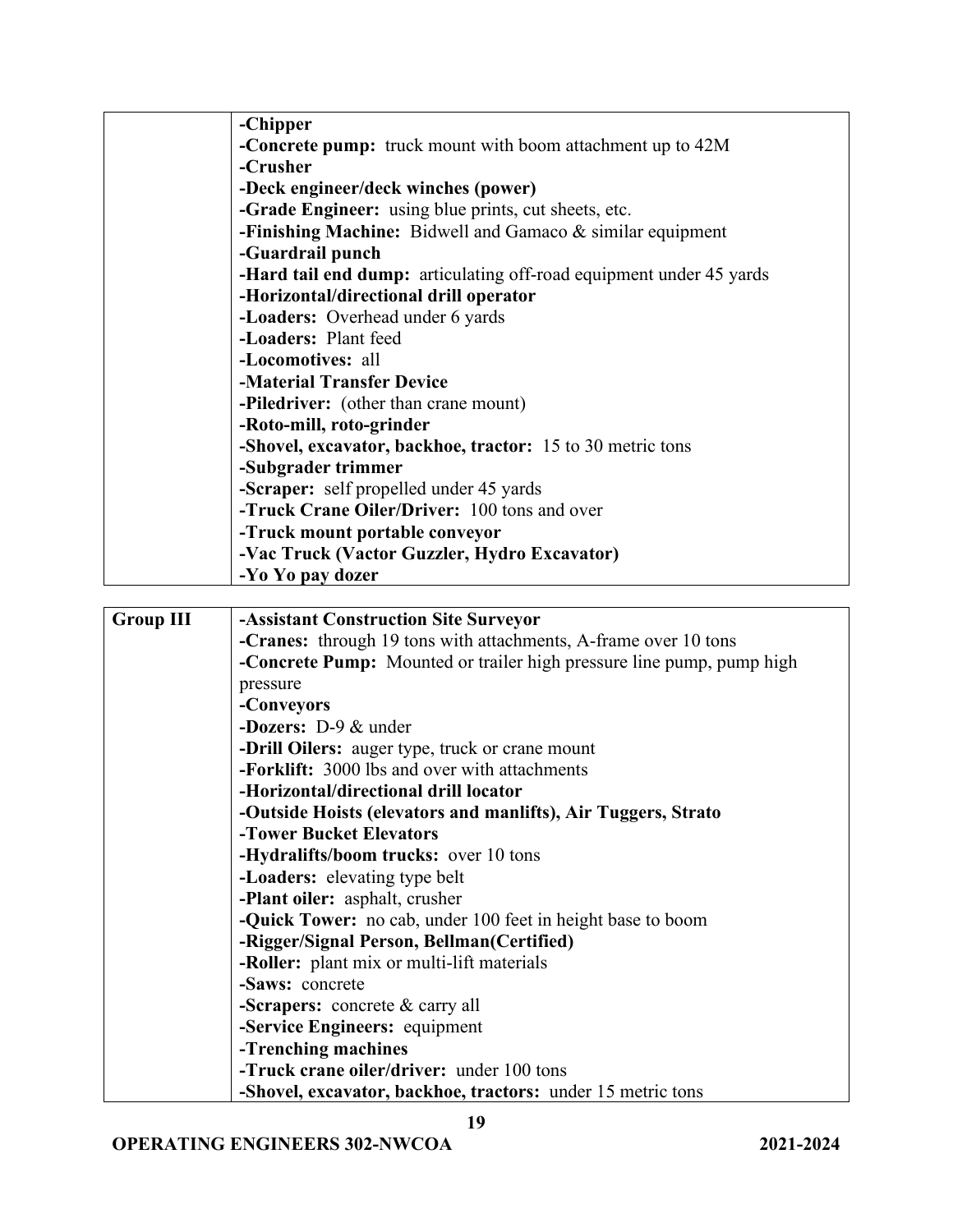| <b>Group IV</b> | -Assistant Engineer                                              |
|-----------------|------------------------------------------------------------------|
|                 | -Bobcat                                                          |
|                 | -Brooms                                                          |
|                 | -Chainman                                                        |
|                 | -Compressor                                                      |
|                 | -Concrete Finish Machine: Laser Screed                           |
|                 | -Cranes, A-frame: 10 tons and under                              |
|                 | -Drone Operator (when used in conjunction with survey work only) |
|                 | -Elevator and man-lift: permanent and shaft type                 |
|                 | -Forklifts: under 3000 lbs. with attachments:                    |
|                 | -Gradechecker/Stakeman                                           |
|                 | -Ground Penetrating Radar Operator                               |
|                 | -Hydralifts/boom trucks: 10 tons and under                       |
|                 | -Oil distributors, blower distribution & mulch seeding operator  |
|                 | -Pavement breaker                                                |
|                 | -Posthole digger: mechanical                                     |
|                 | -Power plant                                                     |
|                 | -Pumps: water                                                    |
|                 | -Rigger and Bellman                                              |
|                 | -Roller: other than plant mix                                    |
|                 | -Wheel tractors: Farm all type                                   |
|                 | -Shotcrete/gunite equipment                                      |
|                 | -Brokk: Remote demolition equipment                              |

All equipment will be classified in accordance with their respective manufacturer's rated capacity. The rates of pay for all tandem scrapers and/or scraper trailer will be paid in accordance with the total yardage thereof.

Wage scales for operators of equipment operated on heavy construction not listed herein shall be negotiated at the time such equipment is to be operated.

**Special Shift Premium**: Basic hourly rate plus \$2.00 per hour

**General Foreman /Foreman -** \$3.50 per hour over highest classification under his supervision.

**Master Mechanic** - \$1.00 per hour over highest classification under his supervision.

**Lift Director -** When the Individual Employer appoints an Operating Engineer as a Lift Director they shall be paid \$2.50 per hour over the highest classification under their supervision.

Due to Specialized nature of work performed by Construction Site Surveyors, individuals may be requested by name.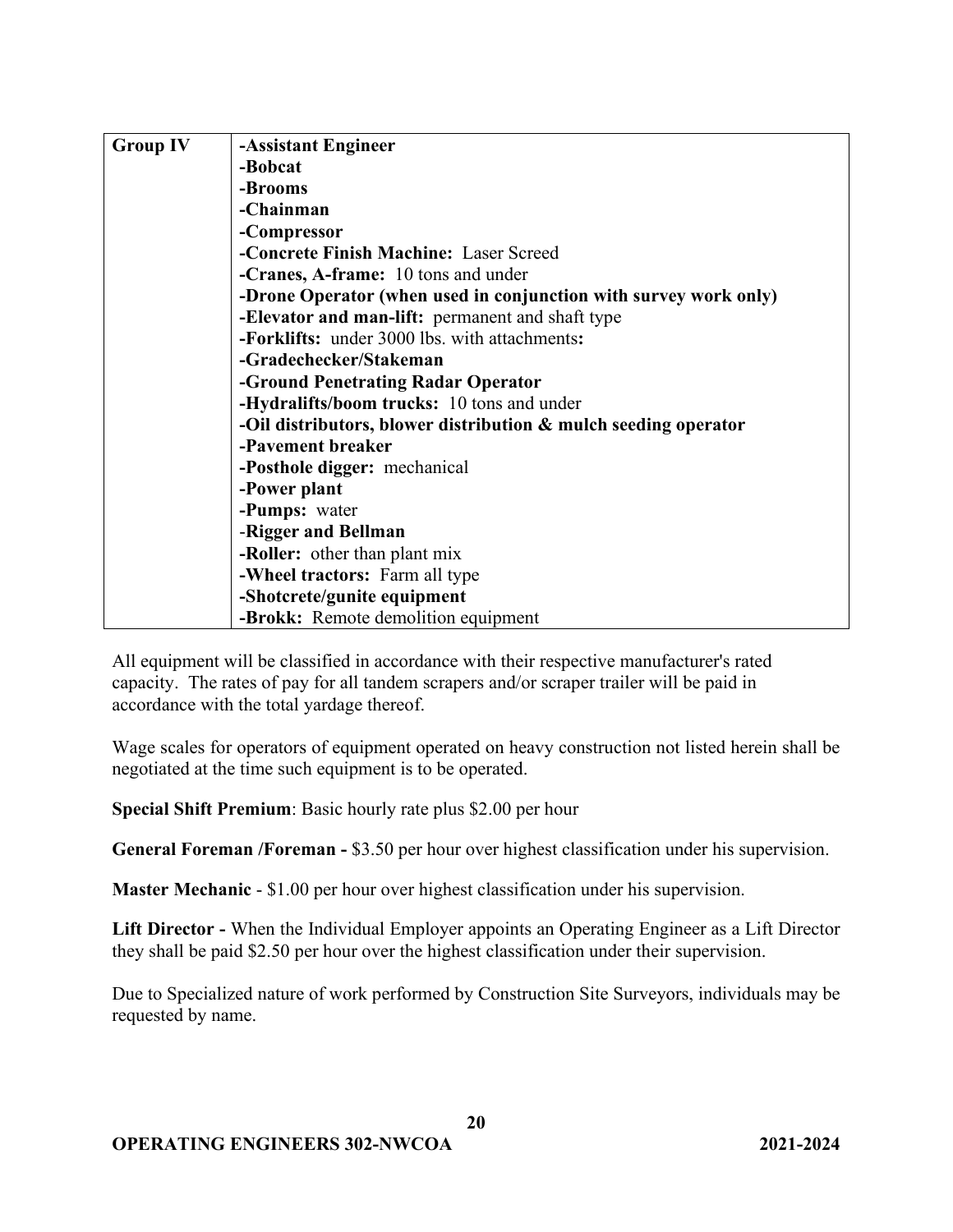#### **HANDLING OF HAZARDOUS WASTE MATERIALS:**

Personnel in all craft classifications subject to working inside a designated hazardous waste perimeter shall be eligible for compensation in accordance with the following group schedule relative to the level of hazardous waste as outlined in the specific Hazardous Waste Project Site Safety Plan. (The level of protection shall be defined in CFR 1910.120., Appendix B.)

### **CLASSIFICATION/HAZARDOUS WASTE GROUP NUMBER**

- H-1 Base Wage Rate when on a hazardous waste site when not outfitted with protective clothing or Level "D" equipment.
- H-1 Class "D" Suit Base wage rate plus \$0.50 per hour.
- H-2 Class "C" Suit Base wage rate plus \$1.00 per hour.
- H-3 Class "B" Suit Base wage rate plus \$1.50 per hour.
- H-4 Class "A" Suit Base wage rate plus \$2.00 per hour.

Apprentice scales shall be set forth in APPENDIX 1, SCHEDULE "B", SECTION (5) c.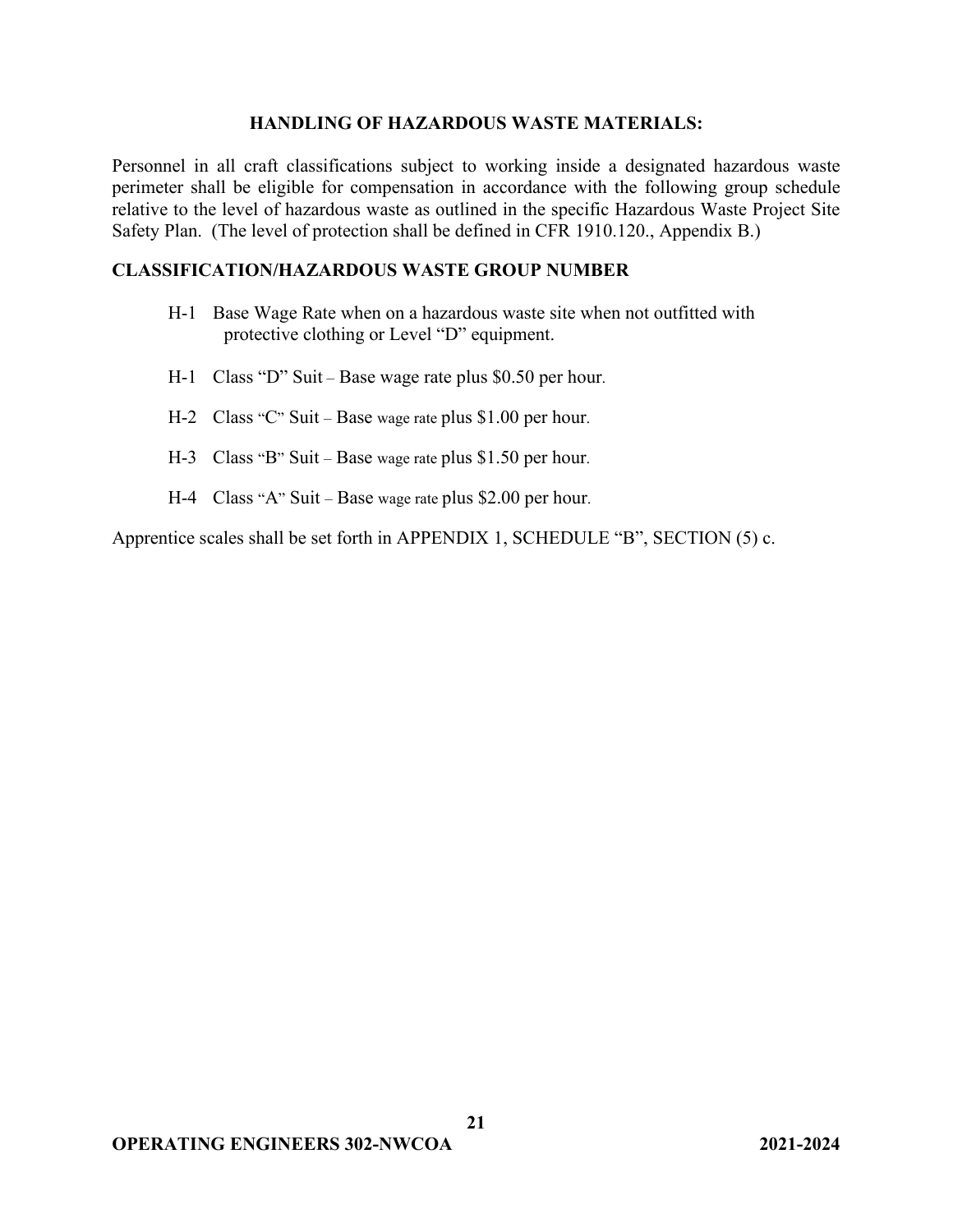## **SCHEDULE "B" FRINGE BENEFITS**

## SECTION 1. HEALTH & SECURITY

It is agreed that all Individual Employers covered by this Agreement shall contribute a sum as listed in Schedule "A", herein for each compensable man hour of Operating Engineers including supervisory employees when covered by this Agreement. Said contributions shall be made on or before the fifteenth (15th) day of the month following the month in which the hours were worked to Locals 302 & 612, International Union of Operating Engineers Construction Industry Health & Security Trust Fund in the manner set forth in the Trust Agreement of the said Trust Fund. The details of the Health & Security Plan established by this trust fund shall continue to be controlled and administered by a joint board of Trustees composed of equal representation from the Unions and the AGC of Washington who are signatory to the trust agreement of the aforesaid trust fund. Each Trustee appointed by the Union shall be a member of the Union party to this Agreement, and each Trustee appointed for the Individual Employers shall be a member of an affiliated firm of the AGC of Washington or a regular paid employee of the AGC of Washington. It is understood that the Union and the Employer associations are principal parties to the Trust Agreements, and therefore, shall be furnished full information on the actions of the Trustees and the operations of the Trusts.

### SECTION 2. POST RETIREMENT/HEALTH REIMBURSEMENT ACCOUNT

The creation and implementation of a plan will be determined by the Board Trustees of the Local 302 and 612 of the International Union of Operating Engineers-Employers Construction Industry Post Retirement/Health Reimbursement Account, in accordance with the Trust Agreement that creates the Fund. The Individual Employer and the Union agree to be bound by said Trust Agreement and all lawful amendments thereto, and do further agree to accept as their representative those Employer Trustees and Union Trustees who constitute the Board Trustees of said Trust Fund and their lawful successors.

### SECTION 3. PENSION

It is agreed that all Individual Employers covered by this Agreement shall contribute a sum as listed in SCHEDULE "A" herein for each compensable man hour of operating engineers including supervisory employees when covered by this Agreement. Said contributions shall be made on or before the fifteenth  $(15<sup>th</sup>)$  day of the month following the month in which the hours were worked, to Locals 302 & 612, Operating Engineers-Employers Retirement Fund in the manner as set forth in the trust agreement of the said trust fund. The details of the Retirement Plan established by this trust fund shall continue to be controlled and administered by a joint board of trustees composed of equal representation from the Unions and the AGC of Washington who are the signatory to the trust agreement of the aforesaid trust fund. Each Trustee appointed by the Union shall be a member of the appointing Local and each trustee appointed by the employers shall be a member of an affiliated firm of the AGC of Washington or a regular paid employee of the AGC of Washington.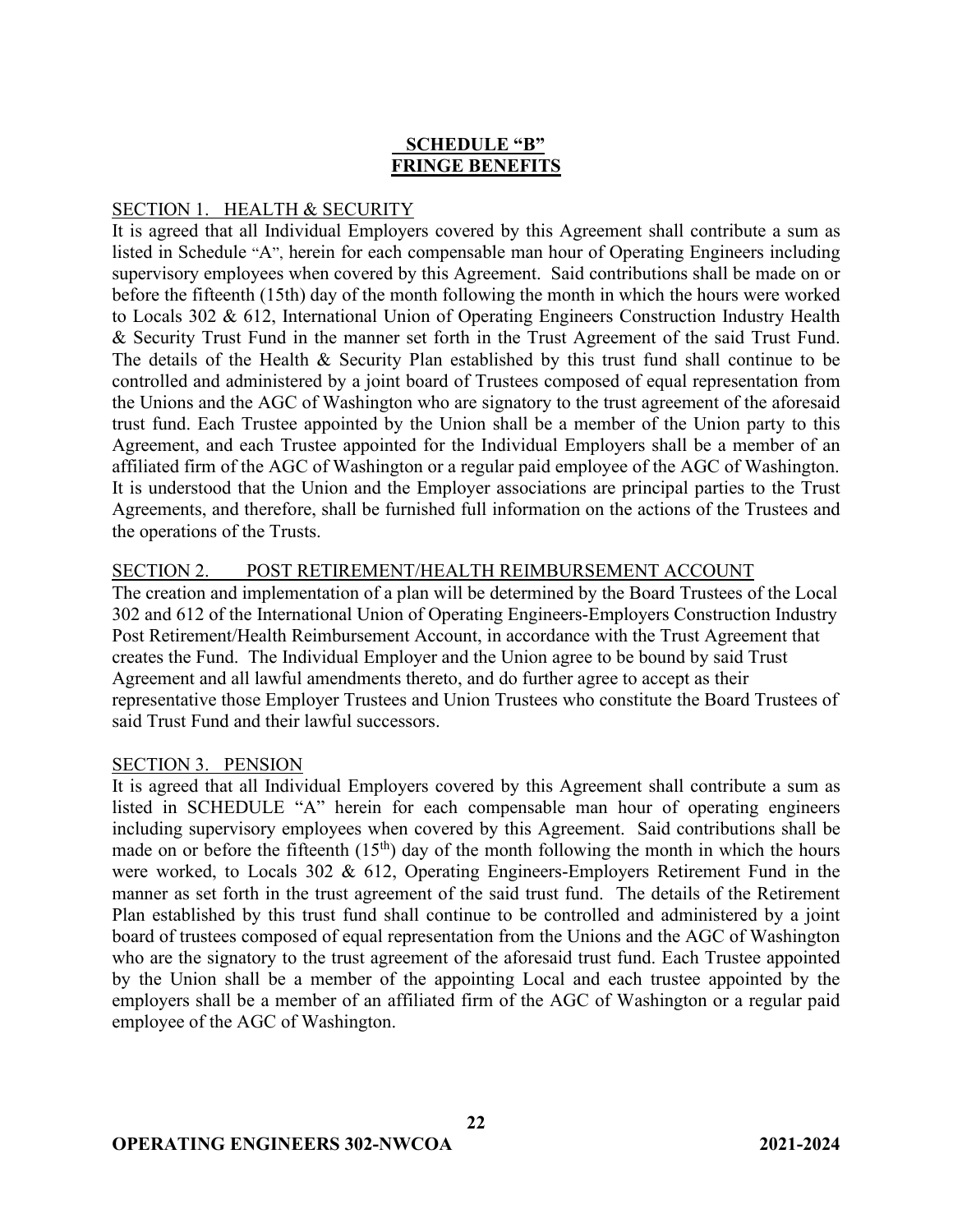### SECTION 4. EXCESS BENEFIT PLAN

It is agreed that a portion of the negotiated pension contributions to the Locals 302 and 612 of the International Union of Operating Engineers-Employers Construction Industry Retirement Fund ("Retirement Fund") shall be remitted to a Non-Qualified Excess Benefit Trust ("Excess Benefit Trust") to be utilized as necessary to establish, fund and administer the Excess Benefit Trust and a Non-Qualified Excess Benefit Plan under guidelines established in Internal Revenue Service ("IRS") Private Letter Rulings and under any other IRS private letter ruling the parties may request. The amount remitted to the Excess Benefit Trust shall be the amount necessary to pay benefits and administrative expenses under the Non-Qualified Excess Benefit Plan for the following month, including any retroactive payments authorized by the Excess Benefit Plan, as calculated by the third-party administrator for the Retirement Fund and Excess Benefit Trust. The balance of the contributions not paid to the Excess Benefit Trust shall be remitted to the Retirement Fund. In no event shall amounts previously contributed to the Retirement Fund be reallocated to the Excess Benefit Trust.

The Excess Benefit Plan will be designed solely to provide pension benefits to Retirement Fund participants, whose benefits are otherwise limited by Internal Revenue Code Section 415.

The Excess Benefit Plan and Trust will be administered by a Board of Trustees, consisting of the same Trustees who administer the Retirement Fund. The Retirement Fund Trustees are granted the authority to establish and maintain the Excess Benefit Plan and Trust, provided that the language of the Excess Benefit Plan will allow for its termination if continuing benefits under that Plan will impair the funding status of the Retirement Fund, or if legislation is adopted modifying Internal Revenue Code Section 415 to such an extent that the Excess Benefit Plan is no longer required.

### SECTION 5. APPRENTICESHIP/TRAINING/RETRAINING

- A. The parties to the Agreement agree that the best interest of the construction industry will be served by establishing an apprenticeship/training/retraining program so that new employees may be trained in the operation of equipment covered by this Agreement.
- B. It is agreed that all Individual Employers covered by this Agreement shall contribute a sum as listed in SCHEDULE "A" for each compensable man hour of Operating Engineers, including supervisory employees when covered by this Agreement, employed by such Individual Employers in work contained in the term of this Agreement. Said contributions shall be made on or before the fifteenth  $(15<sup>th</sup>)$  day of the month following the month in which the hours were worked to the Western Washington Employers-Engineers Training Trust in the manner as set forth in the trust agreement of the said trust fund. The details of the Apprenticeship/Training/Retraining program established under this trust fund shall continue to be controlled and administered by a joint board of trustees composed of equal representation from the Union and the AGC of Washington who are signators to the trust agreement of the aforesaid trust fund. Each trustee appointed by the Union shall be a member of the appointing Local and each trustee appointed by the employers shall be a member of an affiliated firm of the AGC of Washington or a regular paid employee of the AGC of Washington.

**23**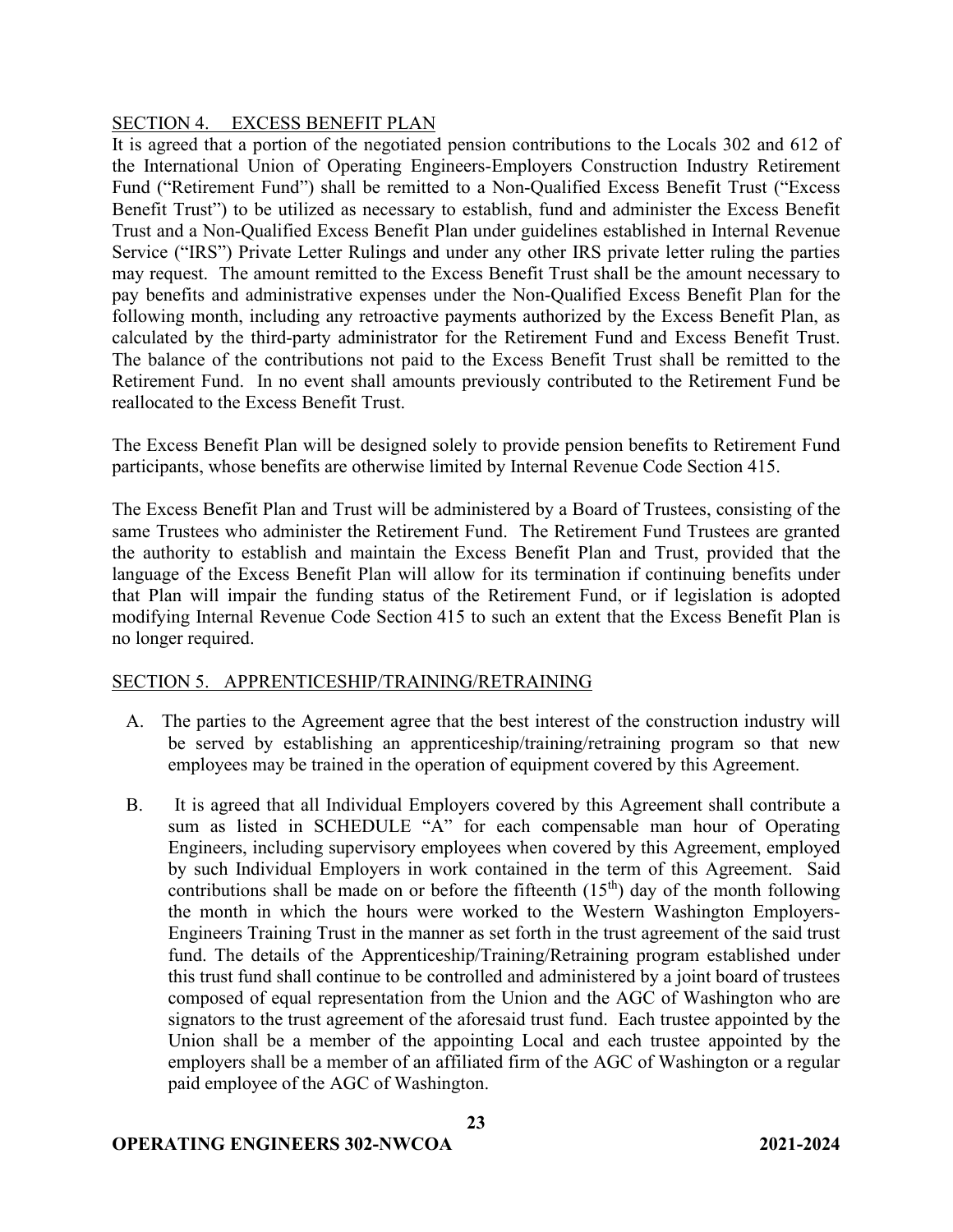- C. National Training Fund. It is agreed that all Individual Employers covered by this Agreement shall contribute a sum as listed in SCHEDULE "A" for each compensable man hour of Operating Engineers, including supervisory employees when covered by this Agreement, employed by such Individual Employers in work contained in the term of this Agreement. Said contributions shall be made on or before the fifteenth  $(15<sup>th</sup>)$  day of the month following the month in which the hours were worked to the International Union of Operating Engineers National Training Fund in the manner as set forth in the trust agreement of the said trust fund.
- D. APPRENTICE RULES:
	- 1. Apprentices shall be paid the following rates of wages based on a percentage of Group III:

| 1st | 1000 hours | 65% |
|-----|------------|-----|
| 2nd | 1000 hours | 70% |
| 3rd | 1000 hours | 75% |
| 4th | 1000 hours | 80% |
| 5th | 1000 hours | 90% |
| 6th | 1000 hours | 95% |

- 2. All working conditions governing the employment of journeymen shall also apply to apprentices.
- 3. Apprentice Ratios: A well trained workforce is critical to the long-term efficient and economical performance of the work covered by this agreement. The NWCOA, Individual Employers and the Union are mutually committed to using apprentices to have adequate supply of skilled workers for the future. Accordingly, the Individual Employers and the Union agree to a goal to employ apprentices at a rate of 15% of the Operating Engineers covered by this Agreement. Additionally, each Individual Employer who employs seven (7) or more journeymen operating engineers covered by this Agreement shall employ a minimum of one (1) apprentice. Thereafter, said Individual Employer shall employ one (1) additional apprentice for each twenty (20) journeymen covered by this Agreement.

| <b>EXAMPLE:</b> |                             |
|-----------------|-----------------------------|
| Journeymen      | No. of Apprentices required |
| $0 - 6$         | None                        |
| $7 - 19$        | One $(1)$                   |
| $20 - 39$       | Two $(2)$                   |
| $40 - 59$       | Three $(3)$                 |
| $60 - 79$       | Four $(4)$                  |
| $80 - 99$       | Five $(5)$ , etc.           |
|                 |                             |

4. If, for any reason, the criteria established in this paragraph cannot be met by either party, a review of the situation will be made via the grievance procedure.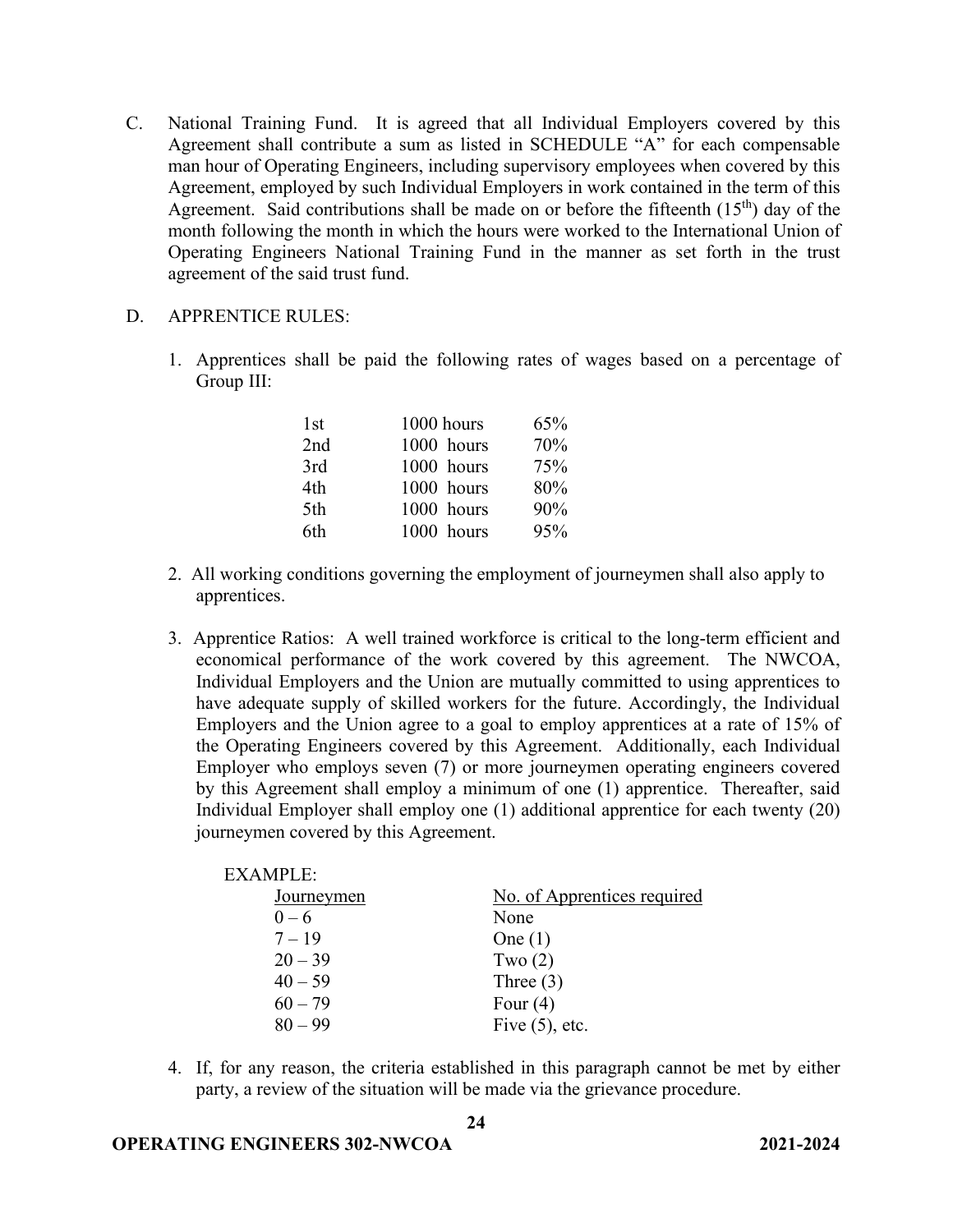- 5. A Joint Apprenticeship and Training Committee established by the parties to this Agreement shall have the responsibility for establishing a training and retraining program, and apprenticeship program which shall be within the scope of the National Apprenticeship Standards. This committee shall establish a referral procedure for apprentices in conformance with the training standards. The apprenticeship office shall dispatch all apprentices in accordance with the procedure established by the above committee without regard to other provisions of APPENDIX 3.
- 6. Apprentices who have completed the Apprenticeship and Training program established under this Agreement shall obtain Group I status. Any apprentice having been cancelled for just cause after written and specific notice and full and fair hearing by the Apprenticeship Committee, or who has dropped out of the program of their own accord, shall not be permitted to register for employment nor be dispatched as journey level operator by the local Union for a period of two (2) years after cancellation.

SECTION 6. It is understood that the Union and the Associations are principal parties to the trust agreements and therefore, shall be furnished full information on the actions of the trustees and the operations of the trusts.

In the event an Individual Employer fails to make the monetary contributions in conformity with this section of the Agreement, the Union is free to take economic action against such Individual Employer it deems necessary, and such action shall not be considered a violation of this Agreement.

### SECTION 7. FRINGE OPTION

It is further agreed that if additional sums are necessary to maintain or improve the fringe benefit plans, such sums may be deducted from wages at any anniversary date of the Agreement by mutual agreement, giving sixty (60) days prior notice.

### SECTION 8. WORKING DUES CHECK-OFF ASSIGNMENTS

In accordance with the terms of an individual and voluntary written authorization for check-off of membership dues in form permitted by the provisions of Section 302 (c) of the Labor Management Relations Act, as amended, the Individual Employer agrees to deduct for working dues two percent (2%) of gross wages once each week which has been or will be in the future authorized by the membership of the Union**.** All monies collected for working dues by the Individual Employer shall be paid to the agent of the Union, namely**:** IUOE Local 302 & 612 Construction Industry Health & Security and Pension Funds, c/o Welfare and Pension Administration Services, Inc., P.O. Box 34203, Seattle, WA 98124-1203. The working dues which are deducted shall be paid monthly by the fifteenth  $(15<sup>th</sup>)$  day of the month following the month in which they were deducted. The working dues shall be remitted to the Local that retains the jurisdiction for the project as specified in Article 3, Territory of Agreement.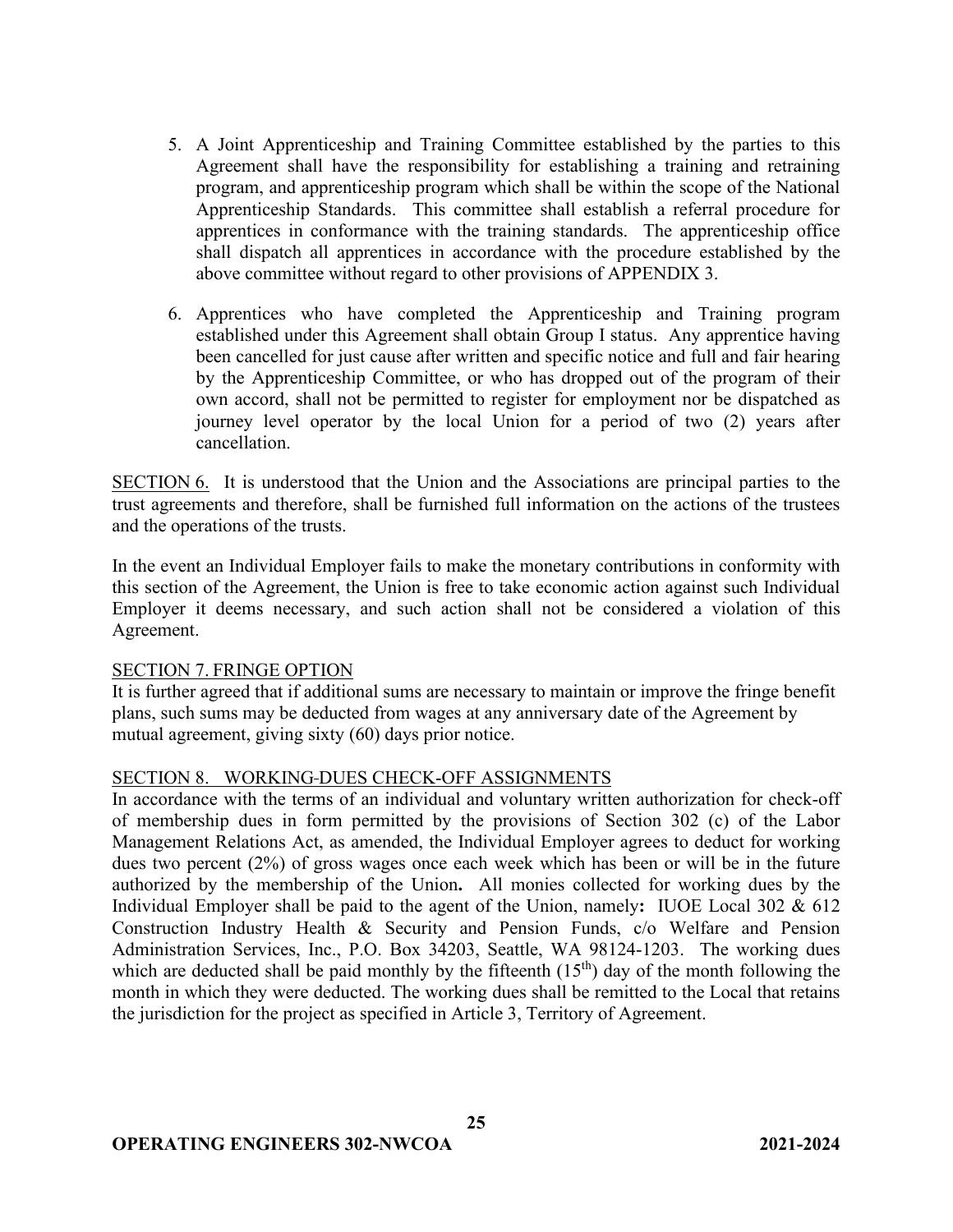### SECTION 9. UNION AND POLITICAL PROGRAMS

- A. The Individual Employer agrees to deduct from the net pay (after taxes) of each employee performing work covered by the terms of this Agreement a sum as set forth in Appendix 1, Schedule "A" for each compensable hour worked and remit same to the IUOE Local 302 & 612 Union Programs Fund. Contributions will be made on the same form as the Health and Security payments. The union program contribution shall be remitted to the Local that retains the jurisdiction for the project as specified in Article 3, Territory of Agreement.
- B. The Individual Employer will deduct five cents (\$0.05) for each hour that the Employee receives wages under the terms of the Agreement, on the basis of individually signed, voluntary authorized deduction forms. It is agreed that these authorized deductions for the IUOE Local 302 Political Programs Fund are not conditions of membership in the International Union of Operating Engineers or of employment with the Individual Employer and that the IUOE Local 302 Political Programs Funds will use such monies in making political contribution in connection with Federal, State, and Local elections. Contributions will be made on the same form as the Health & Security payments.

The cost of administering this payroll deduction for IUOE Local 302 Political Programs Fund are incorporated into the economic package provided under the terms of this Agreement so that the IUOE Local 302 has, through its negotiation and its execution of this Agreement, reimbursed the Individual Employer for the costs of such administration.

### SECTION 10. RECIPROCITY AGREEMENT

If Local 302 enters into a reciprocity agreement with a sister local outside the jurisdiction of the agreement providing that an Individual Employer covered by this Agreement may bring its key employees with it into Local 302's jurisdiction, said Individual Employer shall be permitted to make contributions to the sister local trust funds on behalf of its key employees. In the event the total contributions under this Agreement are higher than the total applicable sister Local contribution rate, the difference shall be paid to the employee as a part of his/her wages.

### SECTION 11. CONTRACT ADMINISTRATION

It is agreed that all Individual Employers covered by this Agreement shall contribute a sum as listed in SCHEDULE "A" herein for each compensable man hour worked by operating engineers, including supervisory employees, when performing work covered by this Agreement. Said contributions shall be made on or before the fifteenth  $(15<sup>th</sup>)$  day of the month following the month in which the hours were worked. The sum to be contributed shall be determined by and paid to the Association.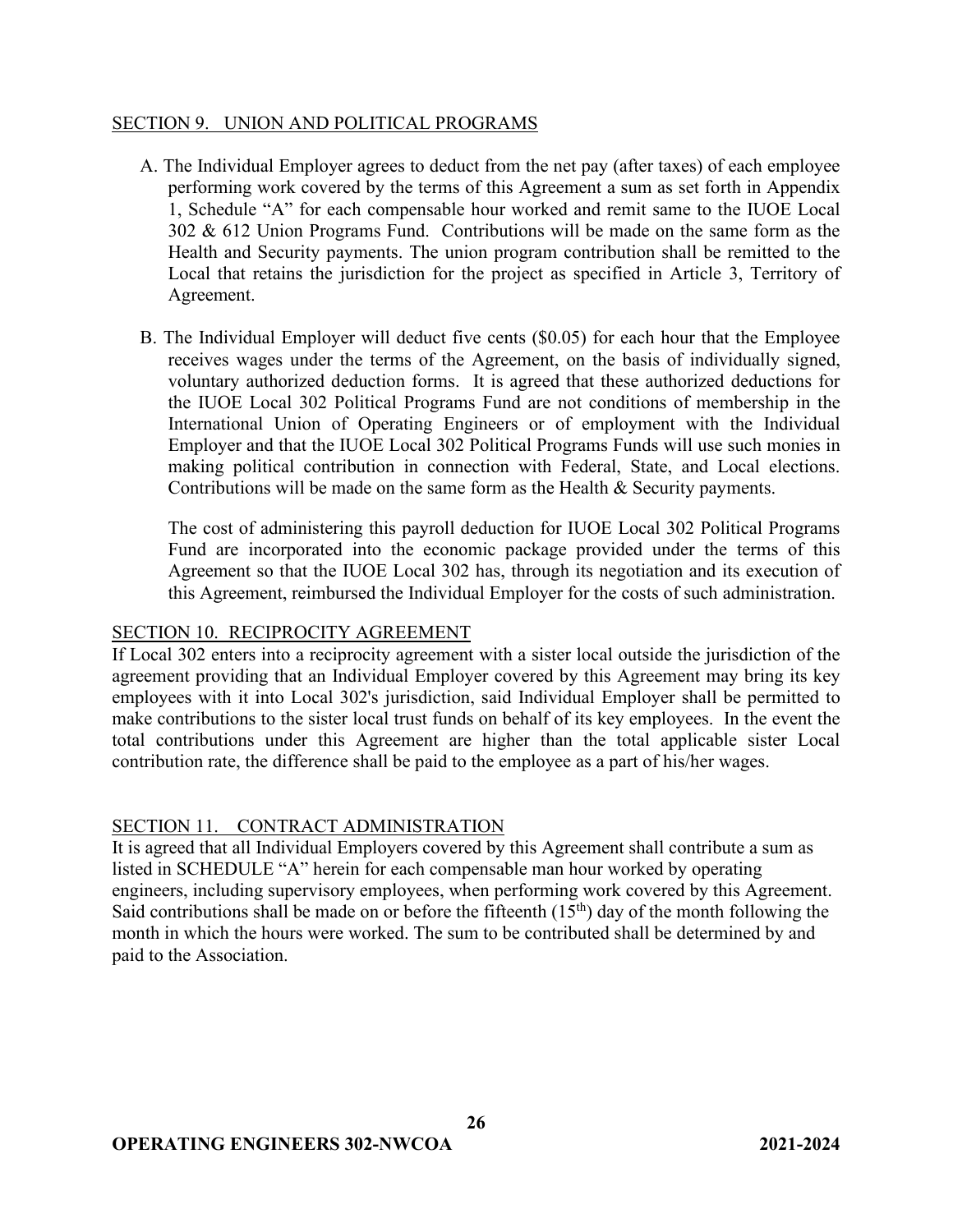## **SCHEDULE "C" ZONE PAY DIFFERENTIAL**

SECTION 1. The payment for transportation reimbursement shall be governed by the following provisions:

A. The parties recognize that it is sometimes inconvenient to get to the job locations because of varying distances. It is agreed and understood that while traveling to and from work, the employees are not within the course and scope of their employment and the relationship of Individual Employer-employee does not commence until the hourly wage commences.

#### SECTION 2. ZONE PAY

Zone pay differential shall be paid on jobs located outside of the free zone computed from the city center of the following listed cities:

| Bellingham   | Everett       | Aberdeen         | <b>Seattle</b> |
|--------------|---------------|------------------|----------------|
| Mount Vernon | Port Angeles  | <b>Shelton</b>   | Wenatchee      |
| Kent         | Port Townsend | <b>Bremerton</b> | Yakima         |

#### TRAVEL:

| Zone $1$ : | $0 - 25$ radius miles     | Basic hourly rate                     |
|------------|---------------------------|---------------------------------------|
| Zone $2$ : | over 26 - 45 radius miles | Basic hourly rate $+$ \$1.00 per hour |
| Zone $3$ : | Over 45 radius miles      | Basic hourly rate $+$ \$1.30 per hour |

### SECTION 3. SPECIAL TRAVEL CONDITIONS

- A. When the only access roads to a job require employees to travel into a higher travel zone and back to the zone in which the job is located, then the employee shall be paid the travel remuneration provided for the higher zone.
- B. On dam, hydroelectric, building projects and other remote engineering projects such as airports, refineries and radar or radio installations, but not limited thereto, where the Individual Employer provides camp or board and lodging, required traveling time will be paid for the initial trip to the job and return. Payment of travel time on the return trip will be paid to all employees, including discharges and layoffs; the only exception that shall apply will be as to those employees that remain on the job less than thirty (30) calendar days who voluntarily quit.
- C. On jobs where an Individual Employer establishes a camp with board and lodging, or where the Individual Employer prohibits private vehicles beyond a designated area, which in either case is more than reasonable walking distance from the job site, the Union and the Individual Employer concerned shall be required to enter into immediate

**27**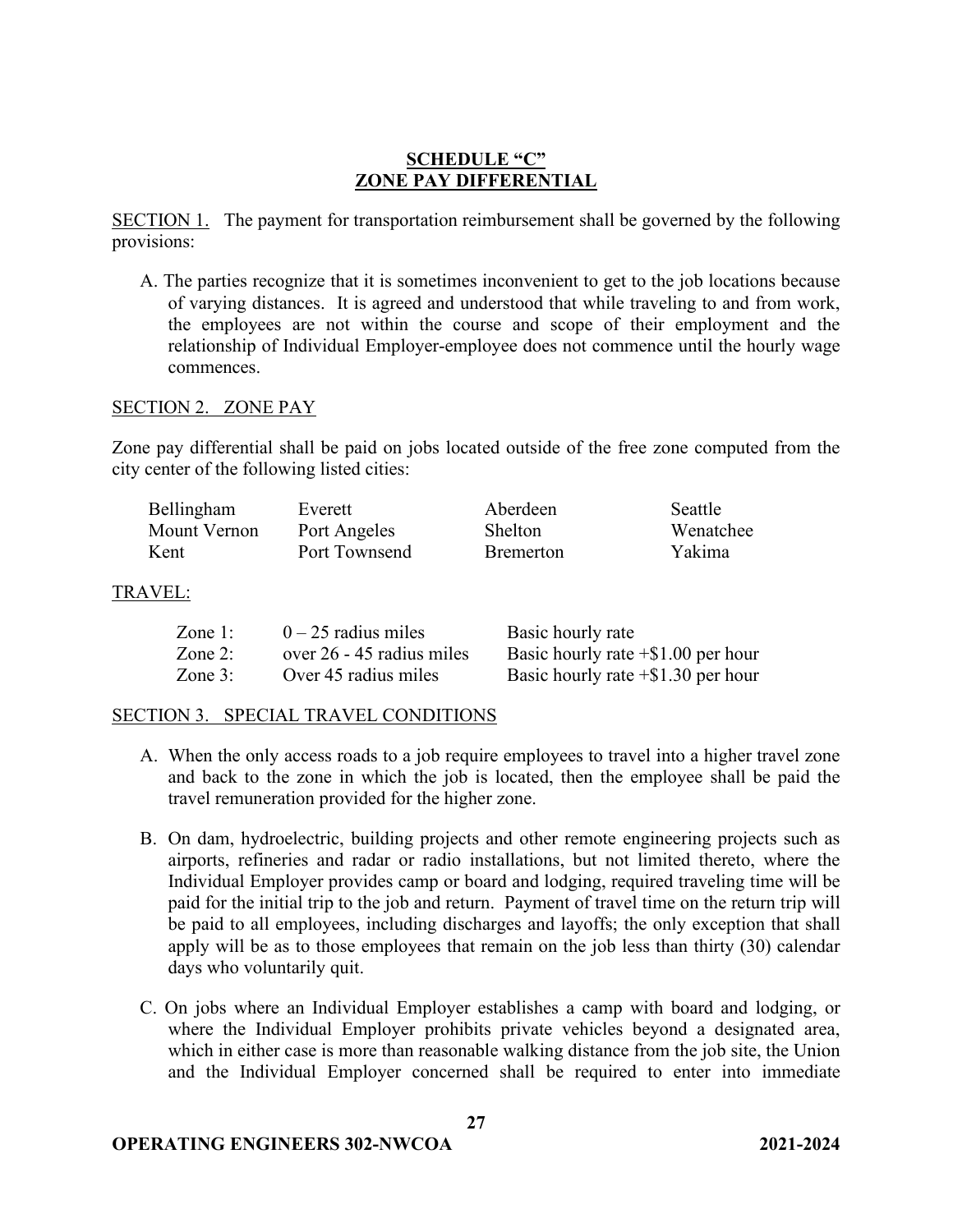negotiations to establish all conditions of travel and/or transportation from the camp or parking areas to the place of work in the job site.

## SECTION 4. CAMP PROVISIONS

When the Individual Employer provides camp or board and lodging, the basic wage scale will be observed and rate of camp or board and lodging will not exceed \$9.00 per day to be paid by the employee. Any costs over \$9.00 per day will be absorbed by the Individual Employer, on jobs in remote areas where camp or board and lodging is not provided and housing is inadequate, or the cost for housing is prohibitive, the Individual Employer will make every effort to arrange for housing at reasonable rates to his employees.

## SECTION 5. TOLL & FERRY FEES

All necessary ferry fees are to be reimbursed by the Individual Employer in the following manner:

- A. Employees will be reimbursed at the passenger fare or passenger car fare when substantiated by receipts.
- B. When employees elect to live at or near the project and forego daily ferry travel, it is recognized that they are entitled to the prerogative of visiting their homes for the weekend, and in that event ferry charges shall be paid for such weekend travel as substantiated by receipts.
- C. When circumstances make it necessary as determined by the Individual Employer that a toll be utilized, the employees will be reimbursed accordingly.

## SECTION 6. DOWNTOWN SEATTLE ZONE PAY

- a) The Downtown Seattle Zone is defined as the area West of I-5, East of Elliot Bay, South of Mercer Street and North of Royal Brougham. For the purpose of this section, the Mercer and Royal Brougham boundaries will be straight line extensions to that point where the straight line intersects Elliot Bay.
- b) A premium of \$1.00 per hour shall be paid for each hour worked by an employee who reports to work at a project within this zone or an employee whose work shift ends at a project within this zone. The provisions of this section do not apply to employees reporting to work or working at a facility owned or leased by an Individual Employer within this zone where employees are provided parking free of charge.

### SECTION 7. PARKING

Upon prior approval by the Individual Employer, Parking will be reimbursed if not provided within Seattle and Bellevue metropolitan area.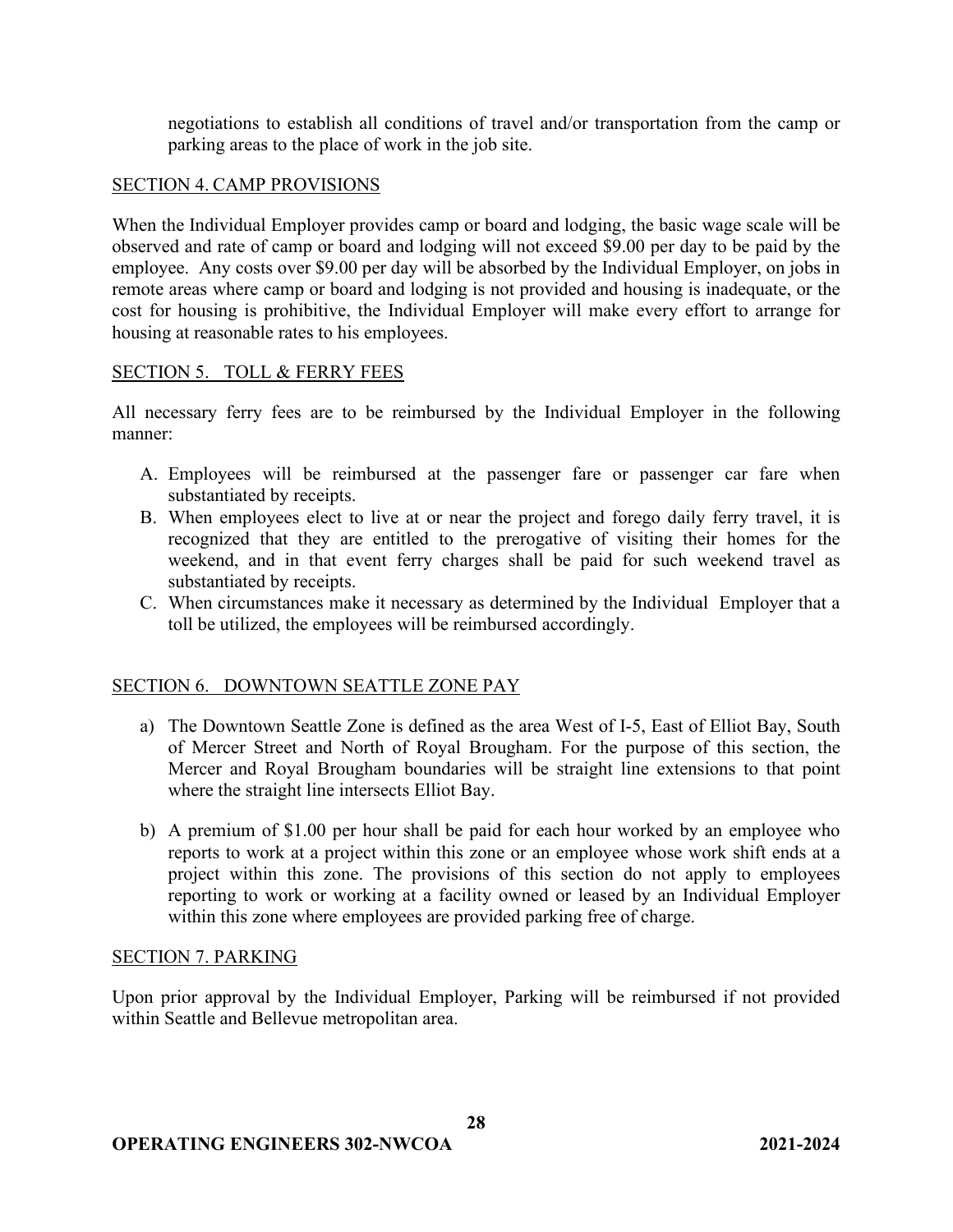# **APPENDIX 2 CRAFT WORK RULES**

### SECTION 1. CREWS

- A. Crews on power shovels, mucking machines, crawler cranes, floating cranes, truck cranes, whirley cranes, locomotive cranes, Hyster cat cranes, drilling machines, pile driving equipment, and trenching machines shall consist of an operator and additional engineer unless the Union agrees that an additional engineer is not necessary; and when an employee or employees additional to the operator are required by the Individual Employer for operation, servicing, maintenance or repair on any equipment covered by this Agreement, such extra employee or employees shall be engineers or assistant engineers. Equipment mentioned above shall not mean small machines on which it has been the past practice to use only one employee. The additional engineer is to be under the direct supervision of the operator at all times. In order to maintain the jurisdiction of the Operating Engineers, the Union may, when it deems necessary, allow the Individual Employer to utilize the additional engineers on an intermittent basis to operate equipment in the immediate area and under the supervision of the operator.
- B. Crane Assistant Engineer/Oiler shall be required on all friction Truck Cranes 50 tons and over and Truck Cranes and All Terrain Cranes that are over 60 tons. All Rough Terrain Cranes over 165 tons and Hydraulic Boom Crawler Cranes over 110 tons shall require an assistant engineer. All assembly or disassembly and mobilization of the crane, it shall be done by Operating Engineers. No crane shall be altered or de-rated for purposes of utilizing one (1) Operating Engineer.

In order to maintain the craft of the Operating Engineer a rigger/bellman will be employed on tower cranes in addition to the operator at the option of the Individual Employer.

#### SECTION 2. BARGAINING AGENT

The Individual Employers recognize and agree that the Union is the exclusive bargaining agent for the operation, maintenance, Individual Employer's shop and job site repair of all heavy construction equipment operated by engineers.

### SECTION 3. MAINTENANCE WORK

On all work requiring dewatering of caissons, foundations, piers, etc., or maintenance of air pressure in tunnels, caissons, etc., such work will be performed in accordance with the work week and overtime provisions heretofore established in ARTICLE 16, except that time worked on Sundays, when no other activities (other than such maintenance work as herein specified and which is being done by any other crafts) are in progress, will be compensated for at the overtime rate of one and one-half  $(1 \frac{1}{2})$  times the basic rate of wages.

### SECTION 4. FOREMAN AND GENERAL FOREMAN

When in the Individual Employer's opinion the job is sufficient to require the services of a Foreman or General Foreman, such Foreman or General Foreman shall be qualified to supervise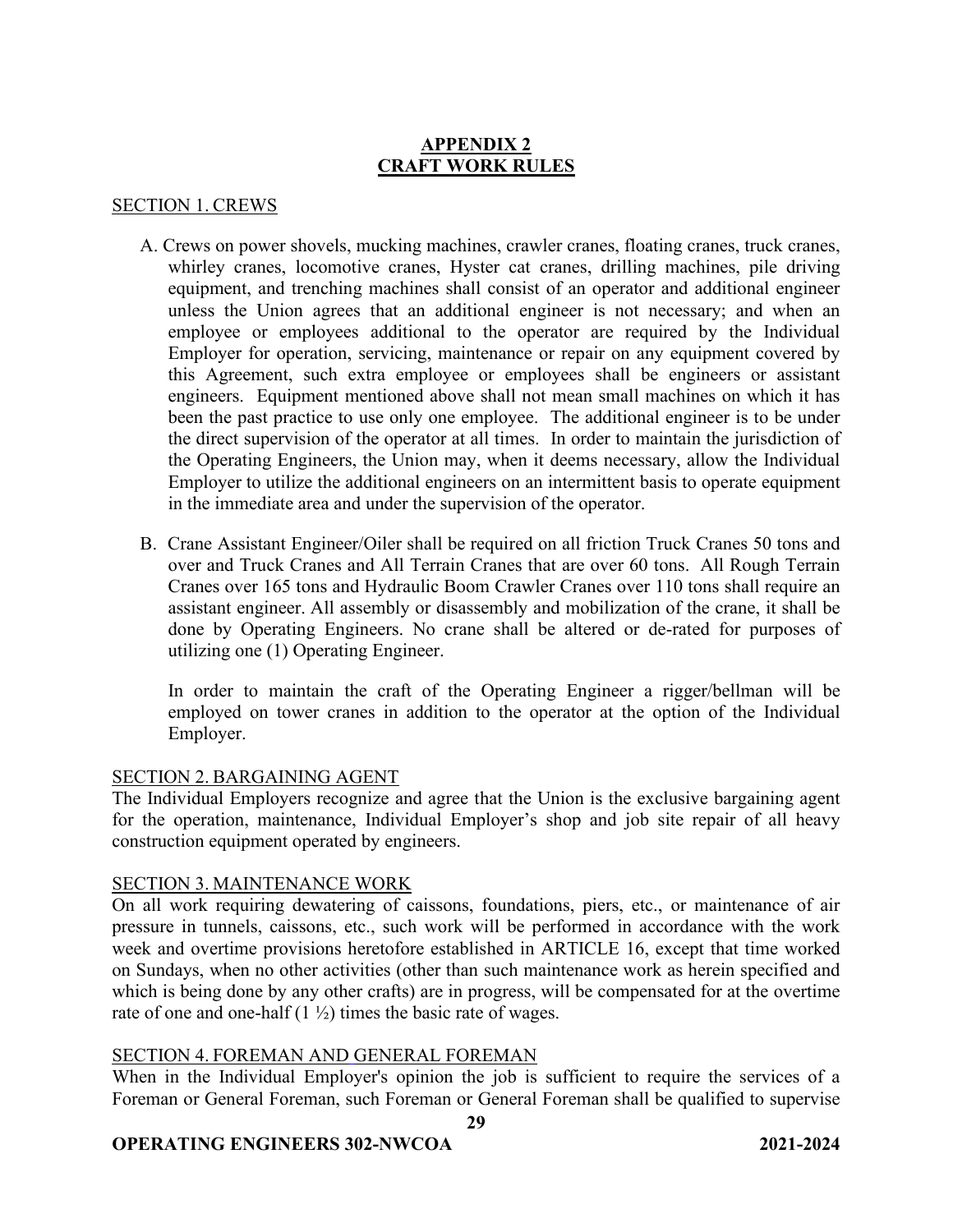such work as may come within the scope of this Agreement, but he or she shall be a member of the Union. It is understood that a General Foreman shall have a minimum of two (2) foremen under his or her supervision.

### SECTION 5. LEADMAN MECHANIC

When there is no mechanic foreman on a shift and three (3) or more heavy duty mechanics are employed on shift, one (1) shall be designated as a working leadman mechanic and shall receive leadman's pay.

#### SECTION 6. WELDERS CERTIFICATION

When the Union fills a request for a certified welder, such referred Operating Engineer shall have in his possession a current recognized certificate comparable to the local area or ASME test. If the job to be performed requires additional certification of any kind, the Individual Employer shall pay for all expenses involved in securing such test.

#### SECTION 7. MASTER MECHANIC

Master mechanics will be employed with the understanding reached in the pre-job conference.

#### SECTION 8. SPECIAL SAFETY MEASURES

To insure safety and eliminate unnecessary occupational accidents, the NWCOA and the Individual Employers agree that:

Whenever practical, equipment shall be properly cabbed and screened.

To eliminate the noise and fumes from exhaust on equipment, the exhaust shall be raised above the cab of the machine. Tandem rubber tired pulls, Euclid and similar types shall have exhausts installed on a vertical basis with no side elbows.

The seats and standard manufacturers padding shall be maintained in good repair.

High speed haul roads shall be properly maintained.

Brakes shall be maintained on all rubber tired, self-propelled equipment.

Safety belts shall be required on all rubber tired equipment.

Adequate lights shall be provided for equipment operated at night.

Rear view mirrors will be maintained on all truck cranes.

Boom stops shall be maintained on all cranes.

All cranes shall carry pertinent information or a poster with respect to manufacturers rated capacity relative to boom lengths and load capacity.

All items required for the safe operation of the equipment shall be in working condition.

All signalmen shall use standard signals.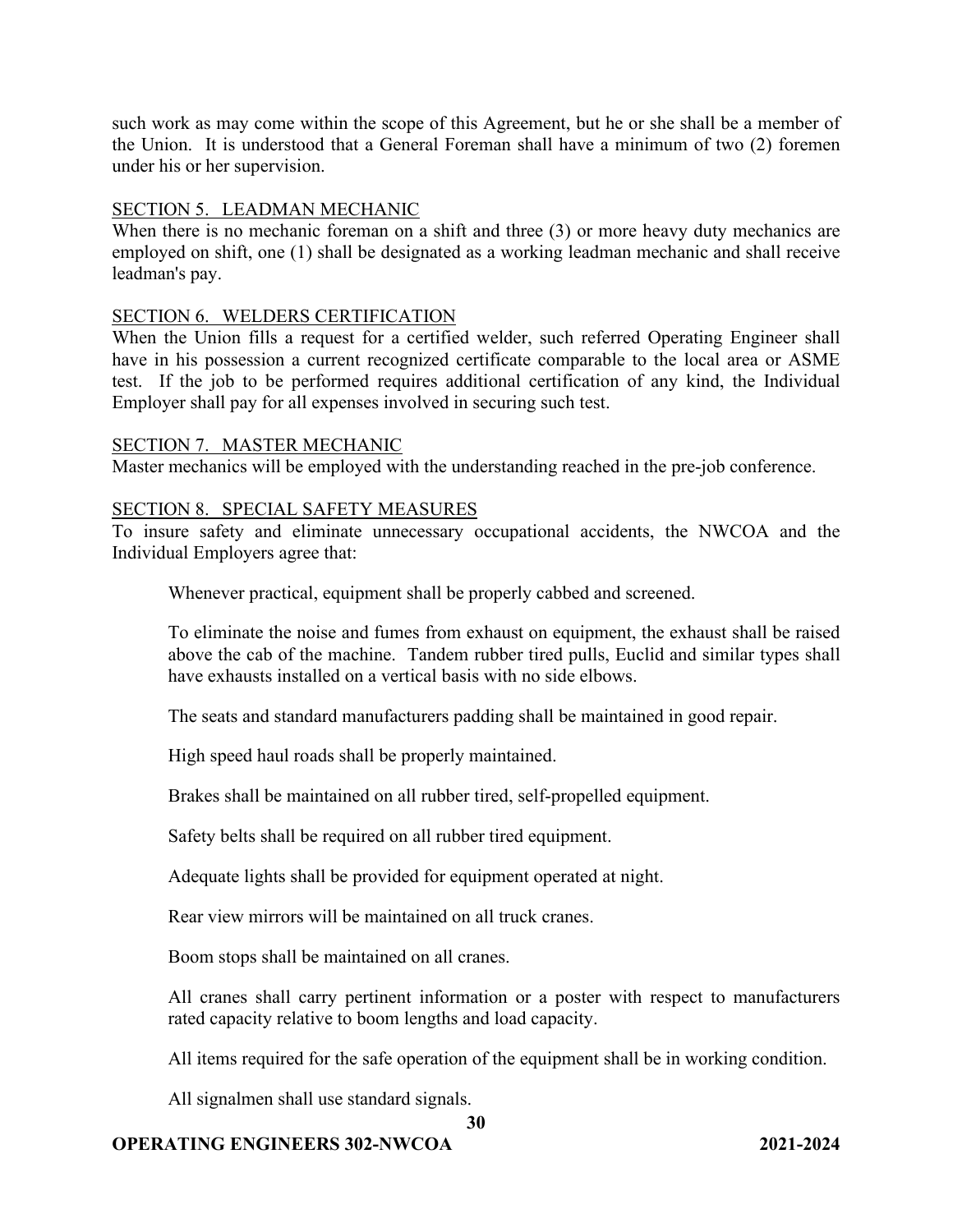### SECTION 9. PROTECTIVE CLOTHING

All employees will be furnished rubber boots, coats, pants and hats in suitable condition on wet jobs, and these to be charged to the employees, who are to guarantee their return in like condition, wear and tear excepted.

### SECTION 10. TOOLS, TRANSPORTATION OF TOOLS

- A. Heavy duty mechanics shall furnish their own tools, but shall not be required to furnish special tools as follows: Air or electric wrenches, gear and bearing pullers, electric drills, reamers, taps, and dies, Oxyacetylene hoses, gauges, torches and tips, 36" pipe wrenches, socket wrench drives over  $\frac{3}{4}$ ", wrenches over 2", coffin hoists and hydraulic jacks.
- B. Mechanics shall not be required by the Individual Employer to furnish their own transportation for tools to perform their work assignments.
- C. The Individual Employer agrees to provide an adequate, dry and safe storage place for the storage of employee's tools which may be necessary in the performance of his work. The Individual Employer agrees that while such tools are in the Individual Employer's custody, and providing that the employee has locked these tools in an adequate tool box, the Individual Employer will carry insurance or assume personal liability, therefore to cover the full, prior agreed value of such tools which may be lost because of fire, flood or theft. Tools broken or damaged in the course of employment will be replaced or reimbursement therefore will be made by the Individual Employer upon the presentation of satisfactory evidence.
- D. When employees are required to pilot and/or haul equipment and/or haul materials in support of equipment for the job, the vehicles necessary to perform the work will be provided by the Individual Employer.

### SECTION 11. WARRANTY WORK

The only exception with respect to Appendix 2, Section 2 is warranty work, and this work will be permitted and performed in accordance with the following:

- A. Warranty work shall be recognized on new equipment or machinery for a period not to exceed one thousand (1,000) meter hours.
- B. Warranty work shall be recognized on used equipment or machinery for a period not to exceed three hundred (300) meter hours.
- C. Equipment which is leased, or is on a rental purchase contract, in which ownership resides in the dealer, shall be considered to belong to the contractor for the purpose of this Article.
- D. Warranty mechanics shall supervise and perform actual work on said equipment or machinery assisted by employees covered by this Agreement at a ratio of two warranty mechanics for each contractor mechanic.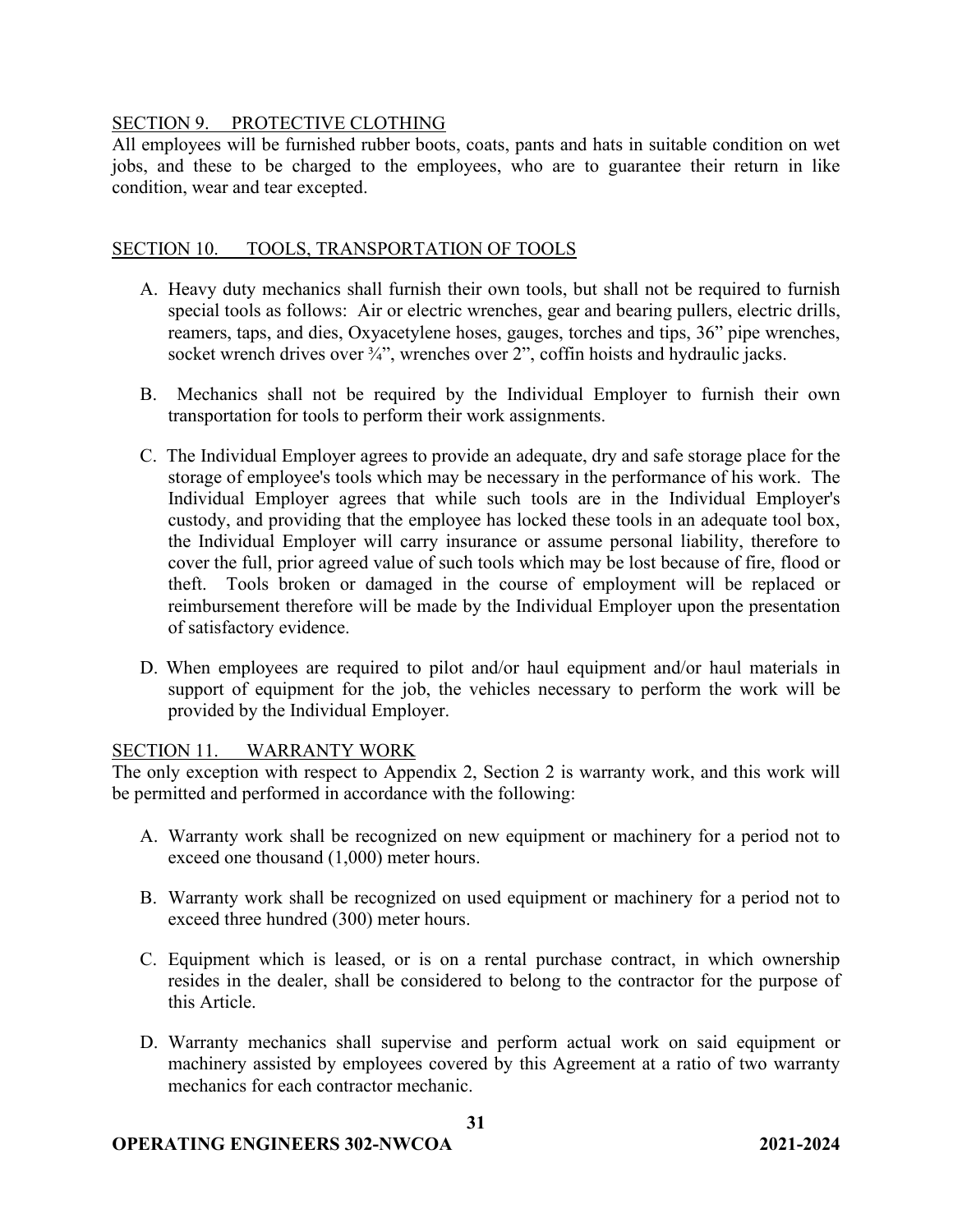## SECTION 12. OWNER-OPERATOR

When a piece of equipment is operated by its owner and is used on work covered by this Agreement, the owner-operator of said piece of equipment shall be paid wages and fringe benefits by the Individual Employer subject to the terms and conditions of this Agreement and the check stubs will show equipment rental rate separate from other items. This Article shall not apply when a written subcontract has been entered into with the owner-operator.

### SECTION 13. UNION MEMBERSHIP AND DUES

The Union assumes all obligation and responsibility for the collection of union dues, and the Union shall retain the right to discipline its members at all times. No employee shall be discriminated against for upholding Union principals, and any employee who works under the instructions of the Union, or who serves on a committee, shall not lose his position or be discriminated against for this reason. However, the Individual Employer shall be the judge of the employee's qualification.

### SECTION 14. EQUIPMENT RENTAL

When equipment is rented to any job of thirty (30) calendar days or less duration, the following schedule of conditions will apply:

- A. When the Individual Employer's headquarters are located in one of the cities set forth in (b) below, the center of such city shall be the measuring point from which additional remuneration will be compensated. In the event the Individual Employer's headquarters are located outside of these specific cities, the city center of the specified city nearest the Individual Employer's headquarters shall be designated as the measuring point.
- B. Zone Pay Differential:
	- (1) When jobs are located outside of the city limits of Everett, Mount Vernon, Bellingham, Port Angeles, Aberdeen-Hoquiam (with the city center of Aberdeen being considered the city center for both towns), Shelton, Bremerton, Seattle, Wenatchee, and Yakima and camp or board and lodging are not provided, the following additional remuneration will be paid:

| Zone 1 | $0 - 25$ radius miles | Basic hourly wage rate                                                 |
|--------|-----------------------|------------------------------------------------------------------------|
| Zone 2 |                       | over 25 - 45 radius miles Basic hourly wage rate $\pm$ \$1.00 per hour |
| Zone 3 | over 45 radius miles  | Basis hourly wage rate $+$ \$1.30 per hour                             |

- (2) When the only access roads to a job require employees to travel into a higher travel zone and back to the zone in which the job is located, then the employees shall be paid the zone pay provided for the higher zone.
- C. Ferry Fees:

All necessary ferry fees are to be reimbursed by the Individual Employer in the following manner: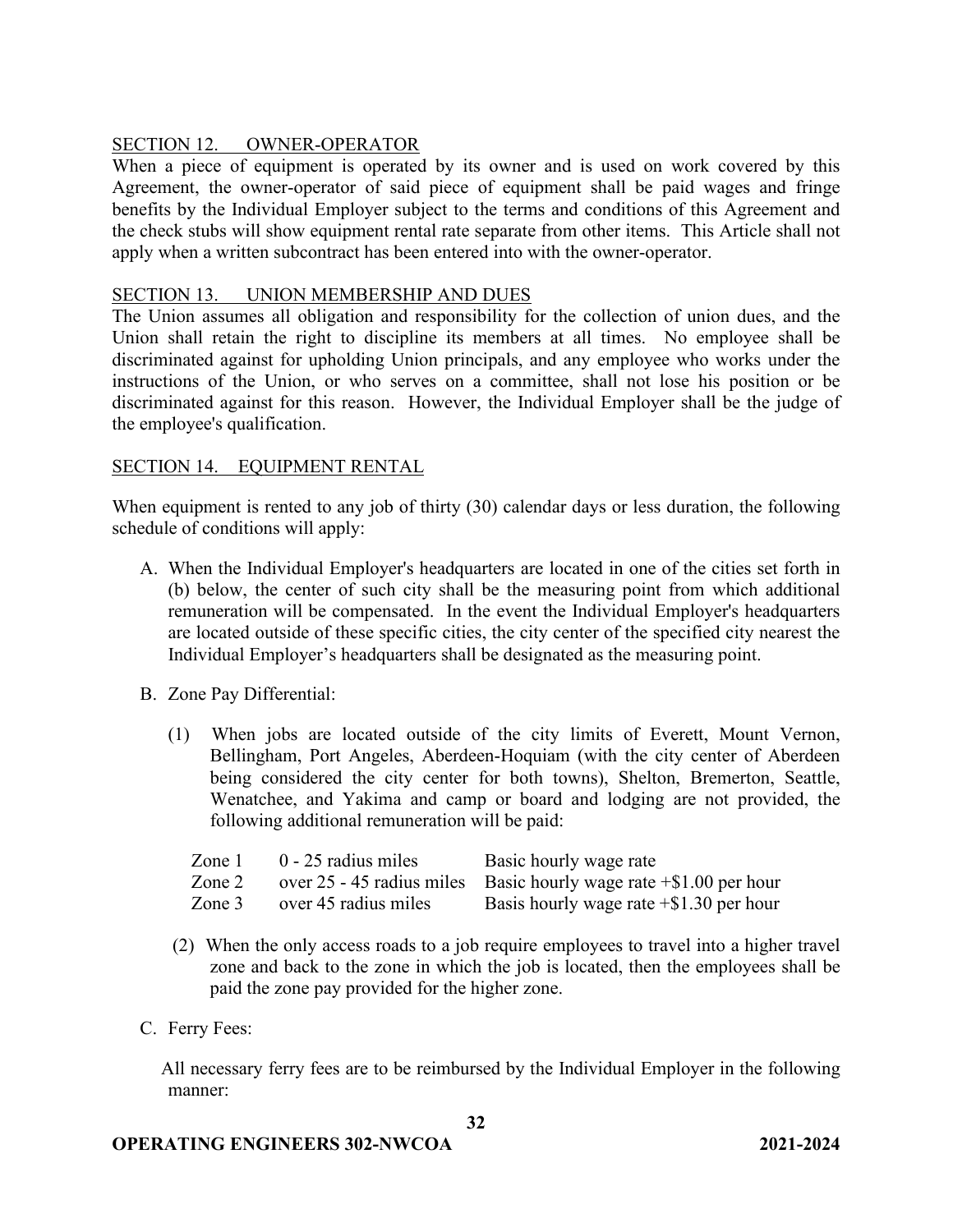- (1) Employees will be reimbursed at the passenger fare or passenger car fare when substantiated by receipts.
- (2) When employees elect to live at or near the project and forego daily ferry travel, it is recognized that they are entitled to the prerogative of visiting their homes for the weekend and in that event ferry charges shall be paid for such weekend travel as substantiated by receipts.
- D. Lodging & Per-diem:

In areas where it is not feasible or practical for the crews to drive to and from the jobsite daily, the Individual Employer shall provide single occupancy lodging and per-diem of \$50 per day for meals and incidental expenses. Per diem shall be based on the number of nights the employee spends out of town; provided, however, should the employee perform any work at the jobsite up to the mid-point of the shift on the last day out of town, the employee shall be paid one-half (1/2) of the daily per diem rate. Should the employee work past the mid-point of the shift on the last day, then the employee shall receive the full per diem rate for the day. Hooking up the equipment at the jobsite shall not be considered "work on the jobsite" for the purposes of this Section 14. D.

E. Extended Jobs:

On short time jobs where rentals extend beyond thirty (30) calendar days, these special conditions shall become null and void on the thirty-first day, and for all days worked thereafter, the conditions shall apply as under the current Operating Engineers Master Labor Agreement.

SECTION 15. On long time duration rental jobs of over thirty (30) calendar days, the conditions of Section 14 of this Appendix 2, above, shall not apply except for the first day "in" and the termination day "out" of the job when Section 14 B, above, shall apply.

SECTION 16. Where employees are employed to work on a particular operation of a project or on the project as a whole, performing work requiring mutual assistance with a crew or crews of one or more crafts, any one crew of whom receives more favorable travel and board and lodging payments, then those employees affected shall also receive the more favorable conditions of employment. The word "crew" shall be defined to mean one or more members of another craft.

SECTION 17. When employees are required to pilot and/or haul equipment and/or haul materials in support of equipment, the vehicles necessary to perform the work will be provided by the Individual Employer.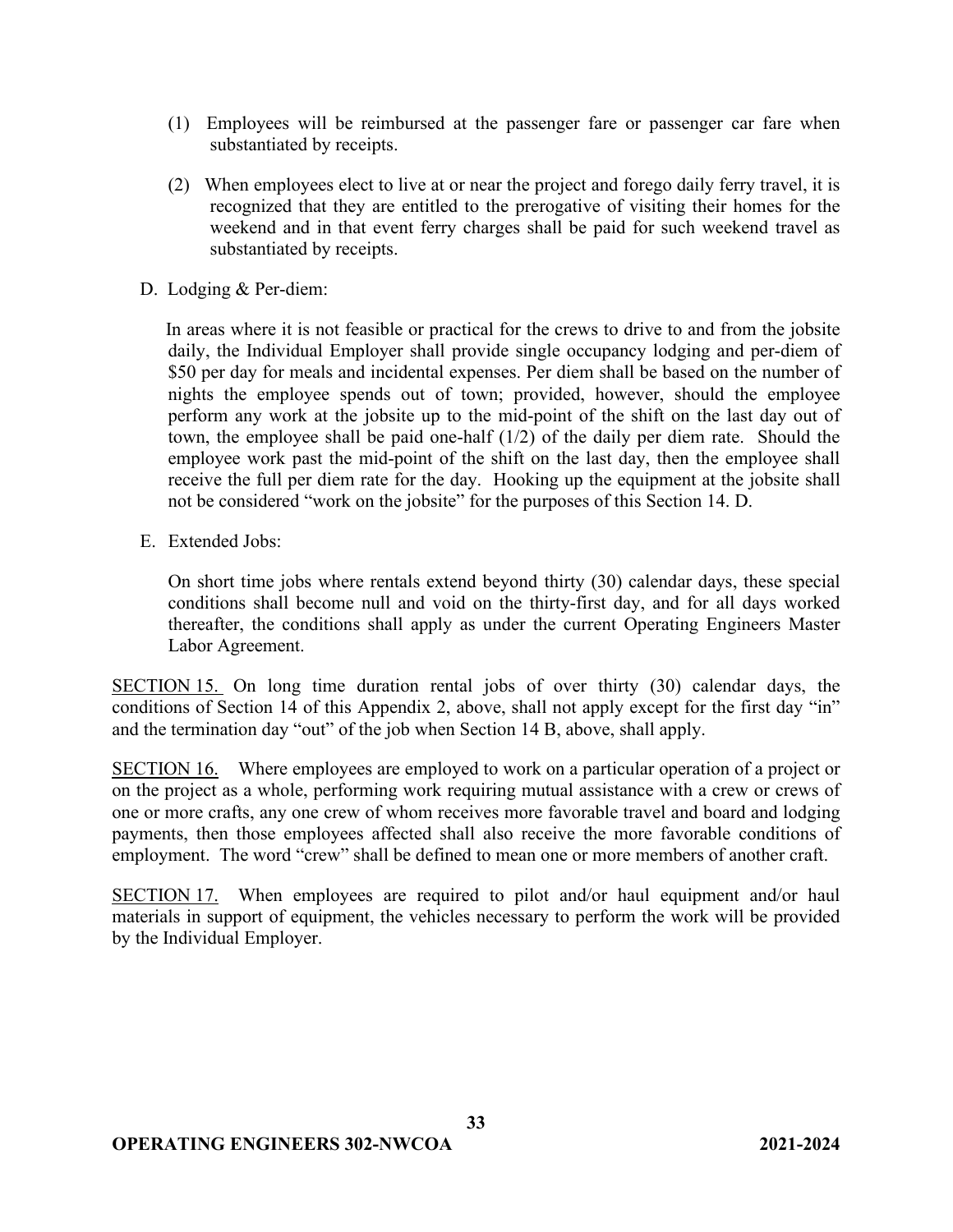### **APPENDIX 3 HIRING AND UNION RECOGNITION LOCAL 302 HIRING HALL PROCEDURES**

SECTION 1. Individual Employers shall only employ qualified Operating Engineers. Operating Engineers shall be qualified for employment under this Agreement who have had two (2) years actual practical working experience in the Building, Heavy and Highway Construction Industry.

### SECTION 2. DEFINITIONS

**Accrued:** Earned or accumulated (i.e. hours worked in the last twelve (12) months)

**Bargaining Unit Work:** Classifications referenced in Appendix 1**,** Schedule A of the Master Labor Agreement.

**Bonafide:** Factual or real

**Employer Association:** A group of Individual Employer representatives. In this Agreement it is the Northwest Crane Owners Association (NWCOA)**.**

**Freezing:** To hold group status on the out-of-work list when written verification from a physician is provided.

**Illegal Hours:** Hours worked without a dispatch.

**Joint Venture:** Two or more contractors performing work on a project as one.

**Keyman**: An IUOE member of another Local with special skills employed in the jurisdiction of this Union as approved by the Business Manager. An agreement signed between Trust Funds that allows portability of benefits.

SECTION 3. Individual Employers shall hire qualified Operating Engineers by calling the Union responsible for the geographical area of the project. Whenever the Individual Employer requires Operating Engineers on any job, they shall notify the Local Union office either in writing, email or by telephone, stating the Company contact information, location, starting time, type of shift (i.e. 4-10's, 5-8's), approximate duration of the job, the type of work to be performed and the number of employees required.

SECTION 4. Employees covered by this Agreement have certain accrued rights to benefits for themselves and their dependents under health and welfare and pension plans which accrue to them by virtue of length of employment with Individual Employers party to this Agreement, and such rights are generally continuous while under employment and remain effective until a certain period of time after lay-off or discharge.

Those registered on the list in each group will, after ten (10) attempted contacts, be deemed unavailable for work. These individuals will then be notified by mail or email and will not be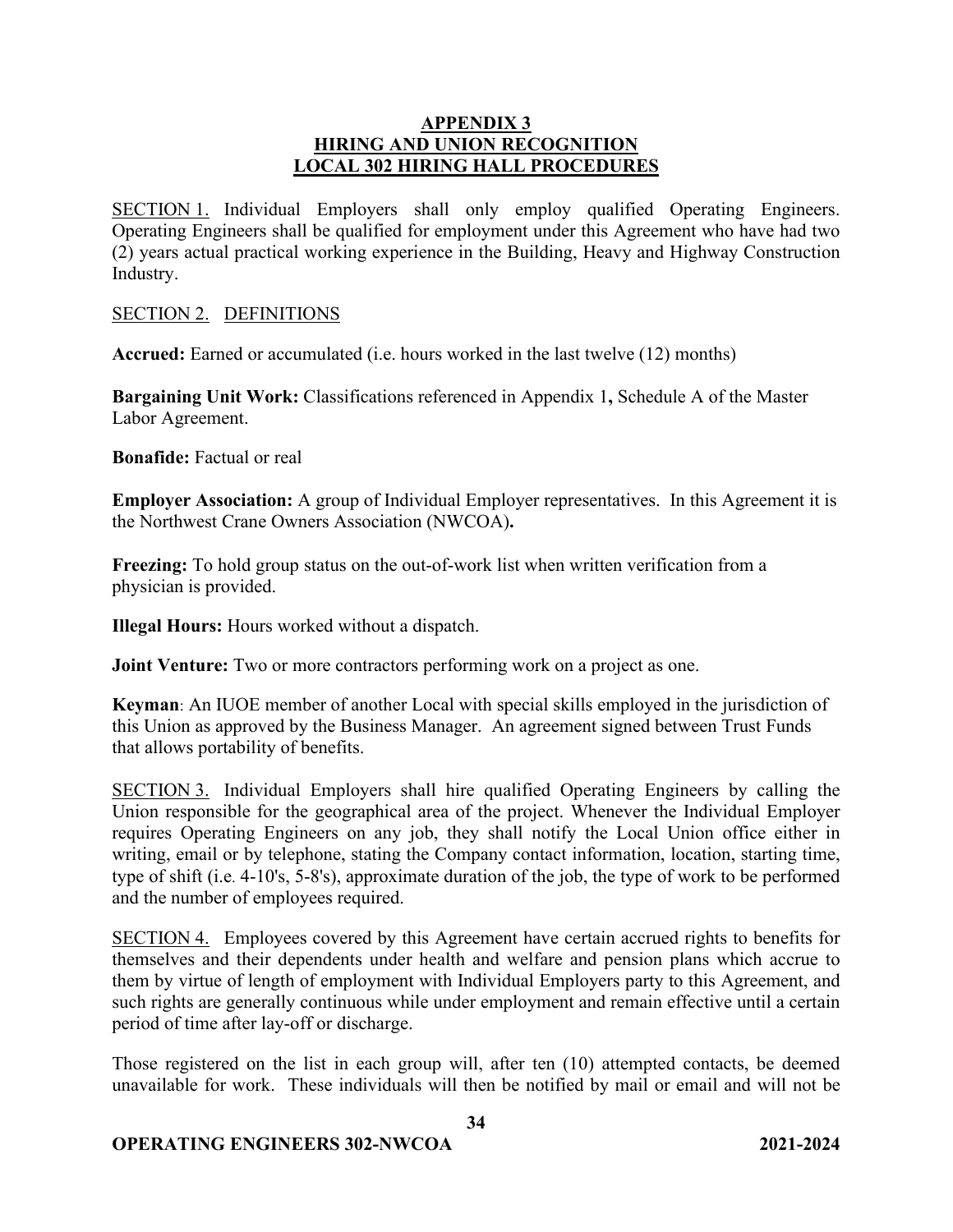contacted for employment until verification of availability is made in person, by fax or by mail or email. A signature is required. No more than two (2) attempted contacts per day will be counted towards the ten (10) attempted contacts.

Up to two contact numbers can be given to dispatch but a second contact number can be removed by the dispatcher if it is disconnected or no longer reaches the member. If the number is removed by the dispatcher a written notice will go out by mail or email to the member. Members/registrants shall always maintain a working telephone number on file with the hiring hall. Two weeks following written notice (mail or email) of failure to do so, the member/registrant's name will be removed from the out-of-work list. Their name will be placed on the bottom of the appropriate list when they are re-registered, with a working telephone number.

All classes of Operating Engineers shall be hired and/or rehired in accordance with the length of service with Individual Employers in the Collective Bargaining Unit as follows:

**Group 1** – Operating Engineers who have been employed and dispatched by this Union under this Agreement or employed and dispatched by this Union under any Agreement of this Union for an accumulative time of at least five hundred (500) hours in the last twelve (12) months, within the territory of this agreement immediately preceding their registration date.

**Group 2** – Operating Engineers who have been employed and dispatched by this Union under this Agreement or any collective bargaining agreement with this Union for an accumulative time of at least fifty (50) hours during the last twelve (12) months.

**Group 3** – All registrants who pass a minimum standard test in categories established by the 302/612 Training Trust, or who can verify journeyman status in this Union or another Local of the IUOE.

## **Group 4** –All other applicants

The Employer Associations and the Union shall make up and prepare the roster for preference of rehire by grouping all Operating Engineers who come within the above classifications and shall utilize the pension records in establishing these accrued rights based on length of employment.

"Individual Employers" under this paragraph mean:

- A. Any Individual Employer party to this Agreement.
- B. An out-of-town Individual Employer who adopts or works under this Agreement and contributes to the Health & Welfare and/or Pension Plans.
- C. Any Individual Employer who employs Operating Engineers under the terms of this Agreement and is a contributing Employer within the meaning of the Health & Welfare and Pension Plans.

SECTION 5. Registration or re-registration of applicants for referral shall be accepted by the Union at any time during its customary office hours. All applicants shall be registered in the order of time and date of registration. To remain on the registration list an applicant for referral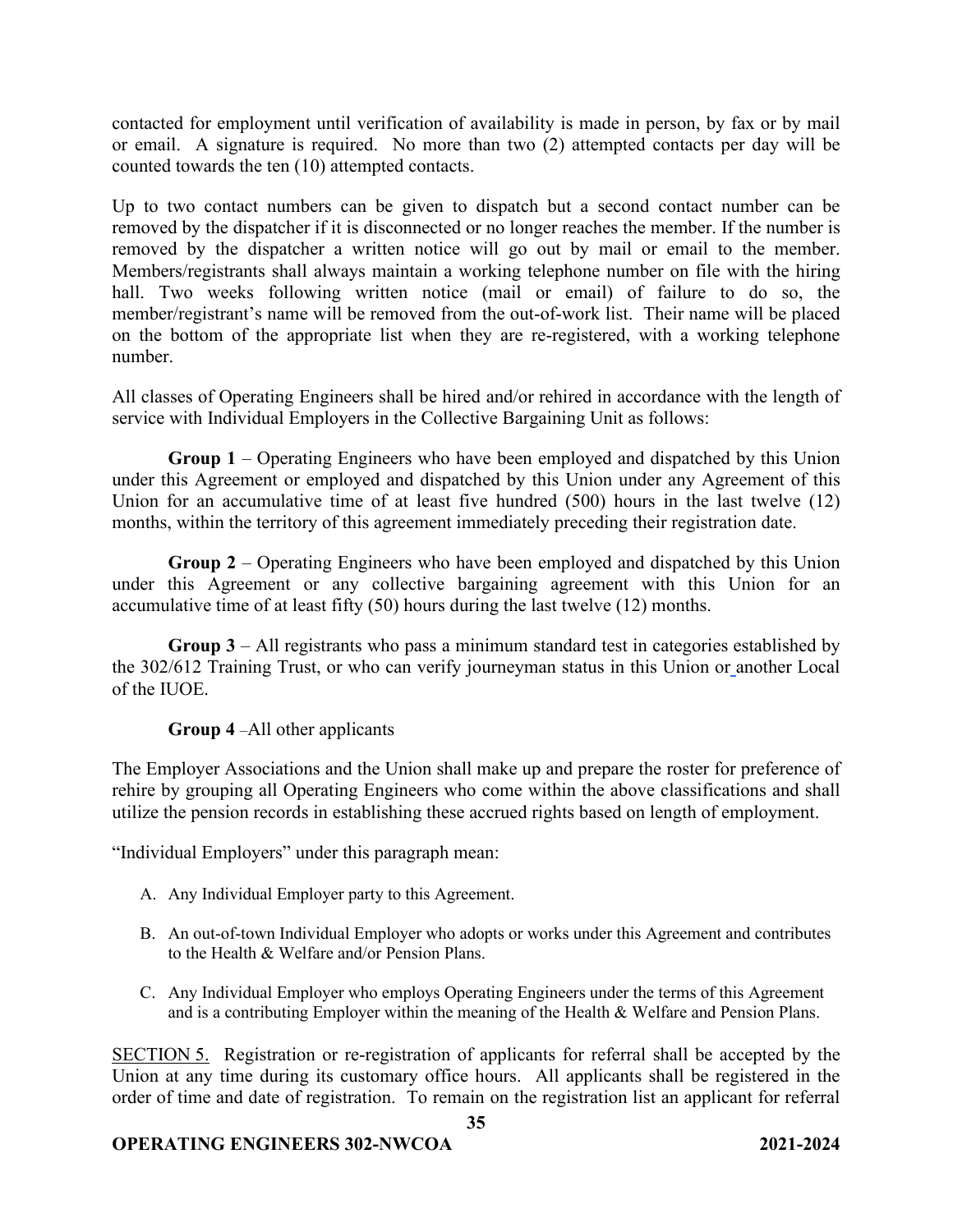must renew their registration not later than ninety (90) days from the date of their last registration or re-registration. There shall be four (4) groupings of the out-of-work list. Each applicant for employment shall be required to furnish such data, records, names of Individual Employers and length of employment and licenses as may be deemed necessary, and each applicant shall complete such forms or registration as shall be submitted to him. Applicants for employment shall also list any special skills they may possess. All applicants may register or re-register in person, by mail, by email or facsimile; member's signature is required.

SECTION 6. Upon request of an Individual Employer for Operating Engineers, the Union shall refer qualified and competent registrants in the manner and under the conditions specified in this Agreement from the list in the following order of referral:

- A. Applicants shall be referred from Group 1, in successive order as their names appear on the out-of-work list, and when Group 1 has been exhausted,
- B. Then applicants from Group 2 in successive order as their names appear on the out-ofwork list, and when Group 2 has been exhausted,
- C. Then applicants from Group 3 in successive order as their names appear on the out-ofwork list, and when Group 3 has been exhausted,
- D. Then applicants from Group 4 as their names appear in successive order on the out-ofwork list.
	- 1. Separate lists will be established and maintained for apprentice engineers, and referrals shall be made on the same basis as that for Operating Engineers except that the experience condition set out in Appendix 3, Section 1 of this Agreement shall, as to apprentice engineers, not be applicable or required.
	- 2. Any applicant who is returned by the Individual Employer shall be restored to their place on the out-of-work list. If an employee is employed one (1) to twentyone (21) calendar days, the employee shall be restored to the out-of-work list the same number of days lower on the out-of-work list as they had been employed. Any employee, who is employed more than twenty-one (21) calendar days or terminated of their own accord, shall have their name removed from the out-ofwork list. When his or her employment terminates, they shall be required to register at the bottom of the appropriate group list on which he are entitled to register. A registrant may refuse to be referred to employment two (2) times without prejudicing his or her position on the appropriate group list on which he or she is registered. If a member or an applicant accepts a dispatch and does not show up, their name will be entered at the bottom of the appropriate list when they re-register.
	- 3. In the event that the referral facilities maintained by the Union are unable to fill the requisition of an Individual Employer for employees within a twenty-four (24) hour period after such requisition is made by the Individual Employer (Saturdays, Sundays, and Holidays excepted), the Individual Employer may employ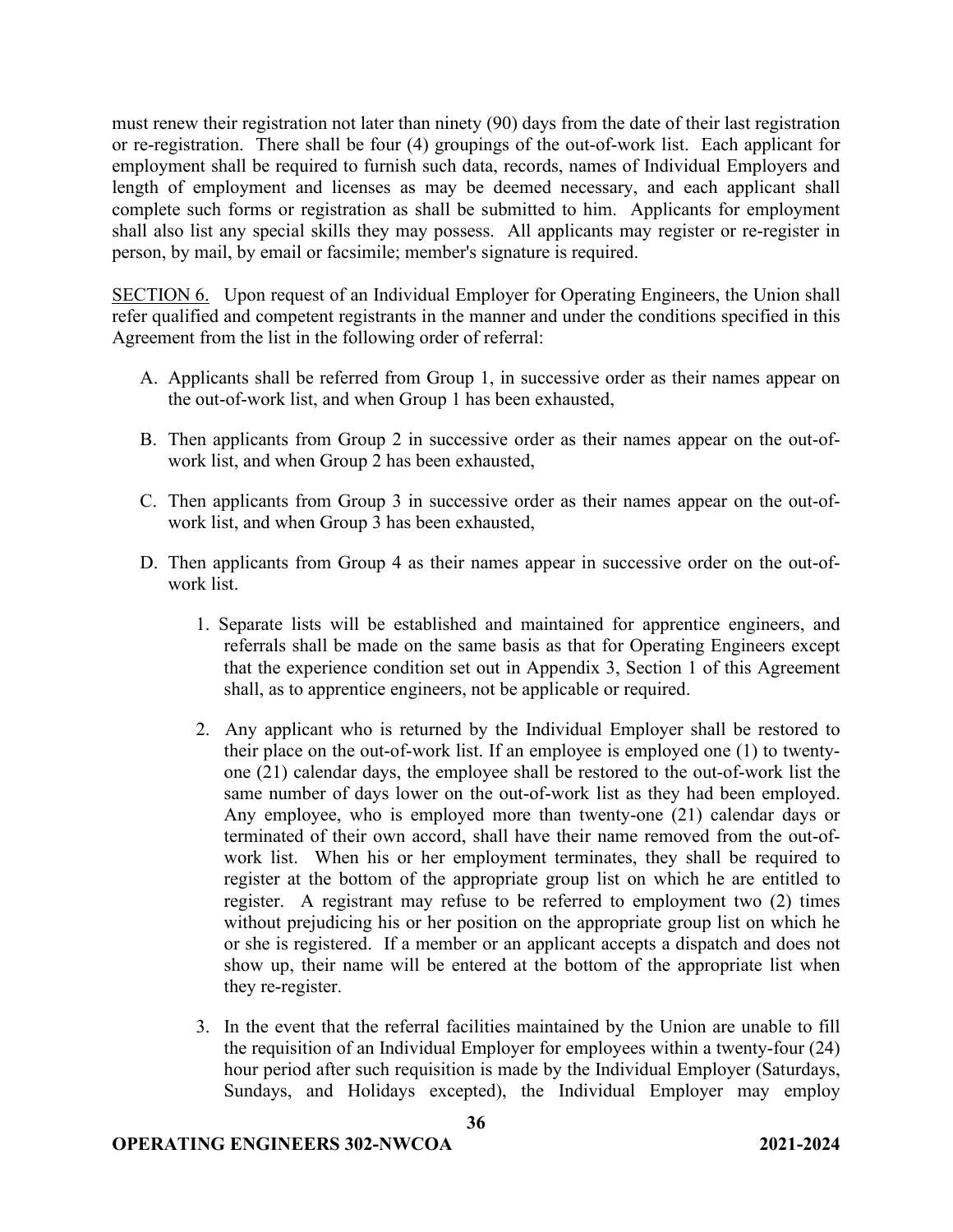applicants directly at the job site. In such an event, the Individual Employer will notify the Union of the names and dates of such hiring within twenty-four (24) hours of such hiring.

- 4. The referral procedure as contained herein shall be followed except:
	- a. That requests by Individual Employers for personnel to act as Supervisors, Master Mechanics, General Foremen, Industrial Foremen or Foremen shall be honored without regard to the requested employee's place on the out-ofwork list provided that person does not perform bargaining unit work. Those hired under the provisions of this Hiring Agreement shall not be reduced to a lower classification without the approval of the Union, nor shall their employment as traveling key men or reciprocity qualify them for a call-back. All traveling keymen must register at the Hiring Hall and have a "Keyman Agreement" in place, prior to being employed.
	- b. That requests by Individual Employers for a particular employee previously employed by the Individual Employer within the geographical area of this Agreement and who has been laid off or terminated by the Individual Employer within five (5) years previous to the request shall be honored without regard to the requested employee's place on the out-ofwork list, provided said employee was originally dispatched to the requesting Individual Employer in accordance with the terms and conditions of this Union and this Appendix. (illegal or reciprocity hours will not be recognized for rehire, requests, or group status).
		- c. For bona fide requests by the Individual Employers for Operating Engineers with special skills and abilities in the order in which their names appear on the out-of-work list.
		- d. In the best interests of the industry, requests by an Individual Employer for a particular engineer with no priority shall be honored, without regard to the requested person's place on the out-of-work lists, provided the said individual occupies the status of a college student seeking summer employment only and is the son or daughter of management, or individuals, employed as Operating Engineers. Further provided that any dispute arising as a result of such request may be referred to the Joint Hiring Committee in accordance with this Appendix. For each person dispatched as a college student of who is a son or daughter of management, the Individual Employer shall endeavor to employ a son or daughter of an Operating Engineer.
		- e. Requests by Individual Employers for a particular Operating Engineer who is registered on the out-of-work list shall be honored provided that person has obtained Group I status in the applicable jurisdiction.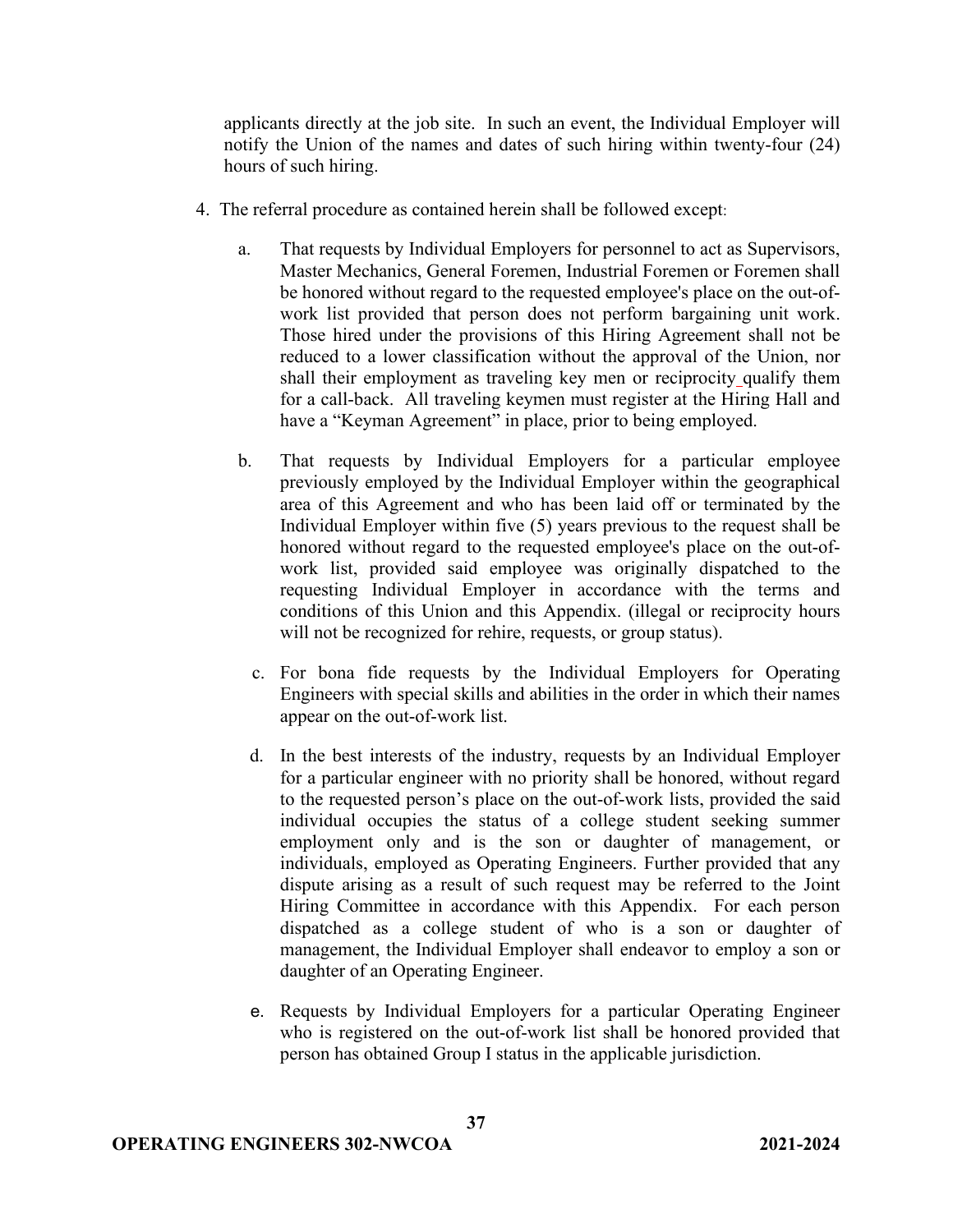- f. Where Individual Employers engage in a Joint Venture, employees employed by any of the Joint Venture may be transferred to the job or called for by name if the requirements of 4. a, b, and c above have been met by any of the Joint Venture.
- g. If an Individual Employer controls, or holds common ownership of separate corporations, the Individual Employer is considered the Individual Employer for the purpose of the transferring employees to and from such corporation payrolls.

SECTION 7. The Union and the NWCOA and the Individual Employers agree that the referral of Operating Engineers shall be on the following basis:

- A. Selection of applicants for referral to jobs shall be on a non-discriminatory basis and shall not be based on, or in any way affected by, Union membership, bylaws, rules, regulations, constitutional provisions, or any other aspect of or obligation of Union membership, policies or requirements, or in any way affected by race, color, sex, age or creed. The Union shall dispatch to allow an Individual Employer to comply with State or Federal affirmative action requirements; any other local, State or Federal law; or any reasonable contractual obligation imposed by the owner.
- B. The Individual Employer retains the right to reject any job applicant referred by the Union for cause but shall not discriminate because of membership or non-membership in the Union or because of race, color, sex, age or creed.
- C. The Union and the Individual Employer shall post, in places where notices to all employees and applicants for employment are customarily posted, all provisions relating to the functioning of the hiring provision of this Agreement.
- D. ASAP requests from contractors will be based on the member's geographical proximity to the project location.

## SECTION 8.

- A. All employees covered by this Agreement shall be required, as a condition of employment to apply for and become members of, and to maintain membership in the Union within nine (9) days following the beginning of their employment or the effective date of this cause, whichever is later.
- B. The Union recognizes its obligation and therefore assumes full responsibility to every employee discharged under the provisions of paragraph (A) above as a result of a written request from the Union to the Individual Employer provided that the only reason for discharge is as to the timely tendering of normal initiation fees and dues.

SECTION 9. The parties to this Agreement may create a Joint Hiring Committee, composed of three (3) NWCOA representatives and three (3) Union representatives, to supervise and control the operation of the job referral system herein. The Joint Hiring Committee is empowered: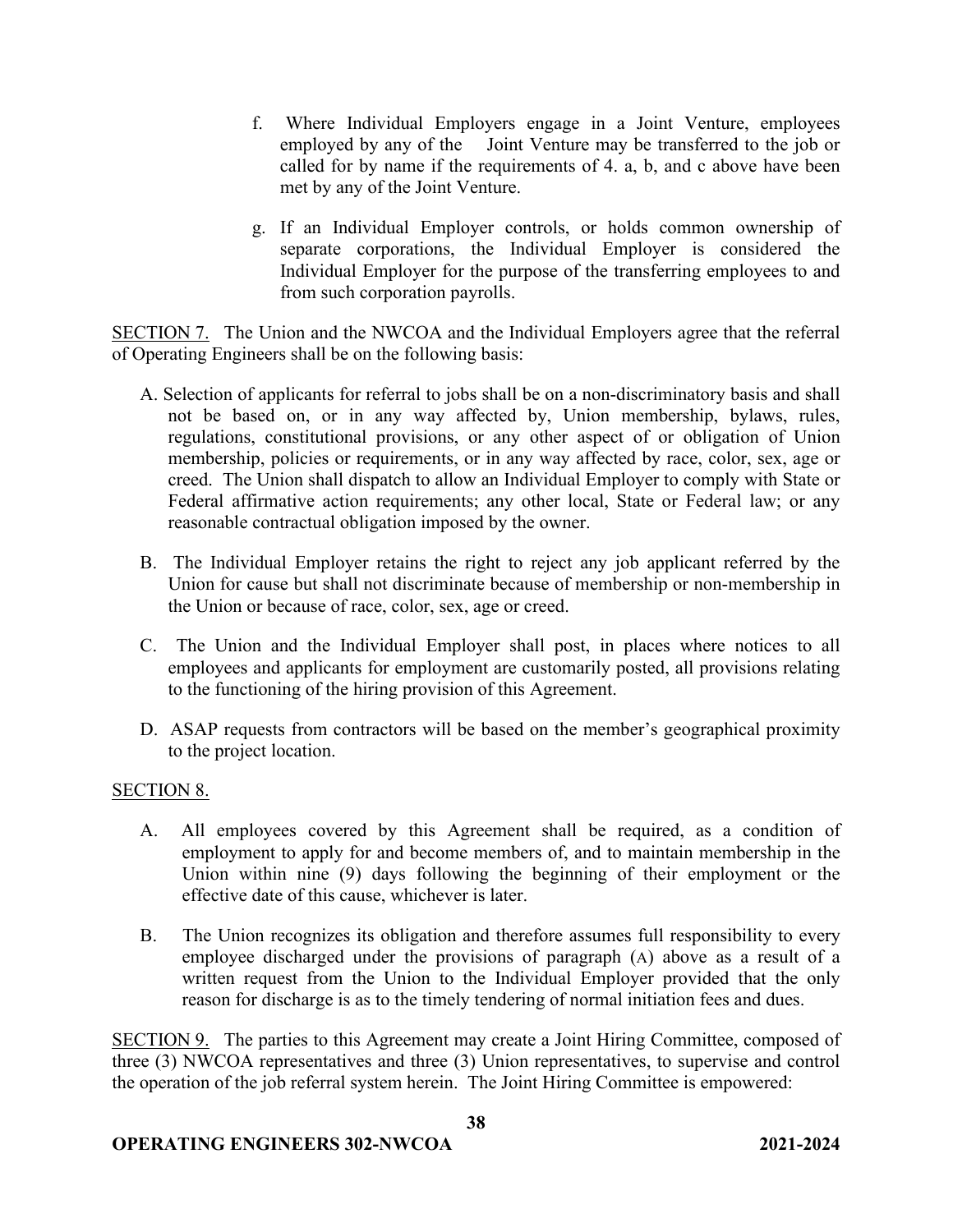- A. To establish any and all rules and regulations from time to time that it deems advisable for the operation of the job referral plan, and such rules and regulations shall be as much a part of this Agreement as if contained herein;
- B. To properly post all rules and regulations relating to the functioning of the referral plan, together with provisions of this Agreement as set out in Section 6 above at the Union dispatch office and at each Individual Employer's office;
- C. To hear and determine any and all disputes or grievances arising out of work registrations, work referrals, and the preparation of the referral registration lists. Any applicant or registrant shall have a right of appeal of any dispute or grievance arising out of and relating to the operation or functioning of the job referral plan to the Joint Hiring Committee.

The Joint Hiring Committee has provided in the rules and regulations of the job referral for an appeal to an impartial umpire whenever the Joint Hiring Committee reaches a deadlock over a dispute. The impartial umpire shall be designated by mutual agreement of the parties. The authority of the impartial umpire shall be limited to interpreting and applying the rules and regulations of the Joint Hiring Committee. All decisions of the Joint Hiring Committee or the impartial umpire shall be final, binding, and conclusive on all parties including applicants.

If questions arise as to the qualifications and competency of an applicant, the Joint Hiring Committee shall make the determination. Such determination shall be fair and impartial, without regard to applicant's membership or non-membership in the Union or race, color, sex, age or creed.

SECTION 10.Either party to this Agreement shall have the right to re-open negotiations pertaining to Union recognition and hiring procedures by giving the other party thirty (30) days written notice when there is reason to believe that the laws pertaining thereto have changed by Congressional amendments, government regulations, or court decision.

SECTION 11.Whenever an employee is discharged without written notice to the Union, the employee shall be considered eligible for rehire.

The Individual Employer shall furnish and complete termination slips for any employee, returning one to the dispatching hall at time of termination and provide a copy to the employee. Each termination slip shall show the actual reason for termination.

SECTION 12. No Applicant for referral to jobs shall be dispatched where:

- A. that applicant has been discharged for consuming alcohol on the job or for being intoxicated on the job; or
- B. the applicant has tested positive for controlled substance, whether during pre-employment testing or testing following employment.

Applicants will be reinstated in the job referral plan when a state certified rehabilitation program has made an evaluation of their condition. Should the evaluation require participation in a

**39**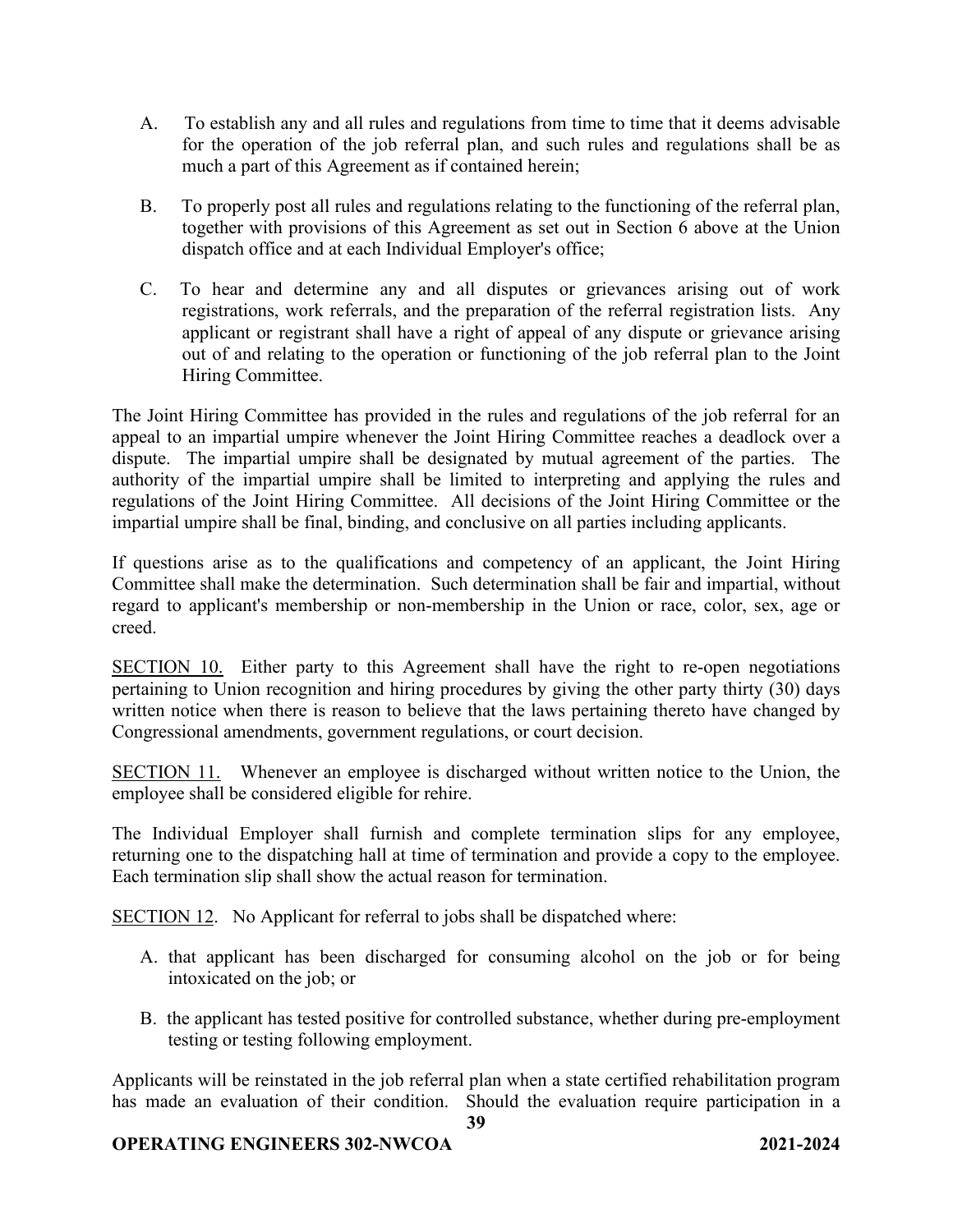rehabilitation program, applicants must be enrolled in an accredited rehabilitation program prior to being reinstated in the job referral plan.

SECTION 13. All Operating Engineers who suffer an injury or serious illness shall have their group status frozen on the out-of-work list by presenting the referral hall with a physician's report stating they are unable to perform work as an Operating Engineer. The "freezing" of an applicant's group status does not apply to Health & Welfare or Pension eligibility.

- A. The applicant must register on the out-of-work list. To remain on the out-of-work list, an applicant must renew their registration not later than ninety (90) days from the date of their last registration or re-registration.
- B. When the applicant provides the referral hall with a physician's "Release for Work" document, the applicant shall be considered ready and available for work effective on the date the work release was received in the referral hall. The applicant's group status on the out-of-work list will then revert to the status as it was on the date it was frozen and all referral hall rules shall apply.

SECTION 14. Members that are called to active duty with the National Guard or a military reserve unit may register on the out-of-work list. During the active duty period it is unnecessary to re-register to maintain an out-of-work date.

- A. The member must prove active duty status and then they will not be contacted for work during the active duty period.
- B. Upon separation from active duty the member shall notify the hiring hall of change in status within thirty (30) calendar days.

|--|

## **NORTHWEST CRANE OWNERS ASSOCIATION**

| Signature           | Signature          |
|---------------------|--------------------|
| <b>Printed Name</b> | Printed Name/Title |
| Date                | Date               |
|                     | Signature          |
|                     | Printed Name/Title |